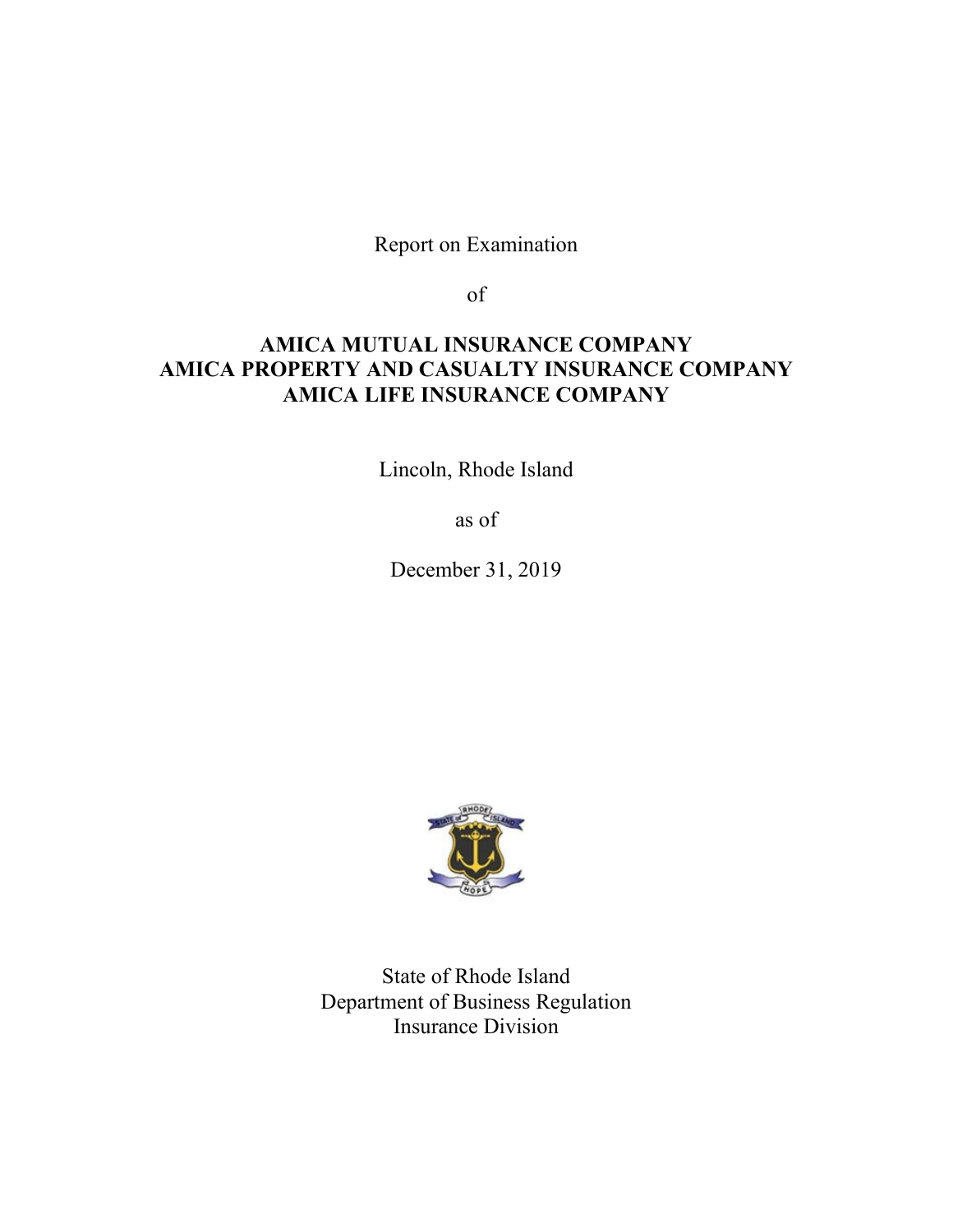

**State of Rhode Island** DEPARTMENT OF BUSINESS REGULATION 1511 Pontiac Avenue, Bldg. 69-2 Cranston, Rhode Island 02920

**Insurance Division** 

### **ADOPTION ORDER**

The attached Report of Examination as of December 31, 2019, of the condition and affairs of

#### AMICA MUTUAL INSURANCE COMPANY AMICA PROPERTY AND CASUALTY INSURANCE COMPANY AMICA LIFE INSURANCE COMPANY

was recently completed by duly qualified examiners, pursuant to the provisions of the Rhode Island General Laws.

Due consideration has been given to the comments of the examiners regarding the operation of the Companies and their financial condition, as reflected in the report.

It is therefore ORDERED that said Report be, and it is hereby, adopted and filed and made an official record of this Department as of this date.

**Department of Business Regulation** 

Dated: March 4, 2021

Elystell Kollahu Vayer

**Elizabeth Kelleher Dwyer** Superintendent of Insurance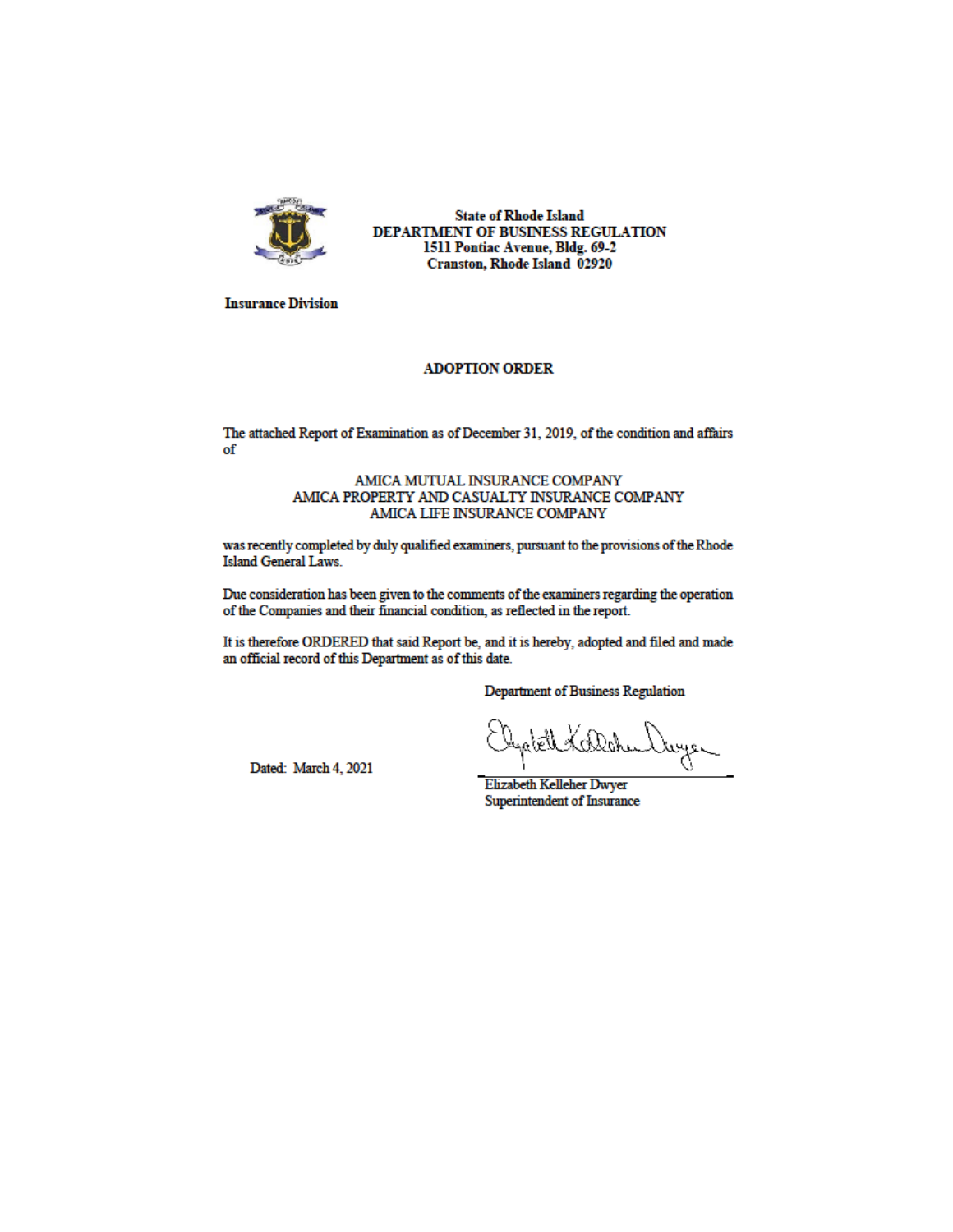# **TABLE OF CONTENTS**

| COMPARATIVE STATEMENT OF LIABILITIES, SURPLUS AND OTHER FUNDS 26 |  |
|------------------------------------------------------------------|--|
|                                                                  |  |
| COMPARATIVE STATEMENT OF LIABILITIES, SURPLUS AND OTHER FUNDS 31 |  |
|                                                                  |  |
| COMPARATIVE STATEMENT OF LIABILITIES, SURPLUS AND OTHER FUNDS 36 |  |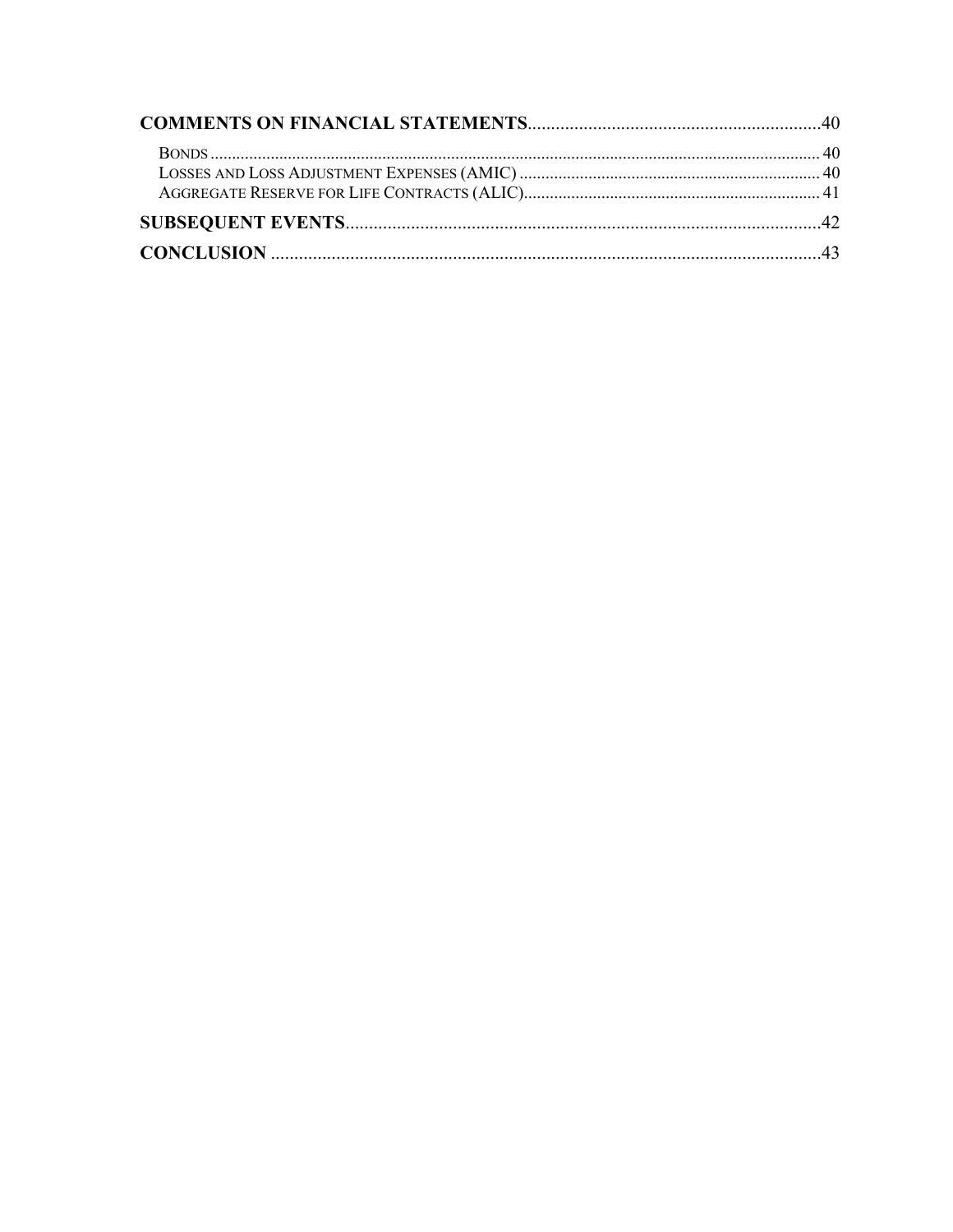January 22, 2021

Ms. Elizabeth Kelleher Dwyer Superintendent of Insurance State of Rhode Island Department of Business Regulation 1511 Pontiac Avenue, Bldg. 69-2 Cranston, Rhode Island 02920

Dear Superintendent Dwyer:

In accordance with your instructions and pursuant to Chapters 13.1 and 35 of Title 27 of the General Laws of the State of Rhode Island, an examination has been made as of December 31, 2019, of the financial condition and affairs of

# **AMICA MUTUAL INSURANCE COMPANY AMICA PROPERTY AND CASUALTY INSURANCE COMPANY AMICA LIFE INSURANCE COMPANY**

located at 100 Amica Way, Lincoln, Rhode Island. The report of such examination is herewith submitted.

The above Companies are referred to within this report collectively as the "Companies" or the "Amica Mutual Group". The Companies were previously examined as of December 31, 2014, and both the current and prior examinations were conducted by the Insurance Division of the State of Rhode Island ("Insurance Division").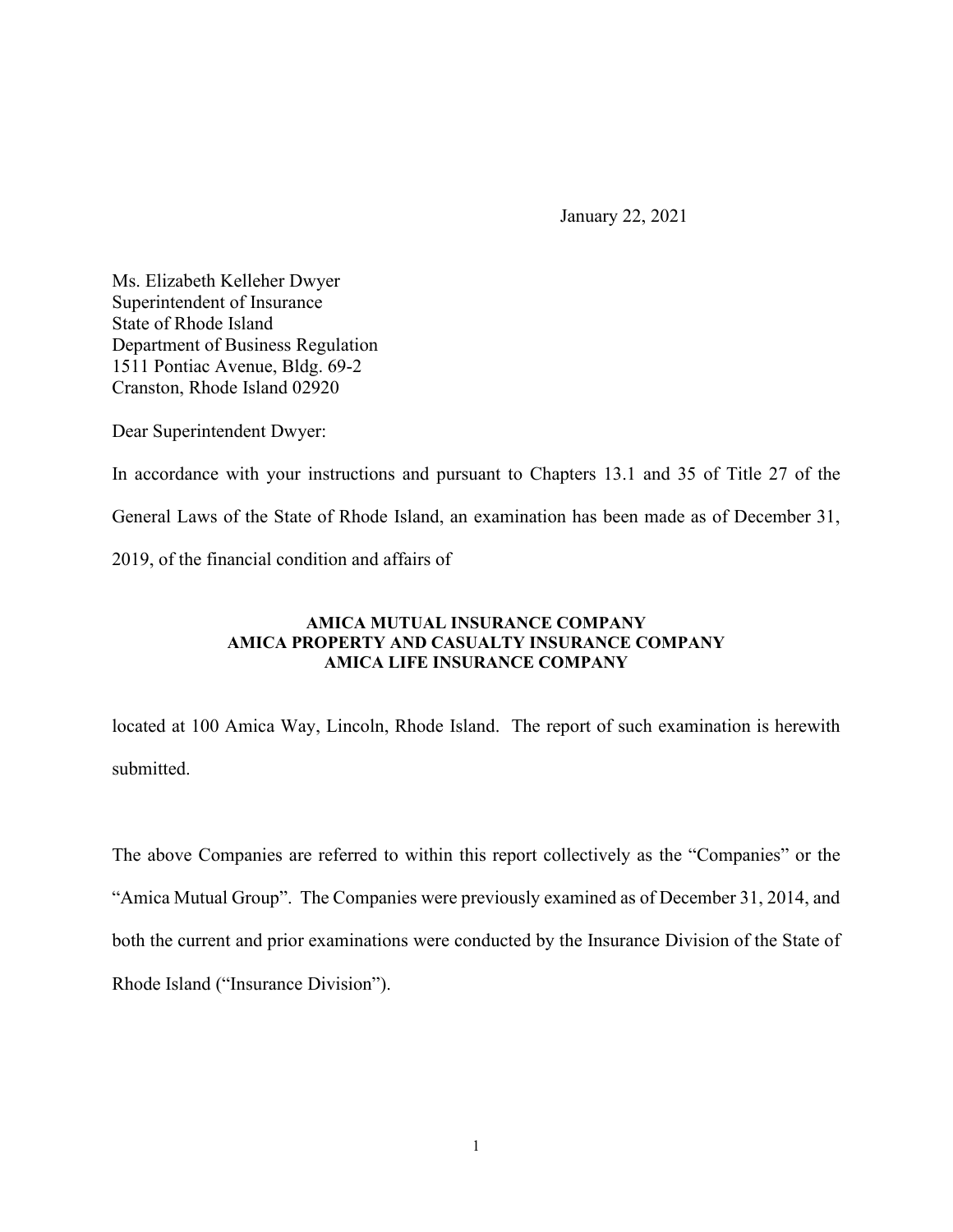#### **SCOPE OF EXAMINATION**

The last examination of the Companies covered the five-year period from January 1, 2010 through December 31, 2014. The current examination covered the five-year period from January 1, 2015 through December 31, 2019 and was performed in compliance with the above-mentioned sections of the General Laws of the State of Rhode Island, as amended. The current examination was conducted as a single-state full scope risk-focused examination in accordance with the National Association of Insurance Commissioners ("NAIC") *Financial Condition Examiners Handbook* ("Handbook"), risk-focused examination process.

The Handbook requires that we plan and perform the examination to evaluate the financial condition, assess corporate governance, identify current and prospective risks of the Companies and evaluate system controls and procedures used to mitigate those risks. An examination also includes identifying and evaluating significant risks that could cause an insurer's surplus to be materially misstated both currently and prospectively.

All accounts and activities of the Companies were considered in accordance with the risk-focused examination process. This may include assessing significant estimates made by management and evaluating management's compliance with Statutory Accounting Principles. The examination does not attest to the fair presentation of the financial statements included herein. If, during the course of the examination an adjustment is identified, the impact of such adjustment will be documented separately following the Companies' financial statements.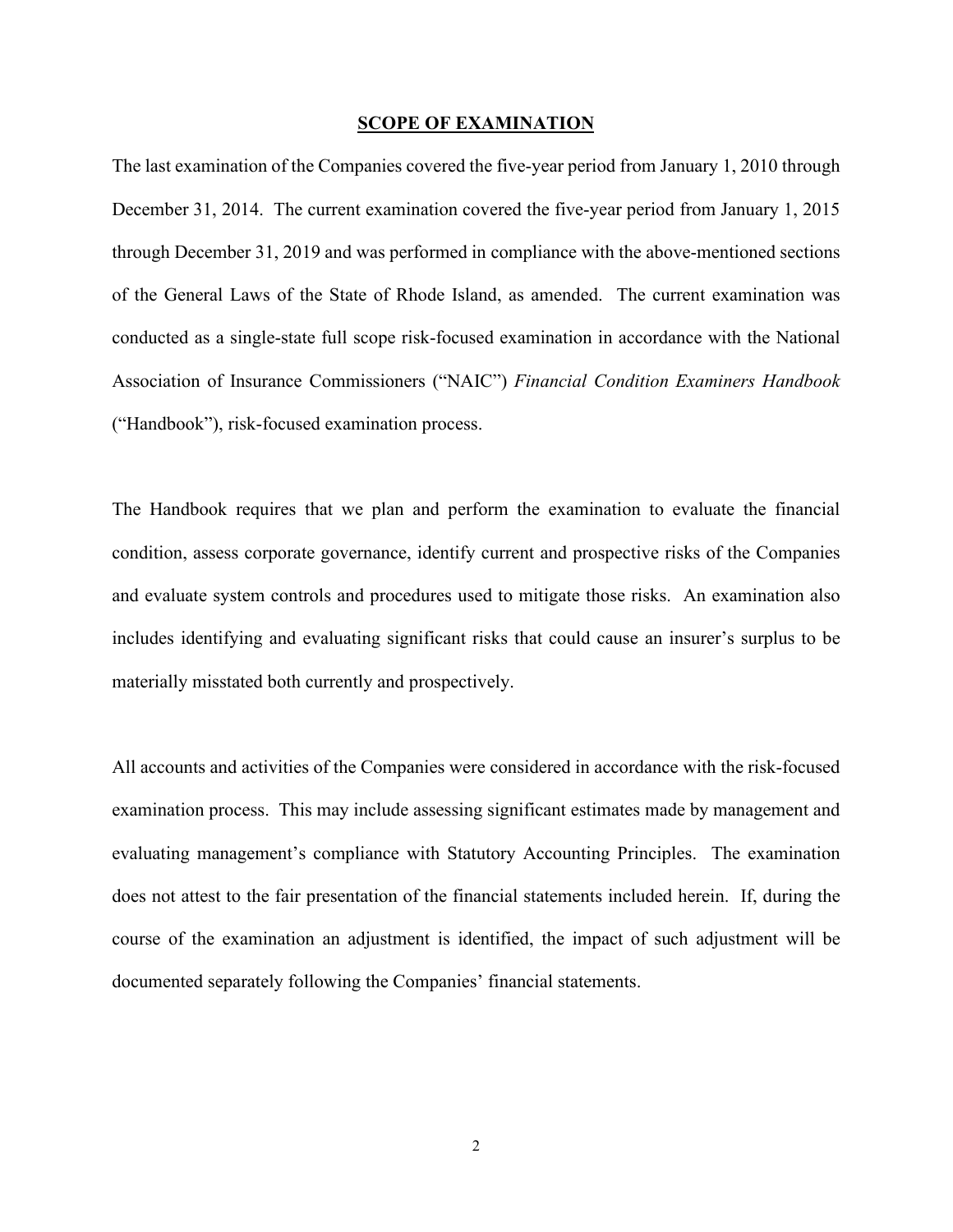This examination report includes significant findings of fact, and general information about the insurers and their financial condition. There may be other items identified during the examination that, due to their nature (e.g., subjective conclusions, proprietary information, etc.) are not included within the examination report but separately communicated to other regulators and/or the Companies.

### **SUMMARY OF SIGNIFICANT FINDINGS**

There were no material adverse or significant non-compliance findings noted during the examination conducted as of December 31, 2019.

#### **COMPANY HISTORY**

### *Amica Mutual Insurance Company ("AMIC")*

At the January 1972 session of the General Assembly of the State of Rhode Island, the charters of the Automobile Mutual Insurance Company of America (chartered in 1907) and the Factory Mutual Liability Insurance Company of America (chartered in 1914) were amended and restated by a special act to enable the two aforementioned Companies to consolidate into a continuing corporation entitled Amica Mutual Insurance Company. The consolidation became effective on January 1, 1973.

The charter, as amended, grants AMIC authority to insure any and all risks except life and title insurance. Policies can be issued on both an assessable and non-assessable basis. The charter also gives AMIC authority to issue either dividend or non-dividend policies, or both, as the Board of Directors ("Board") may determine.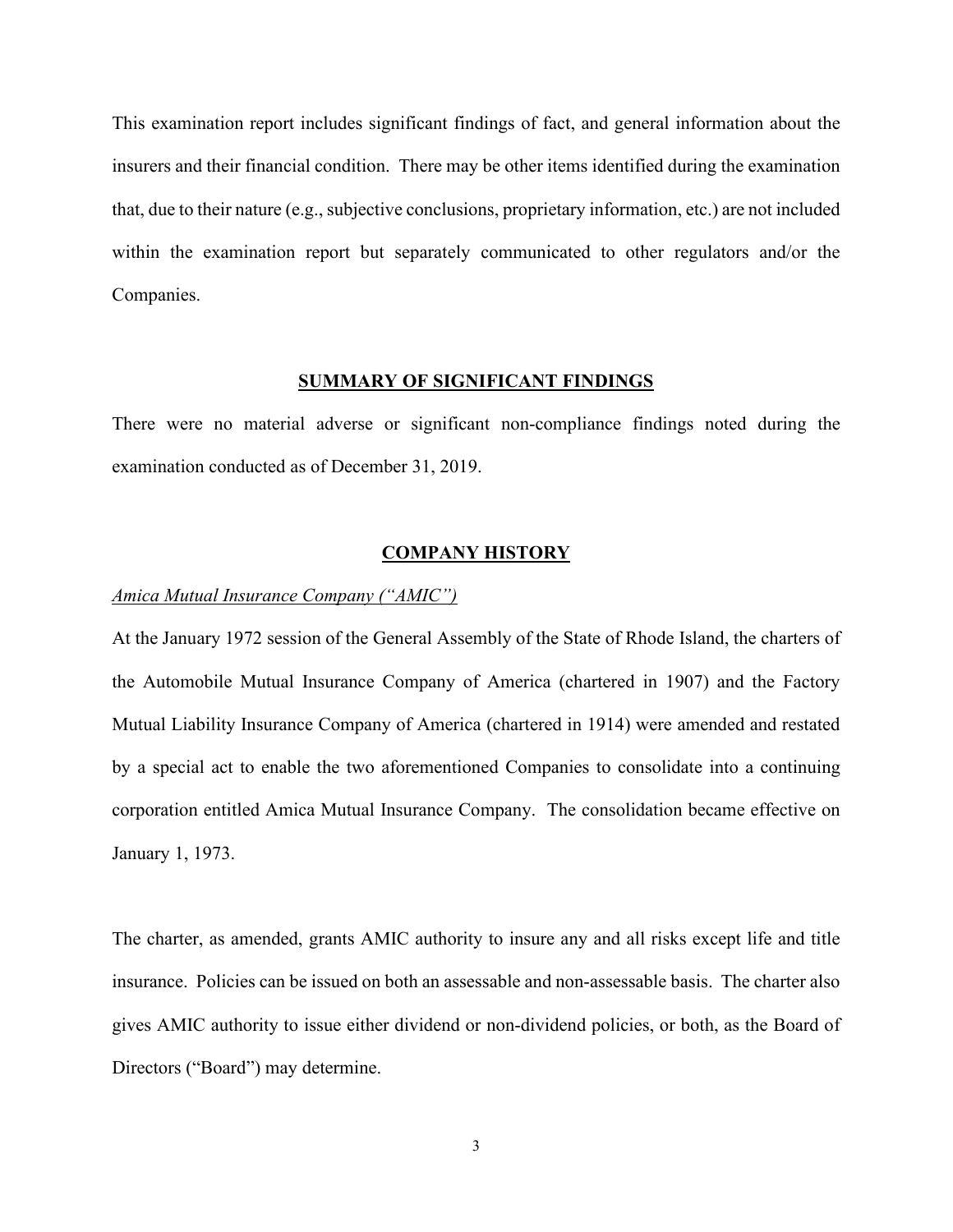# *Amica Property and Casualty Insurance Company ("APCIC")*

APCIC was incorporated on May 11, 2005, through the actions of its Incorporators, Robert A. DiMuccio and M. Stuart Towsey, Jr. ("Incorporators") and pursuant to the filing of its original Articles of Incorporation ("Charter") with the Secretary of State, as approved by the Director of the Department of Business Regulation.

The Charter gives APCIC the authority to insure any and all risks except life, annuity, title, and financial guaranty insurance and further provides that the authorized capital stock of APCIC shall be in one class of stock consisting of 10,000 shares of common stock with a \$50 par value. Subsequently, on June 8, 2005, the Charter was amended to increase the par value to \$350.

On June 10, 2005, the APCIC issued \$3,500,000 of capital stock to AMIC consisting of 10,000 shares of common stock with a \$350 par value. Subsequently, on June 15, 2005, AMIC made a surplus contribution in the amount of \$11,000,000. On January 1, 2013, AMIC made a non-cash investment in APCIC totaling \$19,120,193. This was done to facilitate the January 1, 2013 change in the quota share rate of the reinsurance contract between APCIC and AMIC, from 80% to 100% and was for settlement of APCIC's December 31, 2012 reserve balances for losses, loss adjustment expenses, and unearned premiums net of ceding commission.

#### *Amica Life Insurance Company ("ALIC")*

ALIC derives its corporate existence and powers from a Special Act of the General Assembly of the State of Rhode Island, passed at its January 1968 session and approved by the Governor of Rhode Island on June 13, 1968.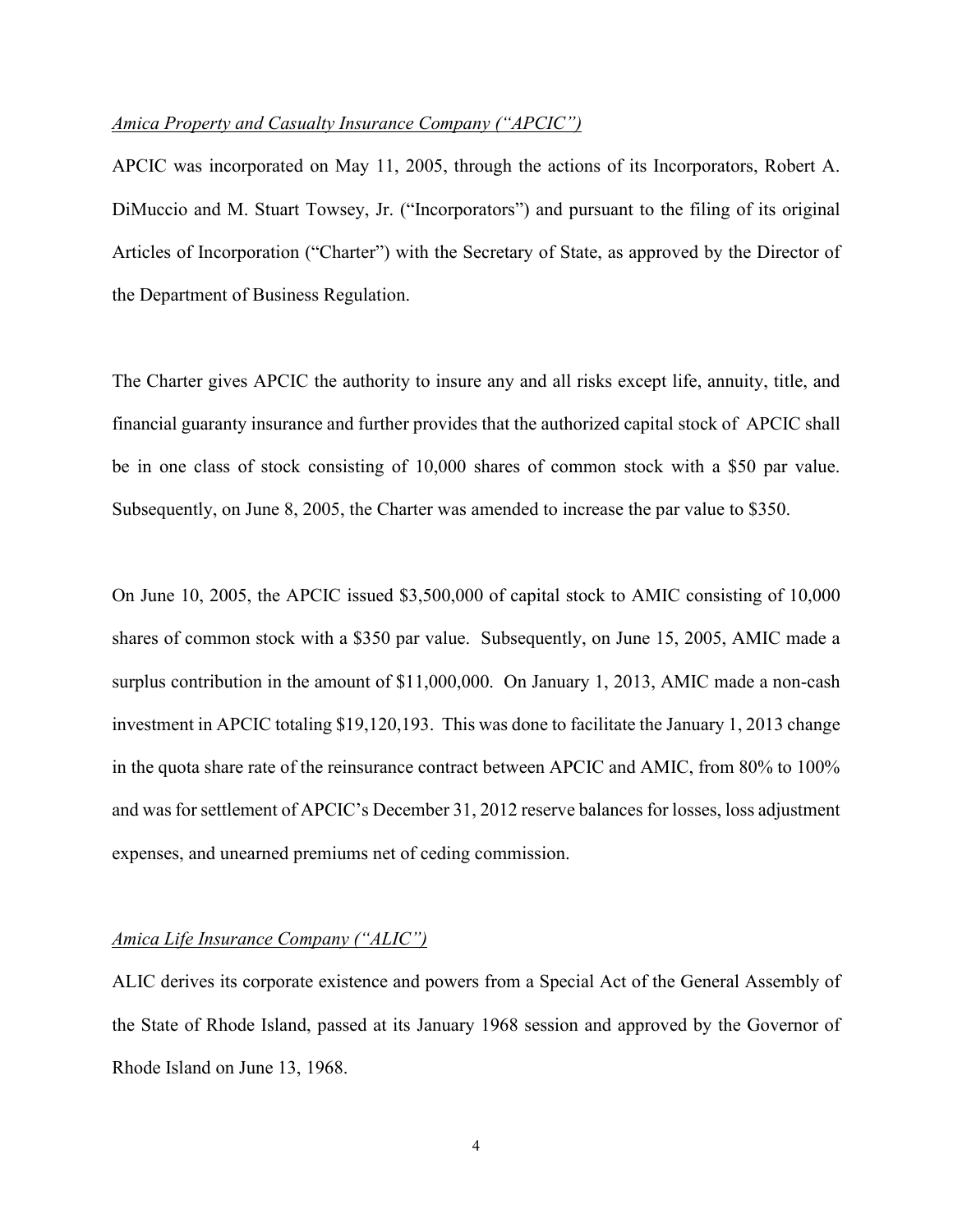The charter authorizes the issuance of life insurance and every type of insurance pertaining thereto; credit life insurance, annuities, accident and health, and credit accident and health insurance, and confers authority to accept and cede reinsurance of the kinds just enumerated.

The charter provides a minimum authorized capital stock of \$1,000,000, consisting of 10,000 shares each with a par value of \$100. The authorized capital stock may be increased from time to time at the discretion of the Board to an amount not exceeding \$10,000,000. In addition, the charter further provides that prior to the issuance of any policy, APCIC must have at least \$1,000,000 of paid in surplus.

At December 31, 2019, AMIC owned all of ALIC's 50,000 shares of issued and outstanding \$100 par value Class A common stock. Total common capital paid up is \$5,000,000. Gross paid in and contributed surplus at December 31, 2019 totaled \$177,000,000. During the period under examination \$75,000,000 of contributed capital was made by AMIC to ALIC, as follows:

| Date            | Surplus Contribution |
|-----------------|----------------------|
| January 3, 2017 | \$25,000,000         |
| January 2, 2018 | \$25,000,000         |
| January 3, 2019 | \$25,000,000         |

# Policyholder and Stockholder Dividends

During the period covered by this examination, the following dividends were paid by the Companies under examination: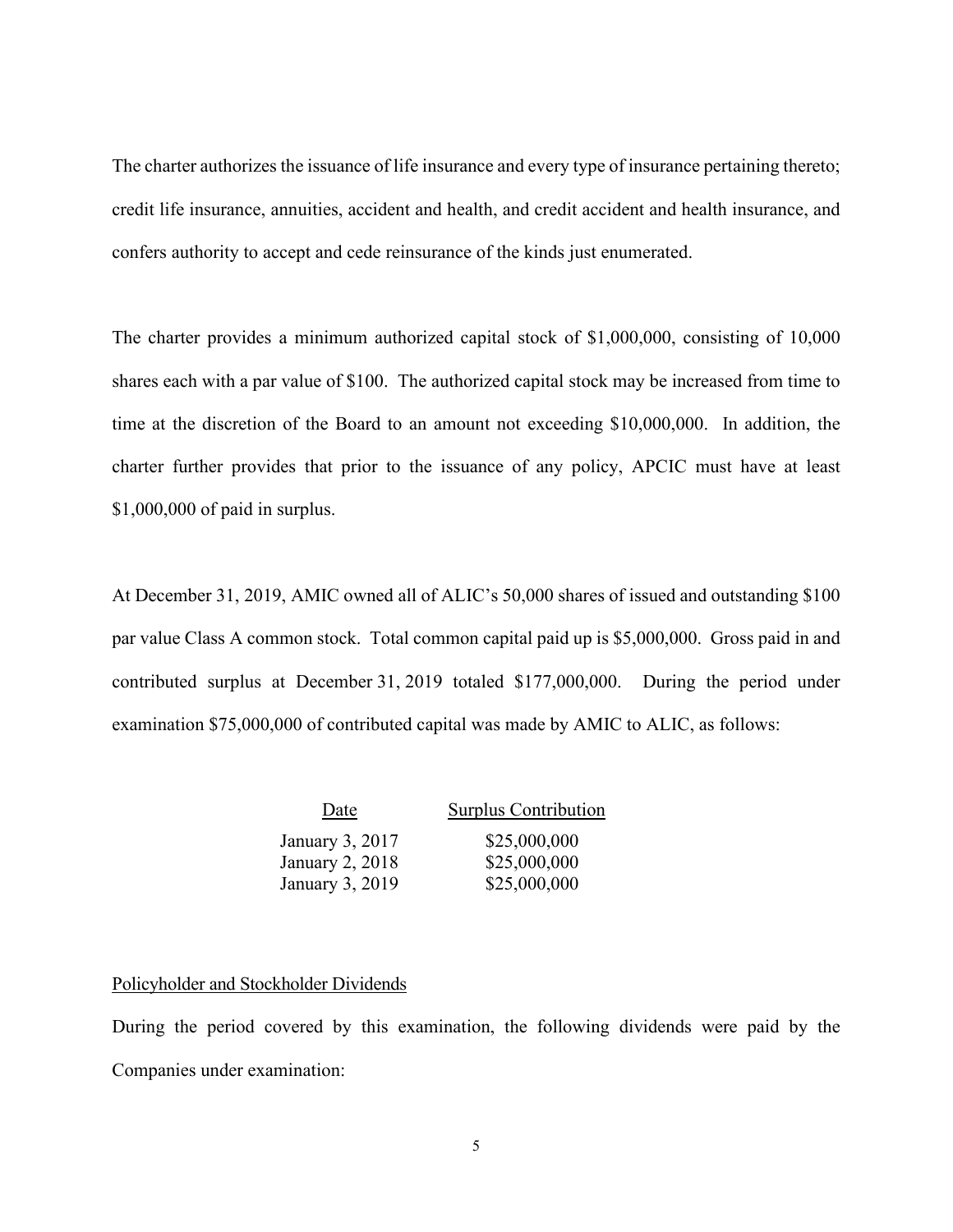| Year | Amount        | Payor        | Payee         |
|------|---------------|--------------|---------------|
| 2015 | \$142,511,394 | AMIC         | Policyholders |
| 2015 | 23,000,000    | <b>APCIC</b> | AMIC          |
| 2016 | 147,212,373   | AMIC         | Policyholders |
| 2017 | 145,006,456   | <b>AMIC</b>  | Policyholders |
| 2018 | 142,379,121   | <b>AMIC</b>  | Policyholders |
| 2019 | 149,535,753   | <b>AMIC</b>  | Policyholders |

#### **MANAGEMENT AND CONTROL**

### Members (AMIC only)

In accordance with its charter, each person, firm, association, and corporation insured by AMIC is a member of AMIC during the life of the policy, but no longer, and at all meetings of AMIC shall be entitled to one (1) vote either in person or by proxy.

The bylaws provide that the annual meeting of the members of AMIC shall be held at its office in Lincoln, Rhode Island on the second Thursday in February each year, for the election of directors, and for the transaction of such other business as may be brought before the meeting. Special meetings of the members of AMIC may be convened by the President or shall be called upon the written request of 1/2 of 1% of the members of AMIC, or of five (5) of the directors, addressed to the Secretary, setting forth the subjects thereof.

At all meetings of the members of AMIC, seven (7) members shall be necessary to constitute a quorum. All questions except amendments to the bylaws shall be decided by a majority vote of those present in person or by proxy. The bylaws may be amended or repealed in whole or in part by the affirmative vote of three-fifths (3/5) of all members present in person or by proxy at any meeting, notice of the proposed action having been given in the call for the meeting.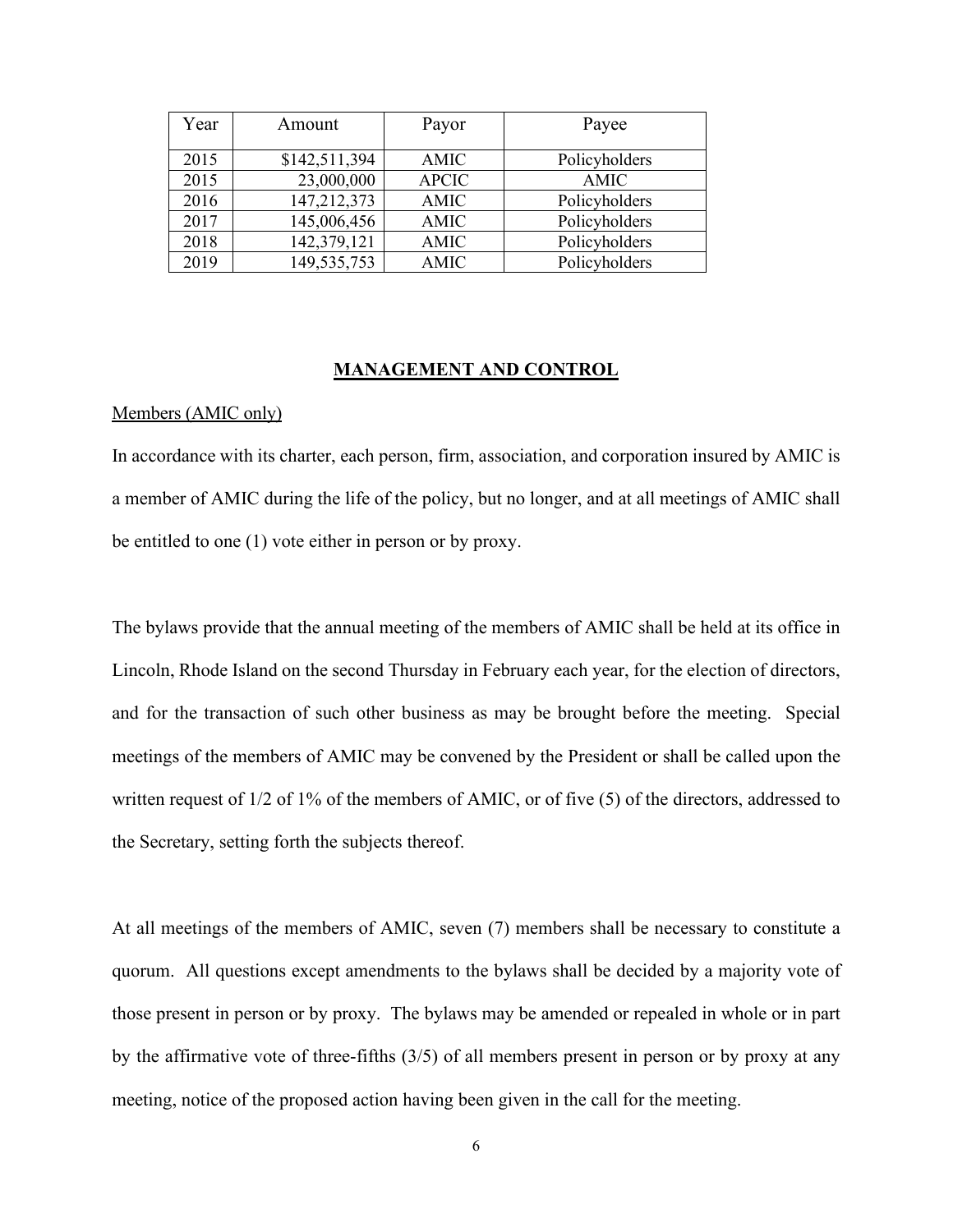### Shareholders (APCIC and ALIC)

The bylaws provide that the annual meeting of the shareholders shall be held at the principal office in Lincoln, Rhode Island on the second Thursday in March in each year, for the election of directors, and for the transaction of such other business as may be brought before the meeting. Special meetings of the shareholders may be called in any manner prescribed or permitted by law.

At all meetings of the shareholders, a majority of the shares entitled to vote, represented in person or by proxy, shall constitute a quorum. Any corporate action may be decided by a majority vote of those present in person or by proxy.

#### Board of Directors

The charters of the Companies provide that the management of the business and affairs of the Companies shall be vested in the Board, to be elected by the stockholders/policyholders, the number of which shall be fixed from time to time by the bylaws, subject to a maximum of fifteen (15) board members. The bylaws, as amended, stipulate that the Board shall consist of not less than nine and not more than thirteen members. The term of office of each director for AMIC and ALIC is five (5) years, with the directors being divided into five (5) classes, so that the term of office of one-fifth (1/5) of the whole number of directors shall expire each year. The term of office of each director for APCIC is one (1) year. The bylaws provide that the Board shall hold a meeting within ten days after each annual meeting of the Companies for the election of officers and committees, and for the transaction of any other business that may come before the meeting. The directors shall hold as many meetings during the year as they shall prescribe. Special meetings of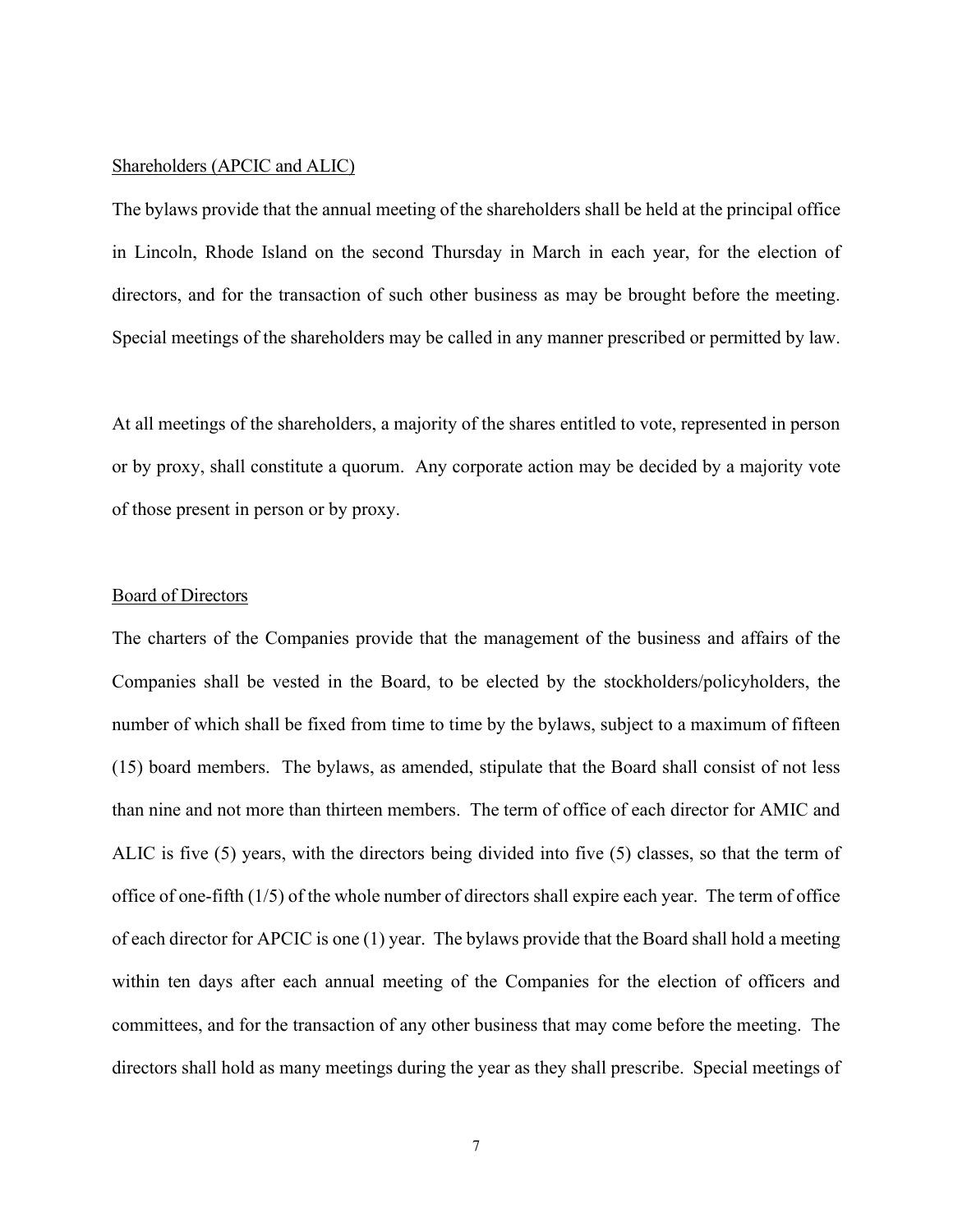the directors shall be called at any time by the Secretary upon request in writing of the President or any three (3) directors.

Seven (7) members of the Board shall constitute a quorum and a majority vote of the members in attendance at any meeting of the Board shall, in the presence of a quorum, decide its actions.

At December 31, 2019, the membership of the Board serving each of the Companies, together with the principal business or professional affiliation of each director is as follows:

| <b>Name</b>          | <b>Business Affiliation</b>                   | <b>Term</b><br><b>Expires</b> |
|----------------------|-----------------------------------------------|-------------------------------|
| Robert A. DiMuccio   | Chairman, President & Chief Executive Officer | 2024                          |
|                      | Amica Mutual Insurance Company                |                               |
| Jeffrey P. Aiken     | Attorney-at-Law                               | 2023                          |
| Debra A. Canales     | EVP & Chief Administrative Officer            | 2020                          |
|                      | Providence Health & Services                  |                               |
| Patricia W. Chadwick | President                                     | 2022                          |
|                      | Ravengate Partners                            |                               |
| Peter M. Marino      | President & Chief Executive Officer           | 2021                          |
|                      | Neighborhood Health Plan of RI, Inc.          |                               |
| Barry G. Hittner     | Attorney-at-Law                               | 2020                          |
| Michael D. Jeans     | President (retired)                           | 2022                          |
|                      | New Directions, Inc.                          |                               |
| Ronald K. Machtley   | President                                     | 2024                          |
|                      | <b>Bryant University</b>                      |                               |
| Diane D. Souza       | CEO (retired)                                 | 2023                          |
|                      | UnitedHealthcare Specialty Benefits           |                               |
| Donald J. Reaves     | Chancellor and Professor (retired)            | 2021                          |
|                      | Winston-Salem State University                |                               |
| Debra M. Paul        | President & Chief Executive Officer           | 2020                          |
|                      | Fellowship Health Resources, Inc.             |                               |
| Jill J. Avery        | Senior Lecturer                               | 2024                          |
|                      | <b>Harvard Business School</b>                |                               |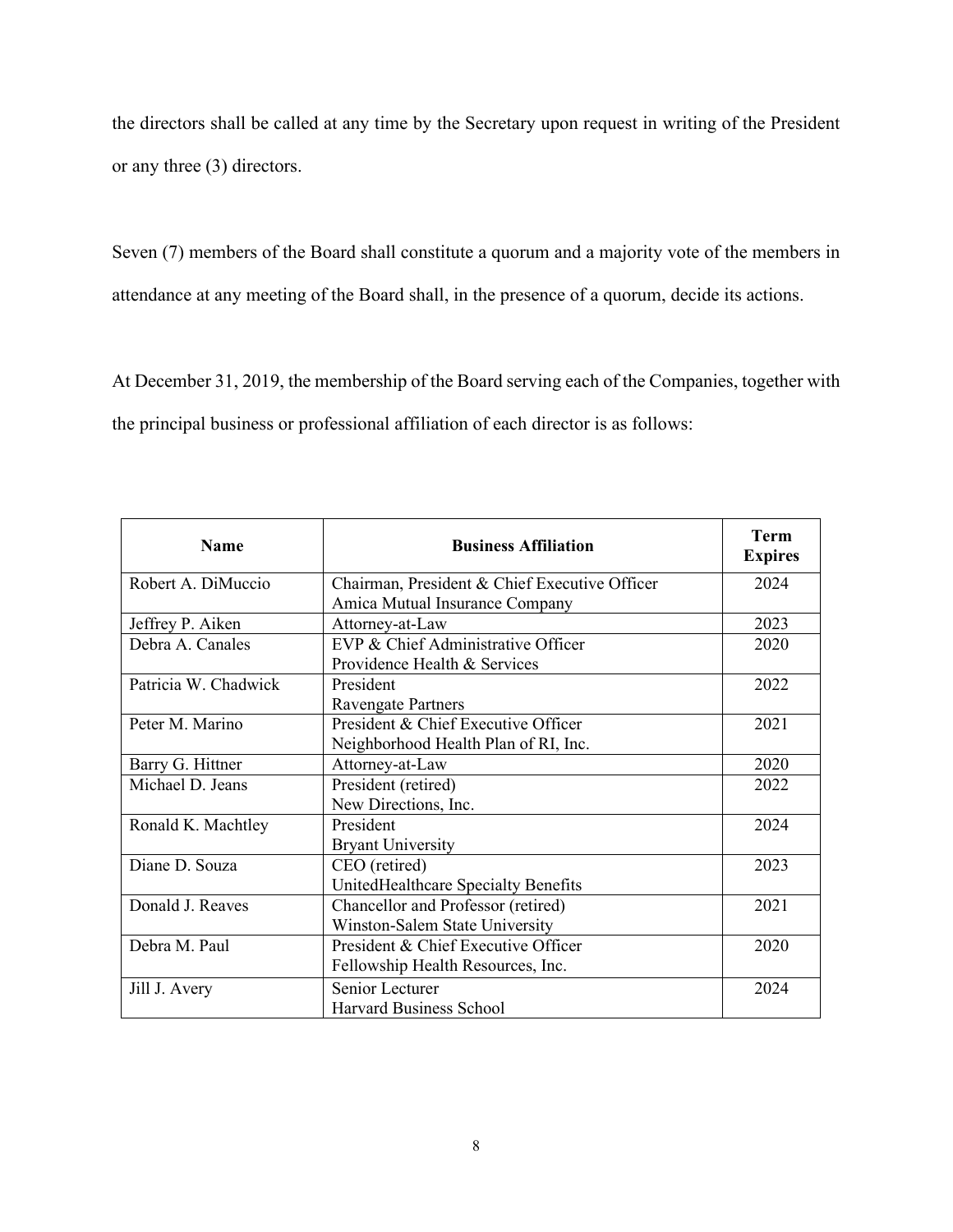### **Committees**

The bylaws provide that the Board may elect, from their own number, an Executive Committee, a Finance Committee, an Investment Committee, a Compensation Committee, a Governance and Nominating Committee, an Audit Committee, and such other committees as they may see fit to which certain powers and responsibilities may be delegated. The Governance and Nominating Committee nominates members to the Compensation Committee, the Audit Committee, the Investment Committee and the Governance and Nominating Committee. The Governance and Nominating Committee will also nominate the chairperson for the Compensation, Audit, Governance and Nominating, and Investment Committees.

At December 31, 2019, the Investment Committee was comprised of all members of the Board with Robert A. DiMuccio serving as Chairman. The Companies did not have an Executive or Finance Committee. The standing committees consisted of the following members at December 31, 2019:

| <b>Governance and Nominating</b> | Compensation              | Audit                |
|----------------------------------|---------------------------|----------------------|
| Committee                        | Committee                 | Committee            |
| Barry G. Hittner, Chair          | Ronald K. Machtley, Chair | Jill J. Avery, Chair |
| Michael D. Jeans                 | Debra A. Canales          | Jeffrey P. Aiken     |
| Patricia W. Chadwick             | Michael D. Jeans          | Donald J. Reaves     |
| Peter M. Marino                  | Diane D. Souza            | Debra M. Paul        |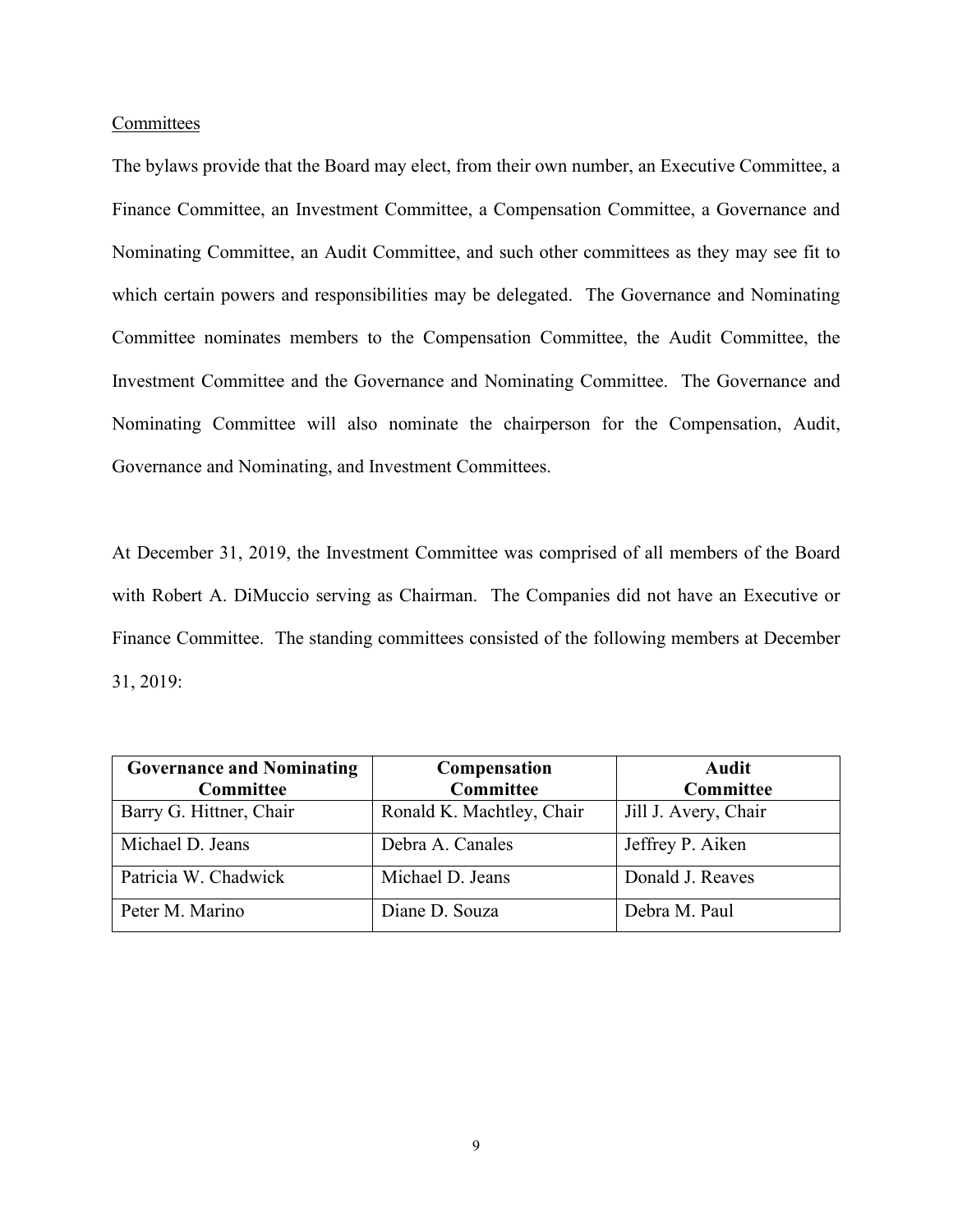# **Officers**

The Board elects senior officers, as well as all other officers. The senior officers serving at December 31, 2019 are as follows:

| <b>Name</b>              | <b>Title</b>                                                 |
|--------------------------|--------------------------------------------------------------|
| Robert A. DiMuccio       | Chairman, President and Chief Executive Officer              |
| Theodore C. Murphy       | <b>Chief Operations Officer</b>                              |
| <b>Edmund Shallcross</b> | Senior Vice President and General Manager                    |
| James P. Loring          | Senior Vice President, Chief Financial Officer and Treasurer |
| Suzanne E. Casey         | Senior Assistant Vice President and Secretary                |
| Robert K. Benson         | Senior Vice President and Chief Investment Officer           |
| Jennifer A. Morrison     | Vice President and General Counsel                           |
| Peter E. Moreau          | Senior Vice President and Chief Information Officer          |
| Shiela L. Companie       | Senior Vice President and Chief Life Actuary                 |
| Peter F. Drogan          | Senior Vice President and Chief P&C Actuary                  |

# Organizational Structure

AMIC is the ultimate parent in the Amica Mutual Group Insurance Holding Company System. At December 31, 2019, AMIC owned 100% of the outstanding stock of ALIC and APCIC. AMIC also owns 100% of Amica General Agency, LLC.

Amica Lloyd's of Texas, Inc. was organized as an attorney-in-fact to manage Amica Lloyd's of Texas, a Texas-domiciled insurer formed in 1998 to leverage the Amica Mutual Group's competitive position in the Texas insurance market. Through its ownership in Amica Lloyd's of Texas, Inc., AMIC is the ultimate controlling entity of Amica Lloyd's of Texas. Effective January 1, 2014, business previously written by Amica Lloyd's of Texas was written by AMIC upon renewal. Effective December 31, 2015, Amica Lloyd's of Texas, Inc., was dissolved.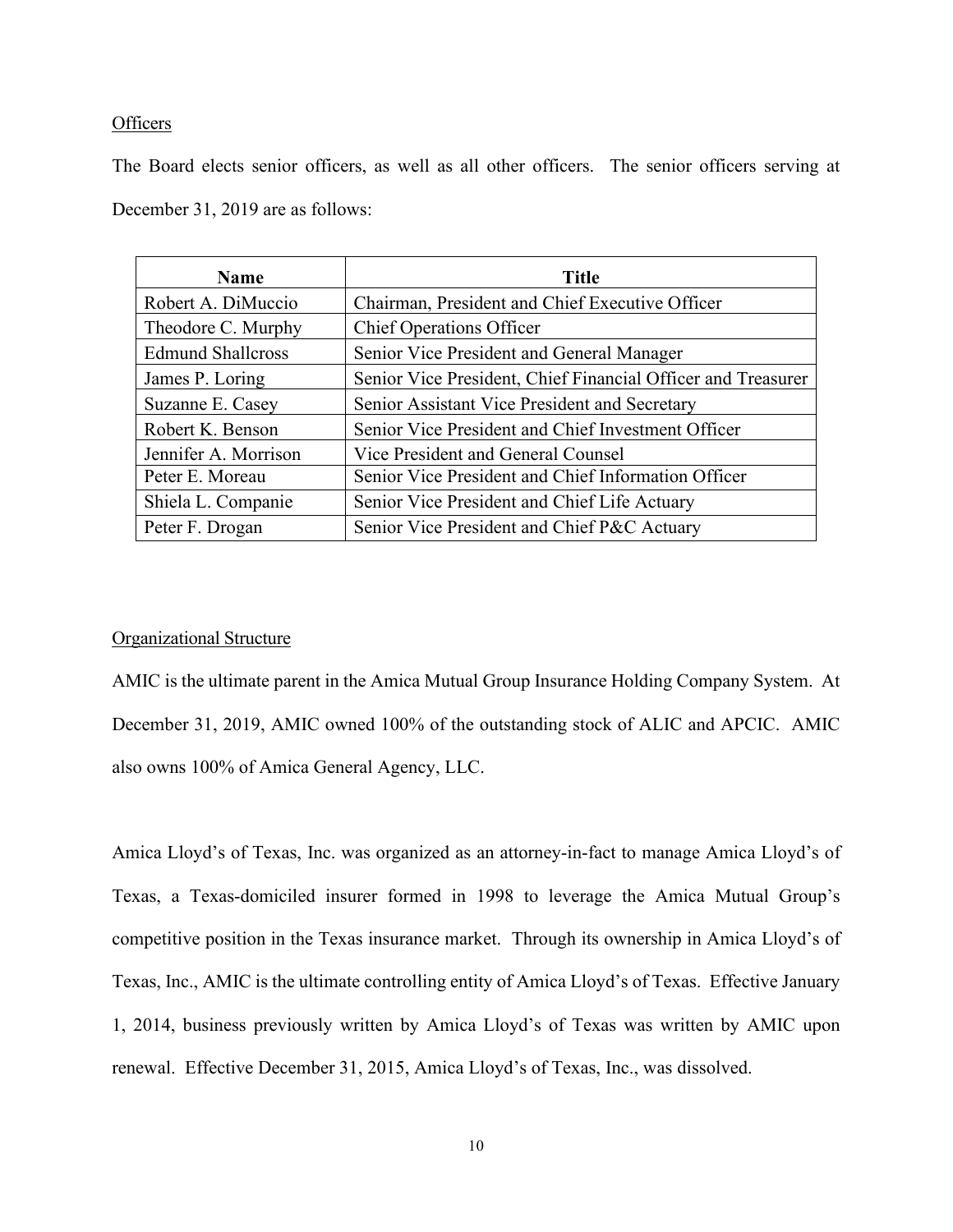In 2015, AMIC elected to merge its two wholly owned property and casualty insurance subsidiaries, APCIC and Amica Texas Insurance Company (formally Amica Lloyd's of Texas). To facilitate the merger, Amica Lloyd's of Texas was converted to a stock company named Amica Texas Insurance Company, on December 22, 2015. On December 31, 2015, Amica Texas Insurance Company merged with APCIC, with APCIC continuing as the surviving entity of the merger. As a result of the merger, APCIC assumed all remaining assets and liabilities of Amica Texas Insurance Company as of December 31, 2015, as well as its surplus of \$75,030,293.

Effective April 1, 2015, all agency business previously conducted by AMIC's non-insurance subsidiary, Amica General Insurance Agency of California, Inc., was transferred to another of AMIC's non-insurance subsidiaries, Amica General Agency, LLC. Amica General Insurance Agency of California, Inc. was dissolved on June 30, 2015.

Effective January 1, 2015, AMIC's non-insurance affiliate, Amica General Agency, Inc., was converted from a C Corporation to a Limited Liability Company. From that date forward, Amica General Agency, Inc. has been known as Amica General Agency, LLC.

The following is a presentation of the holding company system as of December 31, 2019: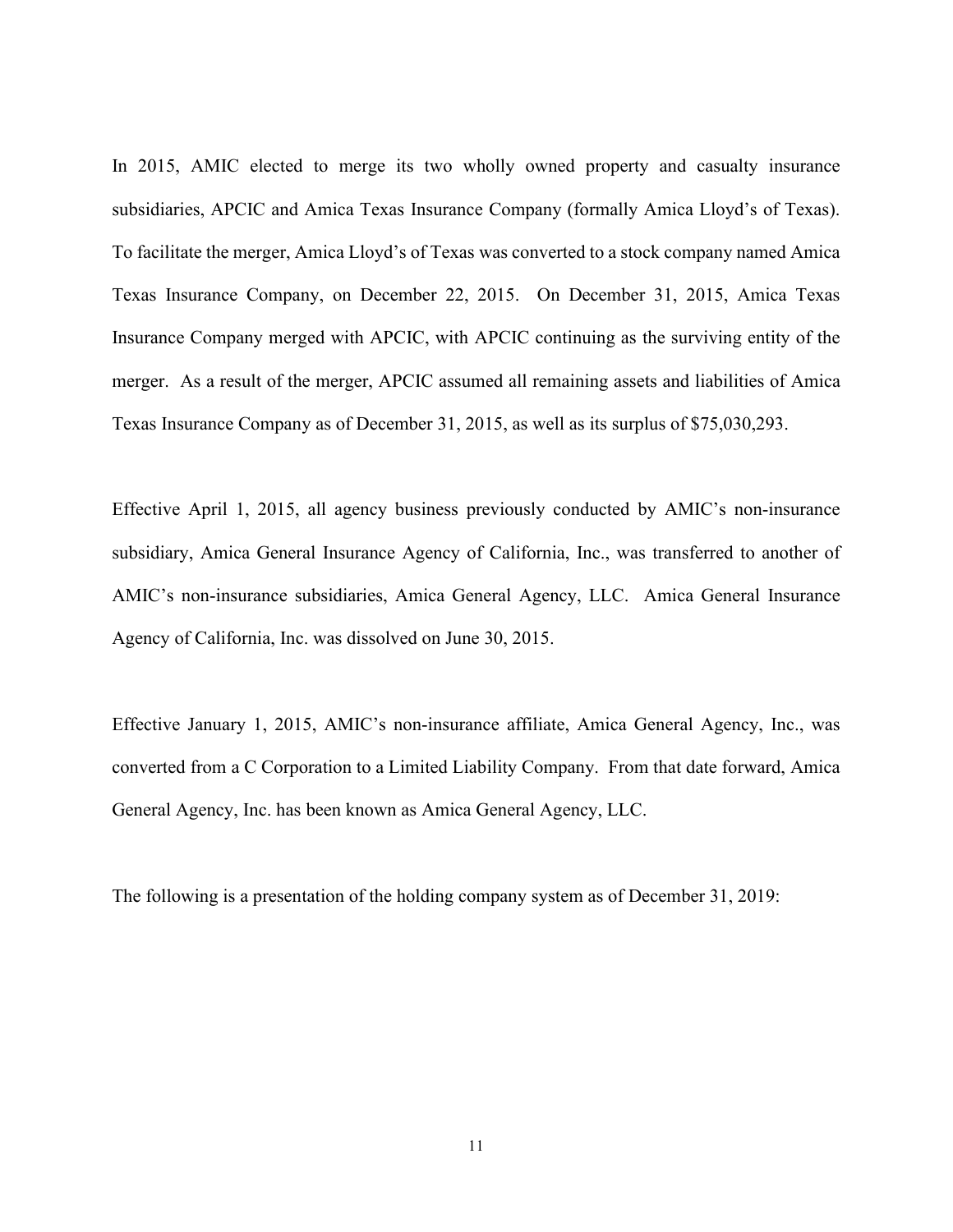

# Intercompany Agreements

Following is a summary of the primary intercompany agreements in effect between AMIC, APCIC and ALIC as of December 31, 2019:

# *Cost Allocation Agreement*

AMIC and its affiliates have entered into a Cost Allocation Agreement, effective November 5, 1997, whereby AMIC provides personnel, office space, equipment and facilities to its affiliated Companies. Under the terms of the agreement, the affiliates will reimburse AMIC on a monthly basis for the cost of the services provided, including staff compensation, overhead, and other specified expenses. Such costs shall be fair and reasonable. The monthly compensation due to a party shall be paid by the owing party within fifty-five (55) days of the end of the month to which it applies.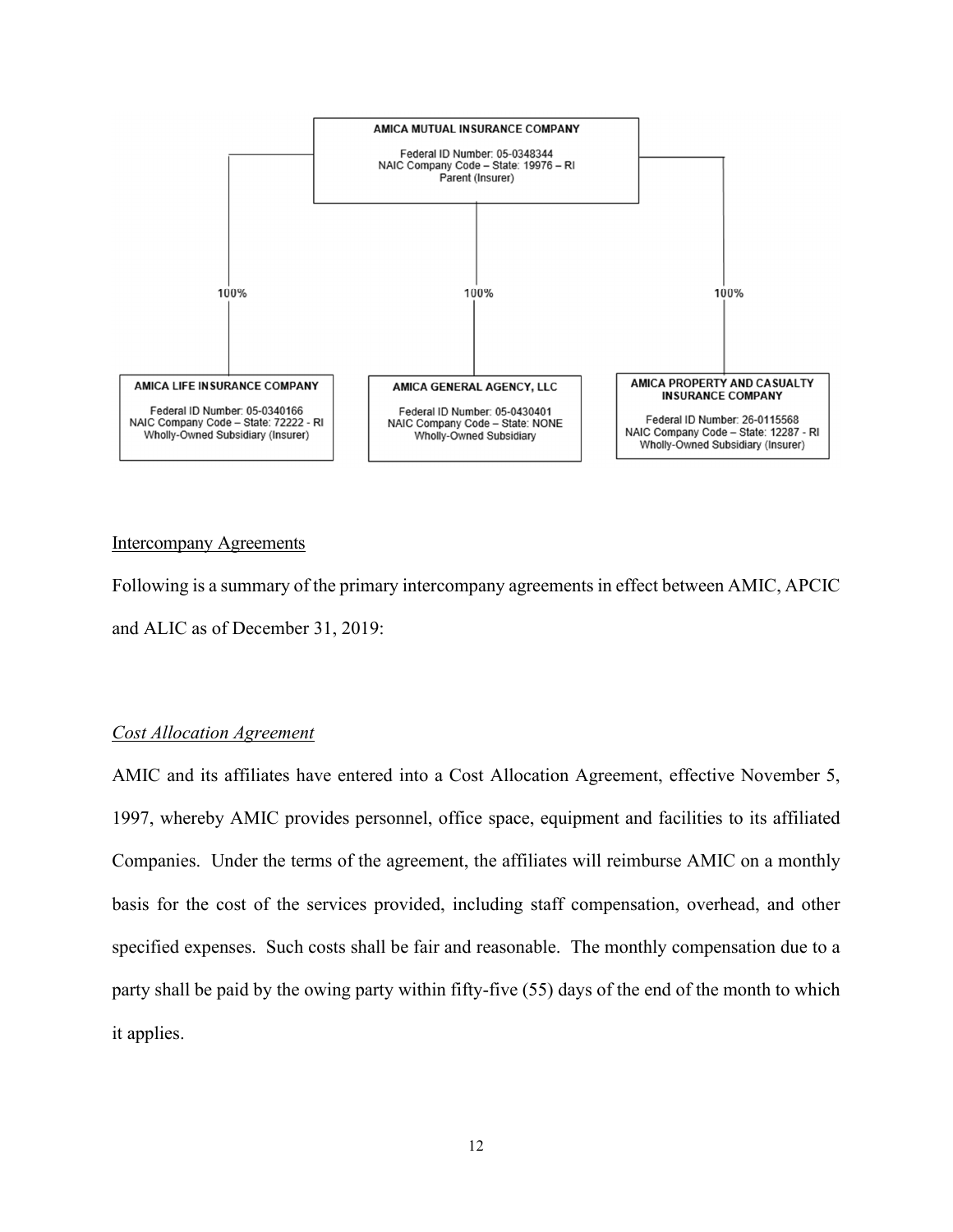#### *Tax Sharing Agreement*

AMIC and all of its subsidiaries have also entered into a Consolidated Federal Income Tax Agreement effective April 24, 2017. Prior to 2017, ALIC was not a participant in the Consolidated Federal Income Tax Agreement. Under the terms of the agreement, allocation is made in accordance with Section 1552(a)(2) of the Internal Revenue Code and is based upon separate return calculations with current credit for losses. The intercompany estimated tax balances are settled at least quarterly during the tax year with a final settlement during the month following the filing of the consolidated income tax return.

#### **TERRITORY AND PLAN OF OPERATION**

### *Amica Mutual Insurance Company ("AMIC")*

Amica Mutual Insurance Company is a mutual company licensed to transact business in all states and the District of Columbia. AMIC's charter grants the power to write both assessable and nonassessable policies, however, it issues only non-assessable policies.

The charter also allows AMIC to insure any and all risks except life and title insurance, however, AMIC's writings are confined to fire, allied lines, homeowners, inland marine, ocean marine, earthquake, workers' compensation (as it relates to domestic employees), liability other than automobile, automobile liability, and automobile physical damage. The homeowners and automobile lines of business comprise the majority of AMIC's writings.

AMIC has no policy writing agents, except as required by the Commonwealth of Massachusetts. Business is acquired primarily through the mail, telephone and internet. AMIC's employees are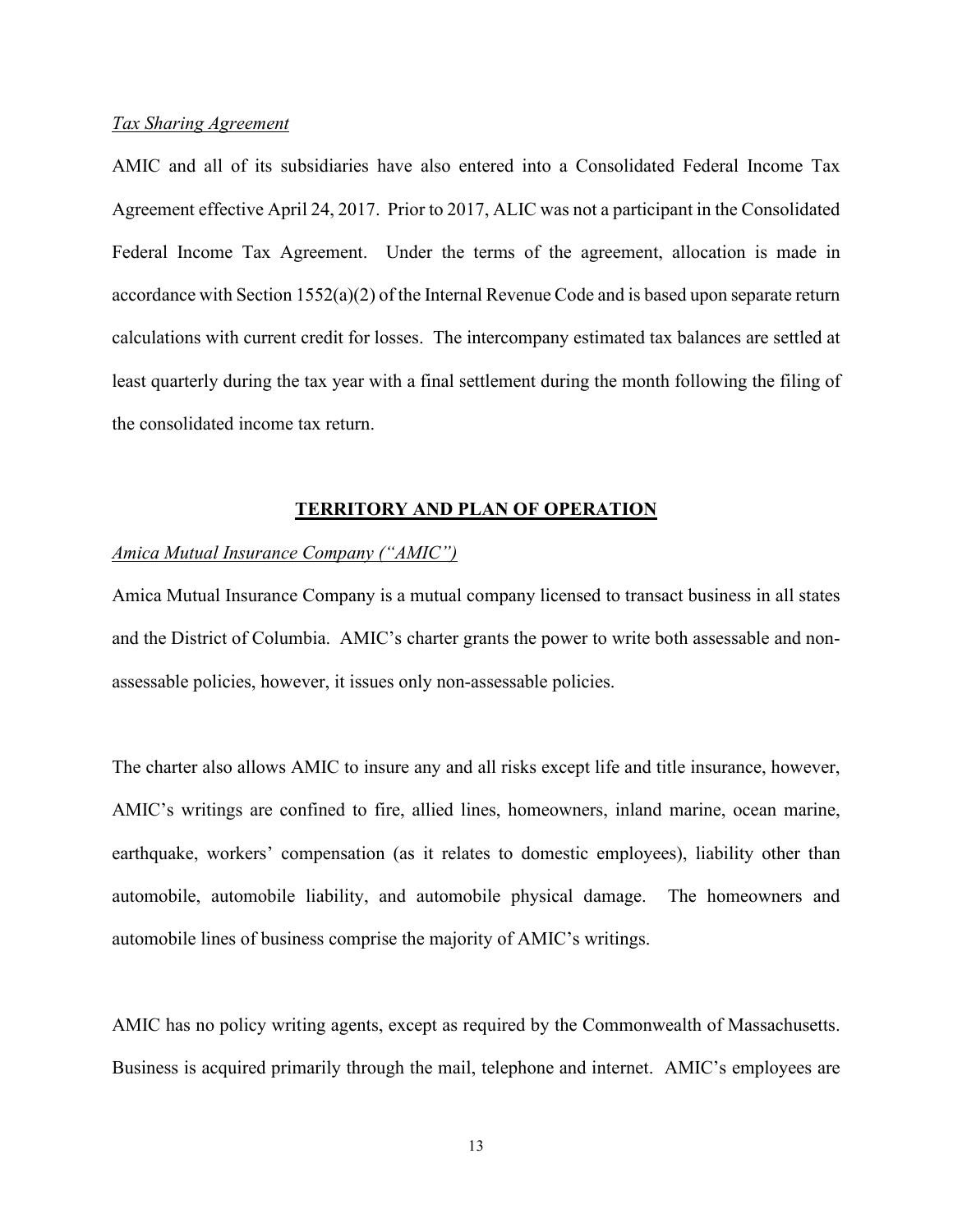appointed as agents in any state where AMIC is licensed to write property and casualty insurance. In certain states, resident agents are appointed if the countersigning of policies is required.

AMIC currently has thirty-eight (38) service offices that handle sales, claims, underwriting and other service-related matters for client accounts. In addition to its service offices, AMIC maintains three call centers for after-hours customer service and three sales centers to focus on new business development.

AMIC issues both participating (dividend) and non-participating (non-dividend) policies. These non-participating policies are generally less expensive up front, but policyholders receive no dividend at expiration. The dividend rates for participating policies are approved by the Board.

AMIC will exclusively offer six-month policies in many states, which will enable AMIC to quickly respond to underwriting conditions.

### *Amica Property and Casualty Insurance Company ("APCIC")*

APCIC is licensed to transact business in twenty-seven (27) states and has authority to insure any and all risks except life, annuities, title, and mortgage and financial guarantee insurance. Currently, APCIC's writings are confined to automobile liability and automobile physical damage in twenty-five (25) states.

APCIC has no policy-writing agents, except as required by the Commonwealth of Massachusetts, and business is acquired primarily through the mail, telephone and internet. Employees are appointed as agents to write property and casualty insurance.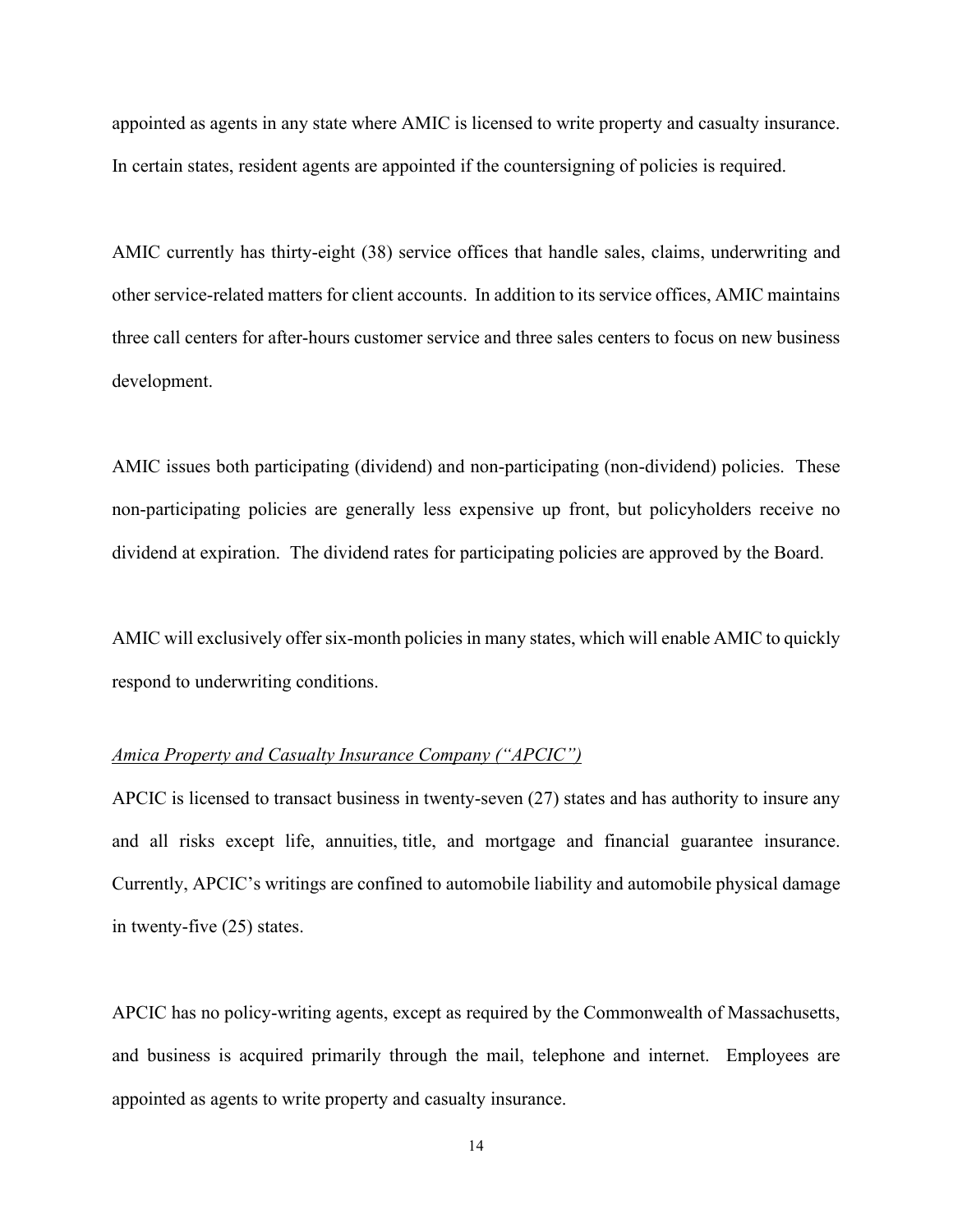#### *Amica Life Insurance Company ("ALIC")*

ALIC is licensed to transact business in all states and the District of Columbia. ALIC offers whole life and term life on a non-participating basis. All products currently being offered for sale were adjusted for compliance with the 2017 CSO Tables, as required by state laws. ALIC also has a block of universal life policies for which premium payments are continuing but does not offer any new universal life policies. As of December 31, 2019, the only rider available for new issues is accelerated death benefit (terminal illness). Previously issued policies had riders providing for waiver of premium, accidental death benefit, children's coverage and family coverage. Premiums are still collected, and benefits paid relating to these riders for in-force policies.

ALIC offers single premium deferred annuities, single premium immediate annuities and flexible premium deferred annuities. These can be issued as non-qualified, traditional IRA or Roth IRA.

In conjunction with the activities of its parent, AMIC, ALIC also writes structured settlement annuities. ALIC does not independently market its structured settlement annuities. ALIC has one group life insurance policy covering employees and retirees of the AMIC and affiliates.

#### **REINSURANCE**

### Ceded Reinsurance - Amica Mutual Insurance Company ("AMIC")

From 2015 through 2019, AMIC's ceded reinsurance portfolio consisted primarily of a Property Catastrophe Excess ("CAT") program. In 2018, the Company placed a second catastrophe contract to cover California earthquake exposure. This contract was effective February 1, 2018 and expired on September 30, 2019. The following is a summary of the primary provisions of the CAT program in effect for 2019: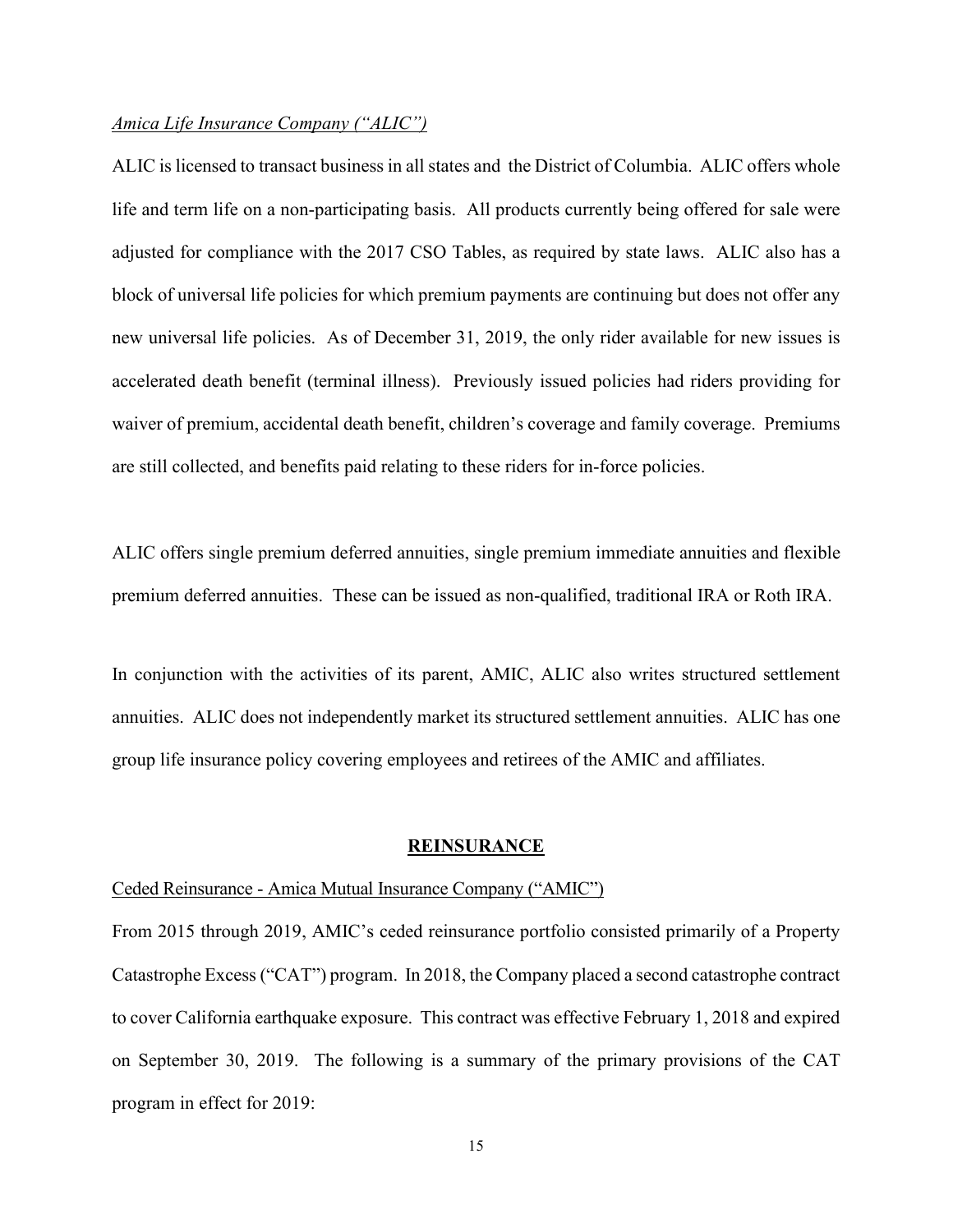# *Property Catastrophe Excess Reinsurance*

The CAT program consists of one contract providing three layers of coverage totaling \$850,000,000 coverage in excess of \$200,000,000. The CAT contract became effective on January 1, 2019 and is administered by AonBenfield. APCIC is a named insured under the CAT program.

Under the terms of the CAT program, the reinsurers agree to reinsure the excess liability which may accrue to the AMIC under policies, contracts and binders of insurance or reinsurance in force at the effective date of the contract, or issued or renewed on or after that date, and classified as fire, allied lines, earthquake, homeowners multiple peril (property perils only), inland marine, auto physical damage (comprehensive only) and ocean marine (pleasure watercraft). The CAT program applies to losses occurring within the territorial limits of the policies.

| Layer                    | <b>Limit and Retention</b> | <b>Percent Placed /</b> | Co-Participation |
|--------------------------|----------------------------|-------------------------|------------------|
|                          |                            | Coverage                |                  |
| <b>Underlying Excess</b> | \$200,000,000              | $0\%$                   | 100%             |
| First Layer              | \$200,000,000 in excess of | $60.00\%$ (coverage)    | 40.00%           |
|                          | \$200,000,000              | of \$120,000,000)       |                  |
| Second Layer             | \$400,000,000 in excess of | $60.00\%$ (coverage)    | 40.00%           |
|                          | \$400,000,000              | of \$240,000,000)       |                  |
| Third Layer              | \$700,000,000 in excess of | $70.00\%$ (coverage)    | 30.00%           |
|                          | \$800,000,000              | of \$490,000,000)       |                  |

The following summarizes the CAT program structure on December 31, 2019:

AMIC also maintains coverage through the Florida Hurricane Catastrophe Fund ("FHCF"), recoveries under which shall inure to the benefit of AMIC. For purposes of the CAT program, such FHCF coverage shall be 90% of \$108,110,710 in excess of \$42,355,724 each loss occurrence commencing during the term of the CAT contract.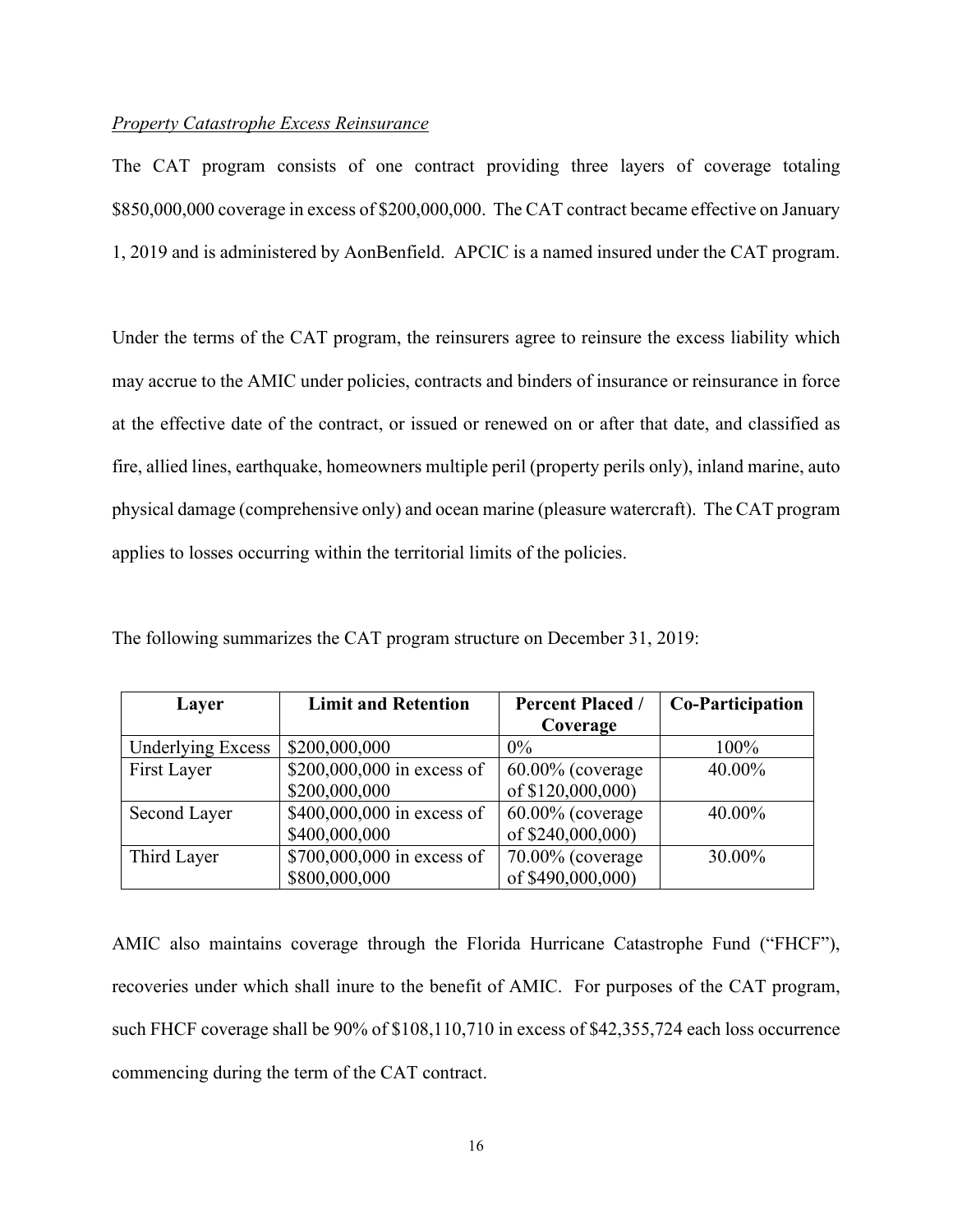The CAT program stipulates that, in the event all or any portion of the reinsurance under any excess layer of reinsurance coverage is exhausted by loss, the amount so exhausted shall be reinstated immediately from the time the loss occurrence commences. For each amount reinstated, AMIC agrees to pay additional premium equal to the percentage of the occurrence limit for the excess layer reinstated times earned reinsurance premium for the excess layer reinstated for the term of the contract.

The CAT program contains a provision for profit sharing which states that AMIC will receive a portion of the broker's annual brokerage fees when certain thresholds are exceeded.

# *California Earthquake Property Catastrophe Reinsurance:*

The California Earthquake Property Catastrophe Reinsurance program was utilized from February 1, 2018 through September 30, 2019 to coincide with the AMIC's decision to no longer offer earthquake coverage, but rather offer coverage through the California Earthquake Authority ("CEA"). The initial coverage was \$150,000,000 in excess of \$50,000,000 with subsequent measurement points to reduce coverage as size of the book of business declined through 2019.

#### *Excess of Loss Reinsurance:*

AMIC has not purchased Excess of Loss Reinsurance coverage since December 31, 2005.

#### Ceded Reinsurance - Amica Life Insurance Company ("ALIC")

ALIC maintains thirty-nine (39) reinsurance agreements with eight (8) different reinsurers. Six (6) of these agreements are active for new individual life business. Twelve (12) of these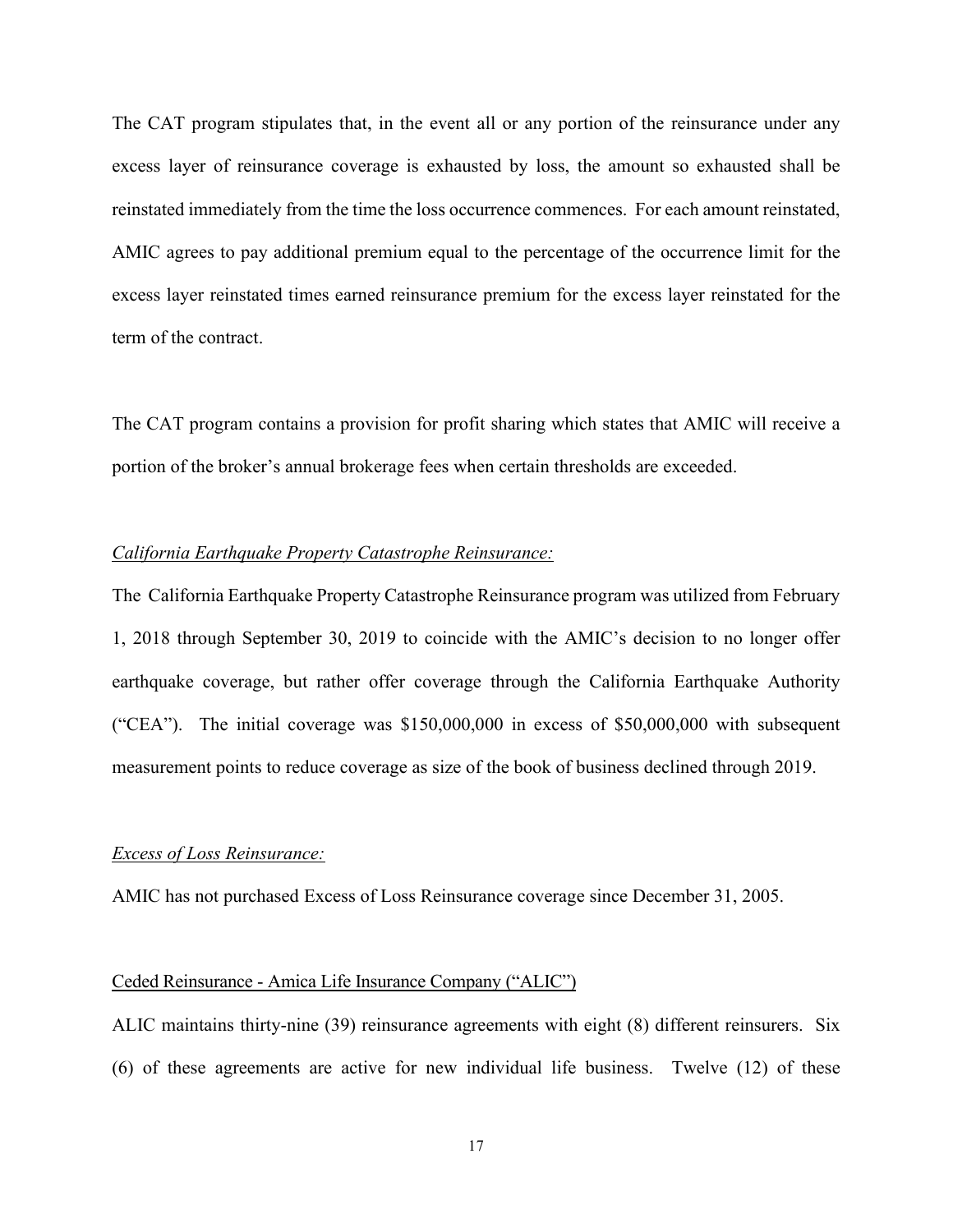agreements are active for contractual increases and renewal individual life business. Three (3) other policies cover the Group Plans for the employees of AMIC and its subsidiaries.

The remaining eighteen (18) agreements apply to policies that are either no longer being written by ALIC or policies that were acquired by ALIC from United Pacific Life ("UPL") in 1989. The inactive agreements are with Swiss Re Life & Health America, Inc. and Scottish Re Life Corporation (formerly ERC Life Reinsurance Corporation).

All business covered by Transamerica Reinsurance Company was novated effective January 1, 2013 and transferred to SCOR Global Life Americas Reinsurance Company. Swiss Re Life & Health America, Inc. acts as a third-party administrator for Lincoln National Life Insurance Company.

As of March 1, 2000, the Company increased the retention limits on all new individual life business written to \$500,000 per life of the insured.

A brief summary of all active agreements (Individual and Group) follows:

#### *Individual Life*

1. Swiss Re Life & Health America, Inc. reinsures ALIC's 10, 15, 20, and 30-year Level Term policies on a coinsurance basis. The agreement includes a standard recapture clause, after the 10th policy year, if ALIC increases its maximum retention applicable to policies reinsured. This treaty was amended on April 1, 2004 to include Fully Guaranteed Term 15, 20 and 30.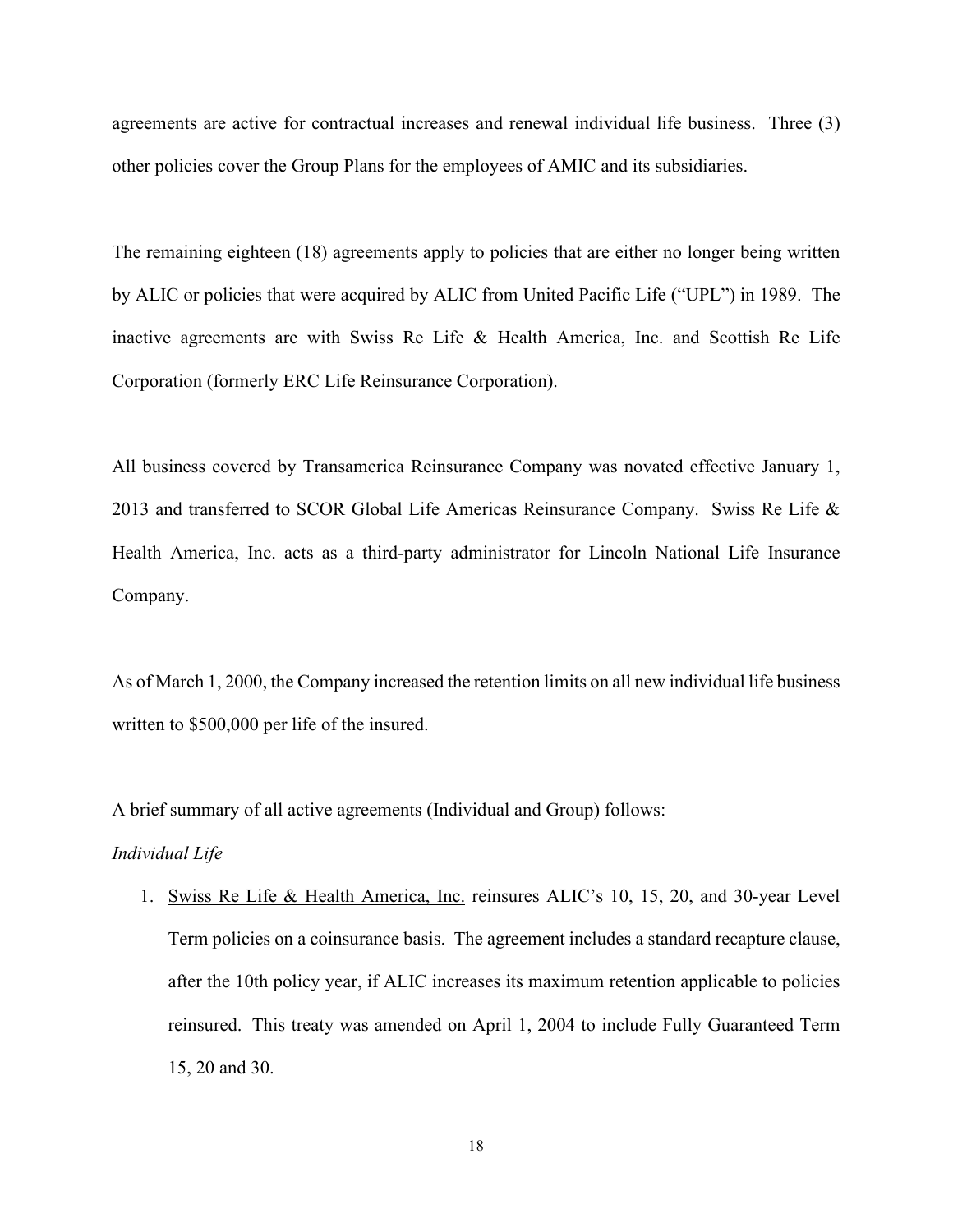- 2. Swiss Re Life & Health America, Inc. also provides a facultative agreement for Annual Term policies issued by ALIC that are not automatically ceded to Swiss Re. Retention limits vary from \$0 to \$500,000 depending on the nature of the individual risk.
- 3. Swiss Re Life & Health America, Inc. reinsures risks to all Accidental Death Benefit (ADB) insurance written by ALIC as a supplementary benefit to any of its individual life insurance policies. This agreement based on a YRT plan, calls for ALIC to cede 100% of its ADB exposure to a maximum of \$250,000 on any life.
- 4. SCOR Global Life Americas Reinsurance Company reinsures ALIC's 10, 15, 20, and 30 year Level Term (including guaranteed term) policies on a coinsurance basis. The agreement does not include a recapture clause. The basis of reinsurance is a first dollar quota share and excess after ALIC's retention of \$500,000.
- 5. Swiss Re Life & Health America Inc. reinsures ALIC's Whole Life 2006 polices on a YRT basis. The agreement includes a standard recapture clause, after the 10th policy year, if ALIC increases its maximum retention applicable to policies reinsured.
- 6. Swiss Re Life & Health America Inc. reinsures ALIC's Annual Renewable Term 2009 polices on a YRT basis. The agreement includes a standard recapture clause, after the 10th policy year, if ALIC increases its maximum retention applicable to policies reinsured.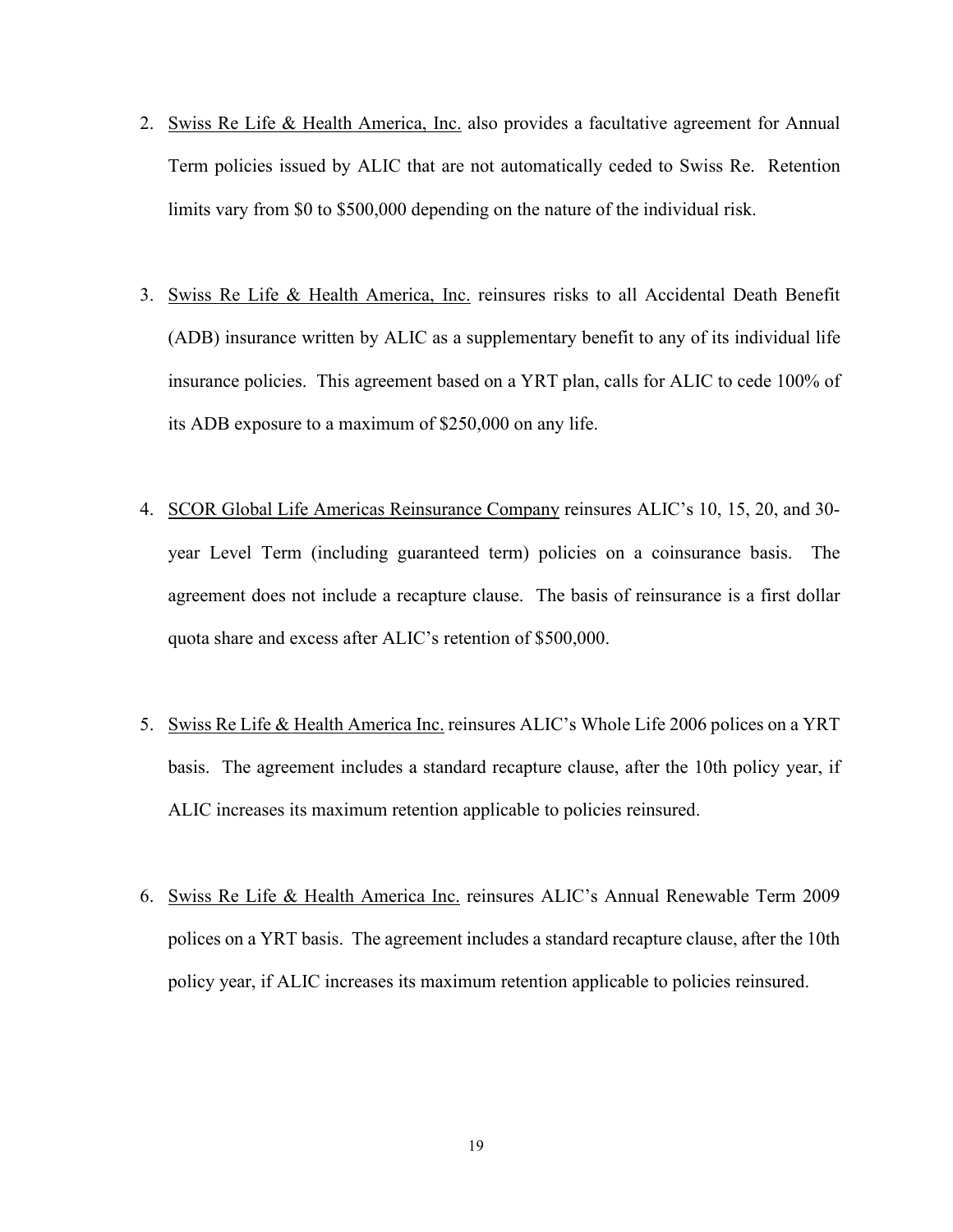- 7. Swiss Re Life & Health America Inc. reinsures ALIC's Level Term 2008 polices on a coinsurance basis. The basis of reinsurance is a first dollar quota share and excess after the ALIC's retention of \$500,000.
- 8. Wilton Re reinsures ALIC's Level Term 2008 polices on a coinsurance basis. The agreement includes a recapture clause. The basis of reinsurance is a first dollar quota share and excess after ALIC's retention of \$500,000.
- 9. SCOR Global Life Americas Reinsurance Company reinsures ALIC's Level Term 2008 policies on a coinsurance basis. The agreement does not include a recapture clause. The basis of reinsurance is a first dollar quota share and excess after ALIC's retention of \$500,000.
- 10. SCOR Global Life Americas Reinsurance Company reinsures ALIC's Level Term 2011 policies on a coinsurance basis. The agreement does not include a recapture clause. The basis of reinsurance is a first dollar quota share and excess after ALIC's retention of \$500,000.
- 11. Swiss Re Life & Health America Inc. reinsures ALIC's Level Term 2011 policies on a coinsurance basis. The agreement does not include a recapture clause. The basis of reinsurance is a first dollar quota share and excess after ALIC's retention of \$500,000.
- 12. SCOR Global Life Americas Reinsurance Company reinsures ALIC's Level Term 2013 policies on a coinsurance basis. The agreement includes a recapture clause. The basis of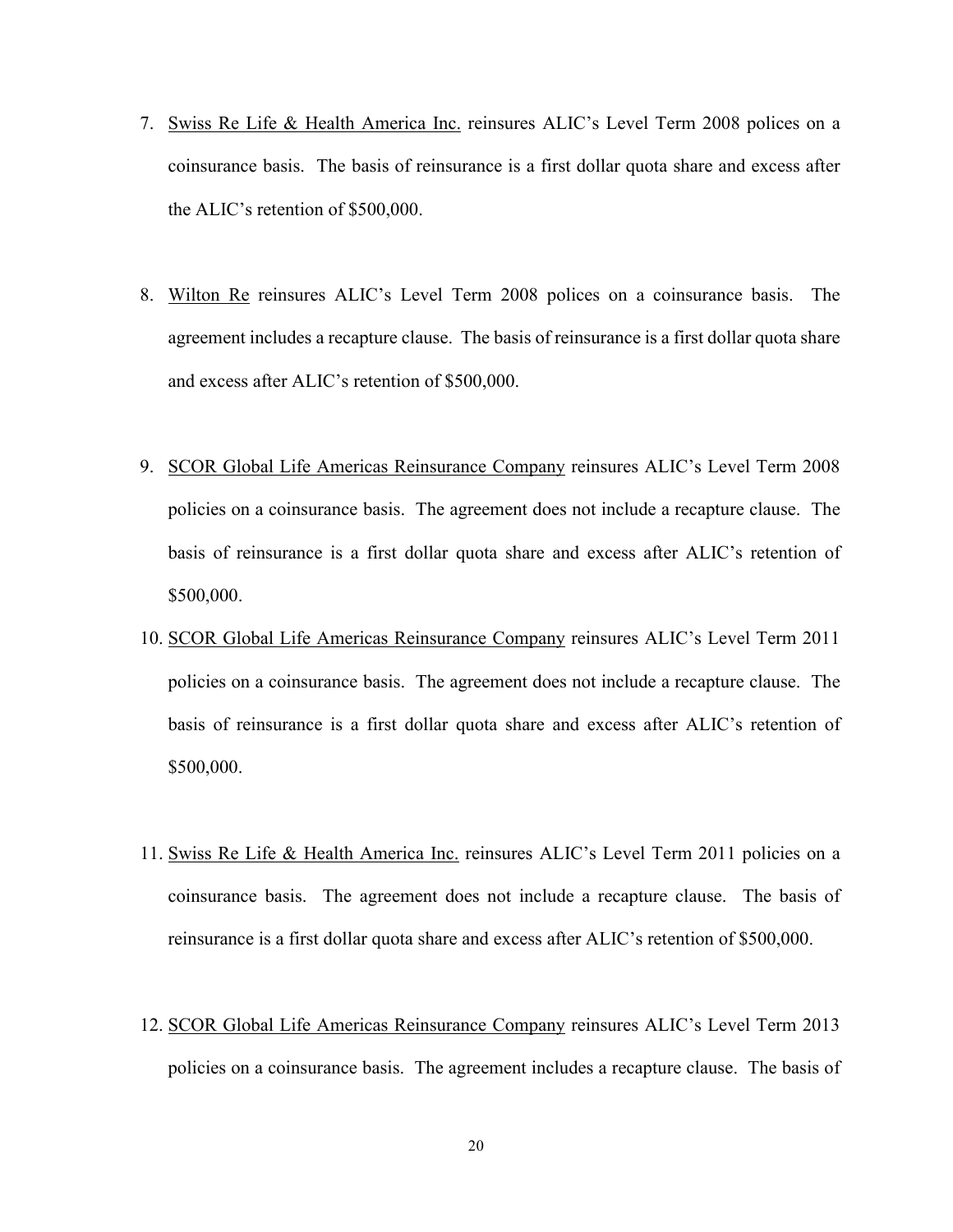reinsurance is a first dollar quota share and excess after ALIC's retention of \$500,000. This agreement was amended effective August 4, 2014 to include ALIC's Annual Renewable Term 2014 policies on a yearly renewable term basis excess after ALIC's retention of \$500,000. This amendment also included ALIC's modified underwriting program effective October 15, 2014.

- 13. Swiss Re Life & Health Inc. reinsures ALIC's Level Term 2013 policies on a coinsurance basis. The agreement includes a recapture clause. The basis of reinsurance is a first dollar quota share and excess after ALIC's retention of \$500,000.
- 14. Munich American Reassurance Company reinsures ALIC's Level Term 2013 policies on a coinsurance basis. The agreement includes a recapture clause. The basis of reinsurance is a first dollar quota share and excess after ALIC's retention of \$500,000.
- 15. Swiss Re Life & Health Inc. reinsures ALIC's Simplified Issue Whole Life product with a level, graded, or return of premium death benefit on a yearly renewable term basis.
- 16. SCOR Global Life USA Reinsurance Company reinsures ALIC's Level Term 2015, Level Term 2017, and Level Term 2019 policies on a coinsurance basis. The agreement includes a recapture clause. The basis of reinsurance is a first dollar quota share and excess after ALIC's retention of \$500,000.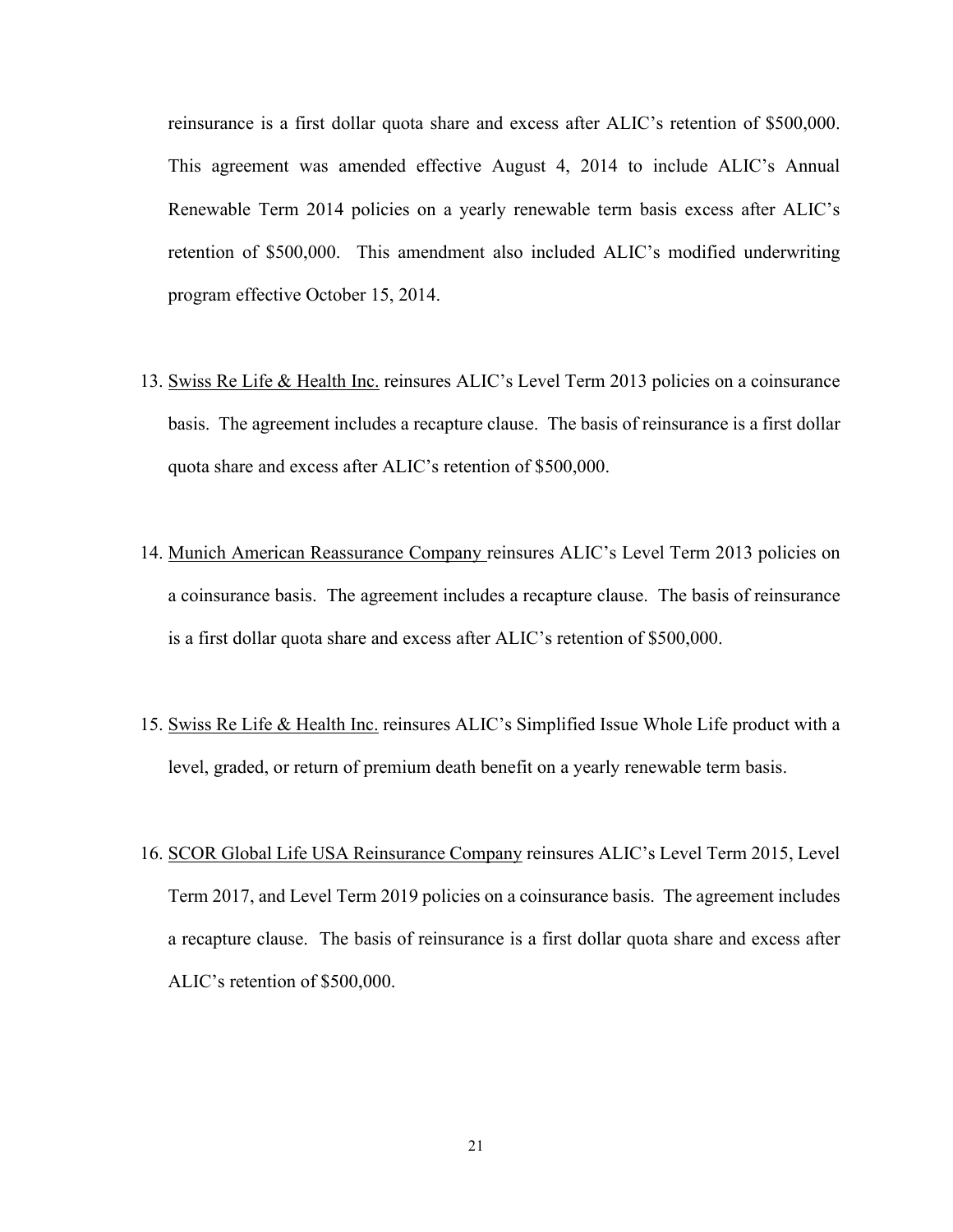- 17. Munich American Reassurance Company reinsures ALIC's Level Term 2015, Level Term 2017, and Level Term 2019 policies on a coinsurance basis. The agreement includes a recapture clause. The basis of reinsurance is a first dollar quota share and excess after ALIC's retention of \$500,000.
- 18. RGA Reinsurance Company reinsures ALIC's Level Term 2015, Level Term 2017, and Level Term 2019 policies on a coinsurance basis. This agreement includes a recapture clause. The basis of reinsurance is a first dollar quota share and excess after ALIC's retention of \$500,000.

### *Group Life*

- 19. Munich American Reassurance Company (MARC) provides a Group Life reinsurance agreement with retention of \$250,000 per working life. The maximum death benefit is \$1,000,000 per life; Munich provides coverage on the amount excess of retention.
- 20. Munich American Reassurance Company (MARC) also provides a Group Catastrophe reinsurance agreement. This agreement covers the company's retention limit of \$250,000 per working life for covered catastrophic events impacting a minimum of three lives. There is a \$500,000 deductible and MARC's maximum liability is \$5,000,000 per event. MARC's exposure shall be limited to one event per calendar year.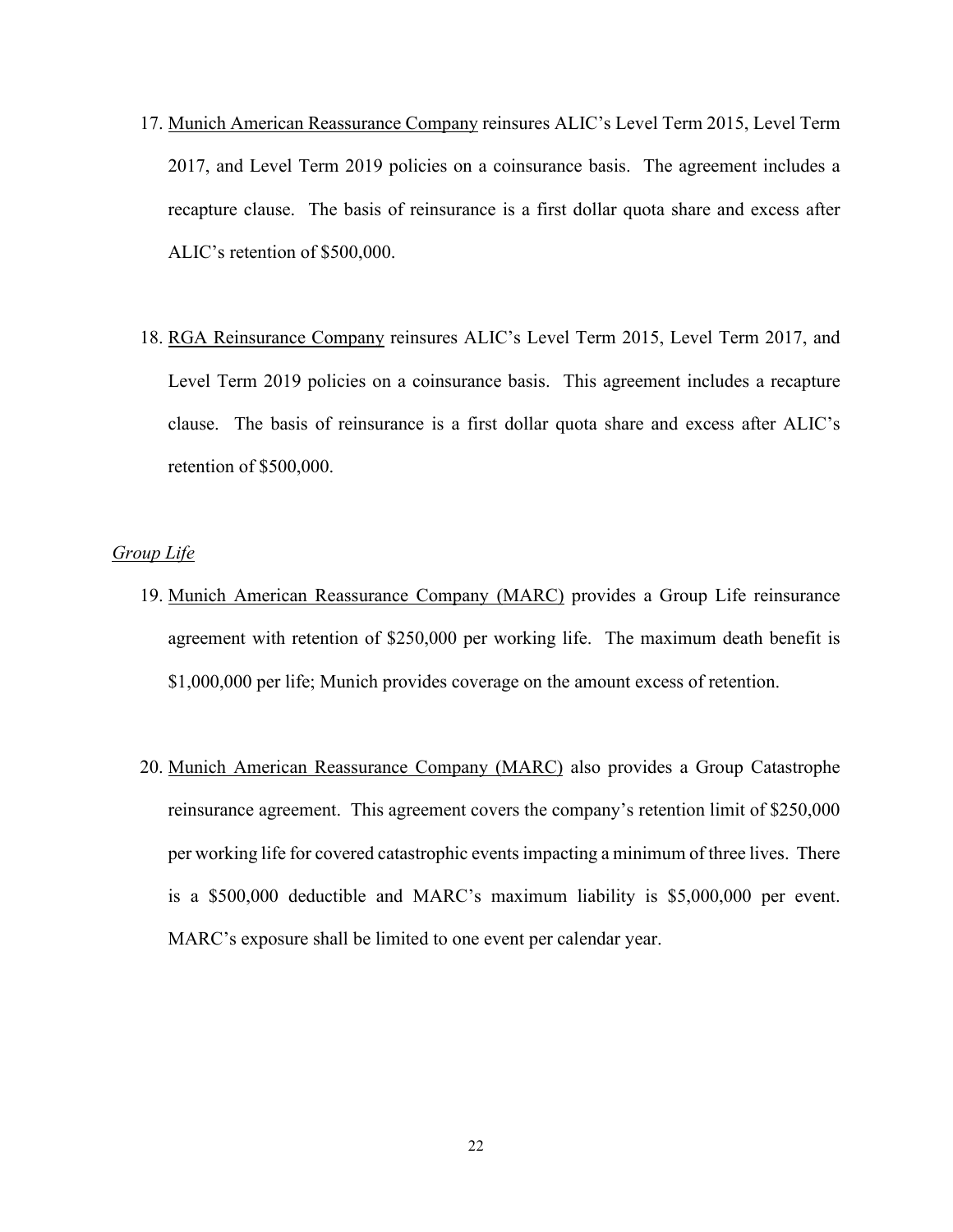#### 21. Zurich American Insurance Company

Effective 9/1/2019 a new Group Catastrophe agreement was entered raising ALIC's deductible to \$25,000,000 and provides an additional \$50,000,000 if the deductible is met.

Both Group Catastrophe agreements provide coverage concurrently at December 31, 2019.

## Intercompany Reinsurance

#### *Quota Share Reinsurance Agreement*

AMIC participates in a Quota Share Reinsurance Agreement with its wholly owned subsidiary, APCIC. Under the terms of the Quota Share Reinsurance Agreement, APCIC shall cede and AMIC shall accept a 100% quota share participation of APCIC's net liability on risks under all binders, policies, contracts, certificates and other obligations of insurance or reinsurance. In return, AMIC pays APCIC a 20% ceding commission on all premiums ceded by APCIC.

### Assumed Reinsurance

AMIC also assumes business from various pools and associations where it is necessary to meet residual market obligations in states with auto and/or property facilities. AMIC and APCIC also participate in pools where it is necessary to meet statutory obligations.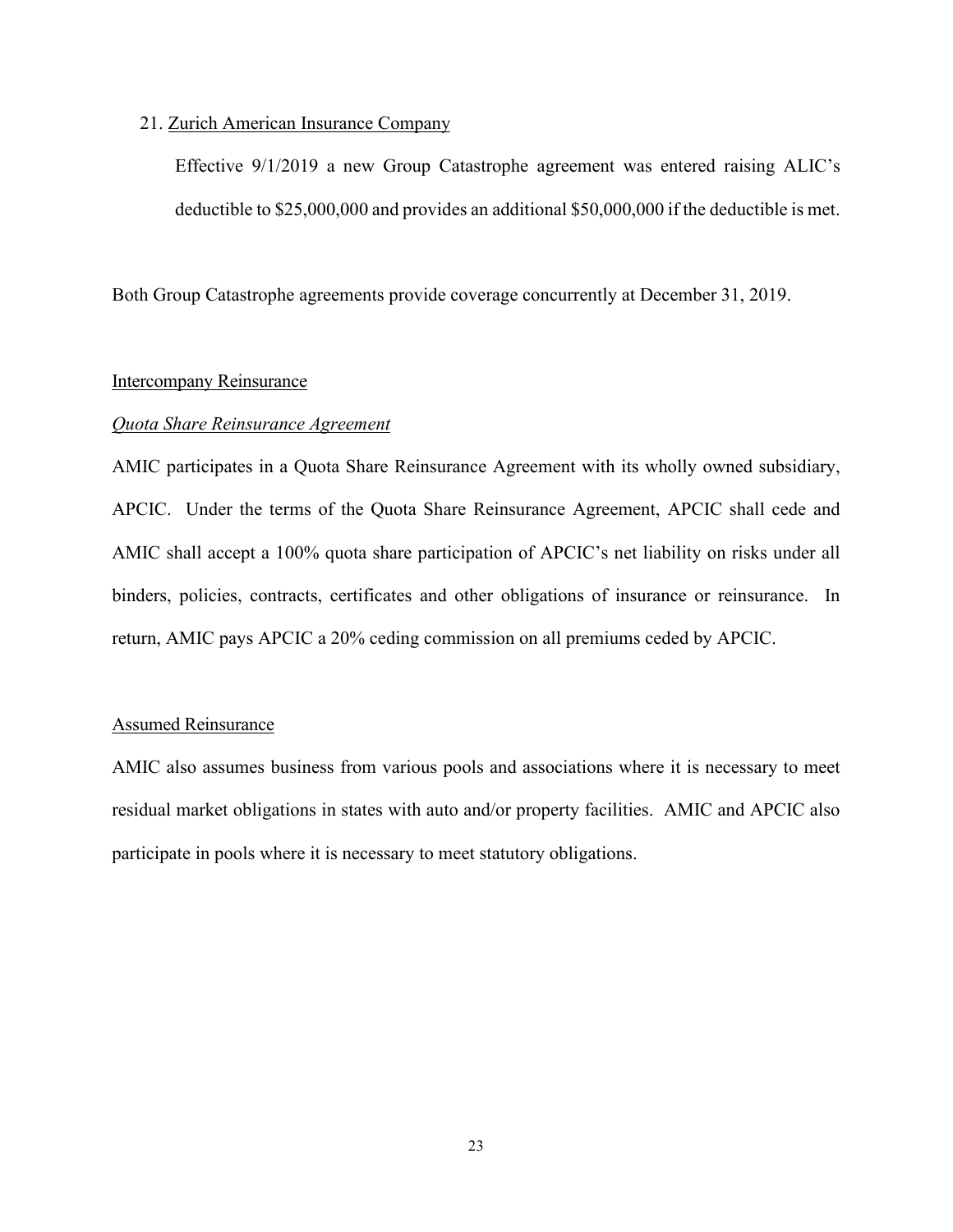### **FINANCIAL STATEMENTS**

The following financial statements are based on the statutory financial statements filed by AMIC, APCIC, and ALIC, with the State of Rhode Island Department of Business Regulation and present the financial condition of each company for the period ending December 31, 2019. The accompanying comments on financial statements reflect examination adjustments to the amounts reported in the annual statements and should be considered an integral part of the financial statements:

> Comparative Statement of Assets December 31, 2019 and December 31, 2014

Comparative Statement of Liabilities, Surplus and Other Funds December 31, 2019 and December 31, 2014

> Statement of Income/Summary of Operations Year ended December 31, 2019

Reconciliation of Capital and Surplus December 31, 2014 to December 31, 2019

Analysis of Examination Adjustments December 31, 2019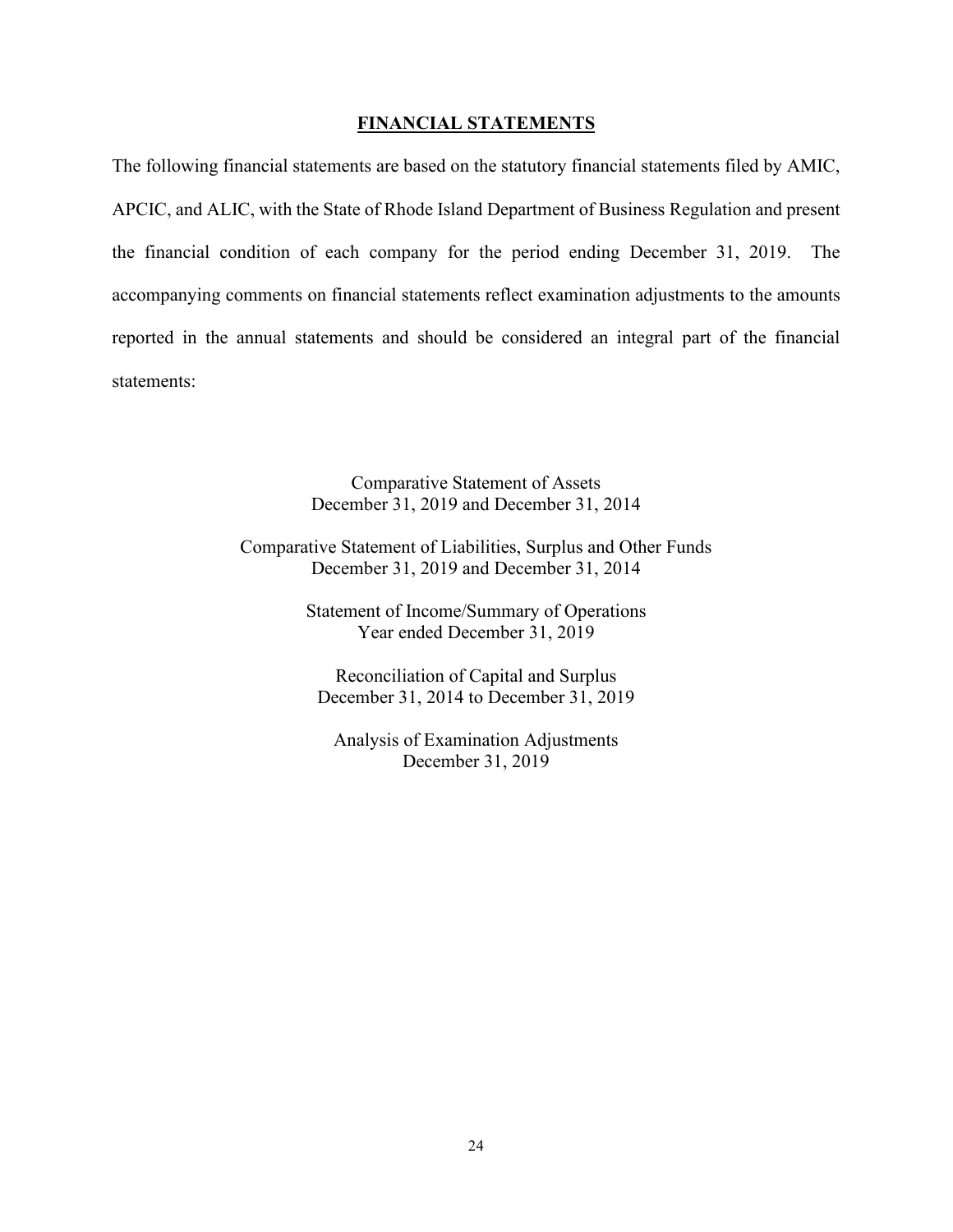# AMICA MUTUAL INSURANCE COMPANY Comparative Statement of Assets December 31, 2019 and December 31, 2014

|                                                     | December 31,     | December 31,    | Increase        |
|-----------------------------------------------------|------------------|-----------------|-----------------|
|                                                     | 2019             | 2014            | (Decrease)      |
|                                                     |                  |                 |                 |
| <b>Bonds</b>                                        | \$2,563,228,196  | \$2,139,191,419 | \$424,036,777   |
| Common stocks                                       | 1,587,128,127    | 1,955,114,973   | (367, 986, 846) |
| Mortgage loans on real estate                       | 117,368,844      | 0               | 117,368,844     |
| Real estate: properties occupied by the company     | 52,390,966       | 47,007,414      | 5,383,552       |
| Cash, cash equivalents and short-term investments   | 111,990,662      | 172,070,435     | (60,079,773)    |
| Other invested assets                               | 193,864,996      | 138,274,299     | 55,590,697      |
| Investment income due and accrued                   | 19,687,110       | 21,732,529      | (2,045,419)     |
| Uncollected premiums and agents' balances           |                  |                 |                 |
| in the course of collection                         | 97,665,272       | 78,877,357      | 18,787,915      |
| Deferred premiums, agents' balances and             |                  |                 |                 |
| installments booked but deferred and not yet due    | 457,901,232      | 425,392,386     | 32,508,846      |
| Amounts recoverable from reinsurers                 | 2,366,589        | 1,240,105       | 1,126,484       |
| Current federal and foreign income tax recoverable  |                  |                 |                 |
| and interest thereon                                | 92,089           | 100,095         | (8,006)         |
| Net deferred tax asset                              | 28,896,206       | 0               | 28,896,206      |
| Receivable from parent, subsidiaries and affiliates | 0                | 3,382,882       | (3,382,882)     |
| Amica Companies Supplemental Retirement Trusts      | 74,042,235       | 53,500,550      | 20,541,685      |
| Equities and deposits in pools and associations     | 36,814,229       | 24, 234, 146    | 12,580,083      |
| Receivable for Lexington                            | $\boldsymbol{0}$ | 10,147          | (10, 147)       |
| Miscellaneous deposits                              | 11,745,762       | $\theta$        | 11,745,762      |
| Receivable for other surcharges                     | 1,278,857        | 807,796         | 471,061         |
| Miscellaneous receivable                            | 4,182,200        | 717,896         | 3,464,304       |
| <b>Total Assets</b>                                 | \$5,360,643,572  | \$5,061,654,429 | \$298,989,143   |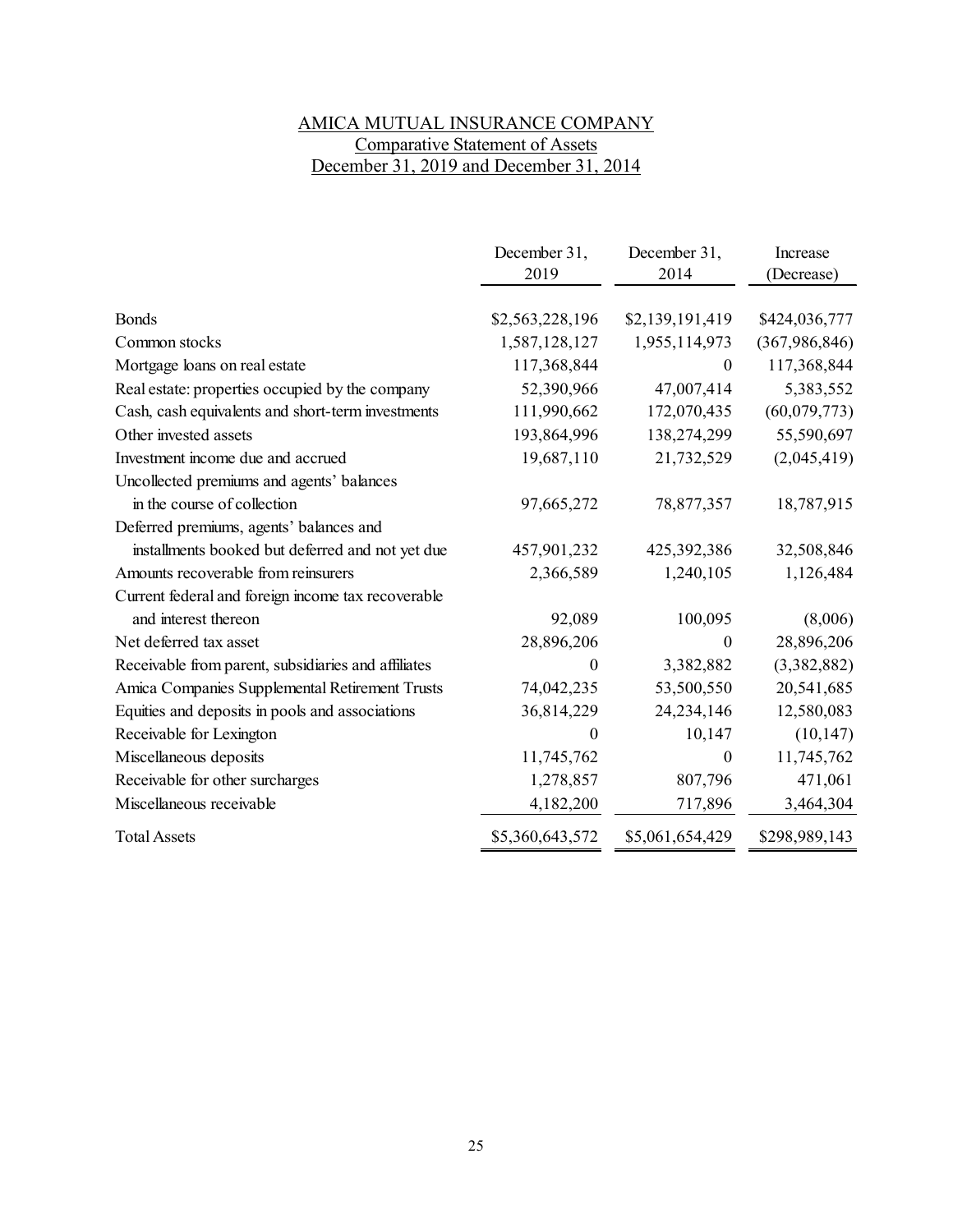# AMICA MUTUAL INSURANCE COMPANY Comparative Statement of Liabilities, Surplus and Other Funds December 31, 2019 and December 31, 2014

|                                                | December 31,<br>2019 | December 31,<br>2014 | Increase<br>(Decrease) |
|------------------------------------------------|----------------------|----------------------|------------------------|
| Losses                                         | \$998,503,412        | \$912,285,623        | \$86,217,789           |
| Reinsurance payable on paid losses and         |                      |                      |                        |
| loss adjustment expenses                       | 19,391,882           | 12,402,534           | 6,989,348              |
| Loss adjustment expenses                       | 179,917,556          | 166,637,959          | 13,279,597             |
| Commissions payable, contingent commissions    |                      |                      |                        |
| and other similar charges                      | 62,050               |                      | 62,050                 |
| Other expenses                                 | 105,217,559          | 54,530,564           | 50,686,995             |
| Taxes, licenses and fees                       | 8,962,124            | 12,914,079           | (3,951,955)            |
| Current federal and foreign income taxes       | 4,933,431            | 3,059,491            | 1,873,940              |
| Net deferred tax liability                     |                      | 42,548,013           | (42, 548, 013)         |
| Unearned premiums                              | 1,110,432,781        | 959,627,673          | 150,805,108            |
| Advance premium                                | 11,018,361           | 10,041,294           | 977,067                |
| Dividends declared and unpaid: Policyholders   | 11,303,756           | 9,602,623            | 1,701,133              |
| Ceded reinsurance premiums payable             | 165,694              | 817,799              | (652, 105)             |
| Amounts withheld or retained by company for    |                      |                      |                        |
| for account of others                          | 4,452,963            | 3,743,030            | 709,933                |
| Remittances and items not allocated            | 1,455,102            | 1,078,019            | 377,083                |
| Provision for reinsurance                      |                      | 1,000                | (1,000)                |
| Payable to parent, subsidiaries and affiliates | 433,152              |                      | 433,152                |
| Payable for securities                         | 45,040,475           | 24,454,541           | 20,585,934             |
| Reserve for non-funded pensions and deferrals  | 74,042,235           | 53,500,550           | 20,541,685             |
| Reserve for unassessed insolvencies            | 969,933              | 2,960,000            | (1,990,067)            |
| Post retirement medical transition liability   |                      | 31,694,151           | (31, 694, 151)         |
| Reserve for other surcharges                   | 1,478,465            |                      | 1,478,465              |
| <b>Total Liabilities</b>                       | 2,577,780,931        | 2,301,898,943        | 275,881,988            |
| Guaranty fund                                  | 3,000,000            | 3,000,000            |                        |
| Voluntary reserve                              | 3,000,000            | 3,000,000            |                        |
| Unassigned funds (surplus)                     | 2,776,862,641        | 2,753,755,486        | 23, 107, 155           |
| Surplus as regards policyholders               | \$2,782,862,641      | \$2,759,755,486      | \$23,107,155           |
| Total Liabilities, Surplus and Other Funds     | \$5,360,643,572      | \$5,061,654,429      | \$298,989,143          |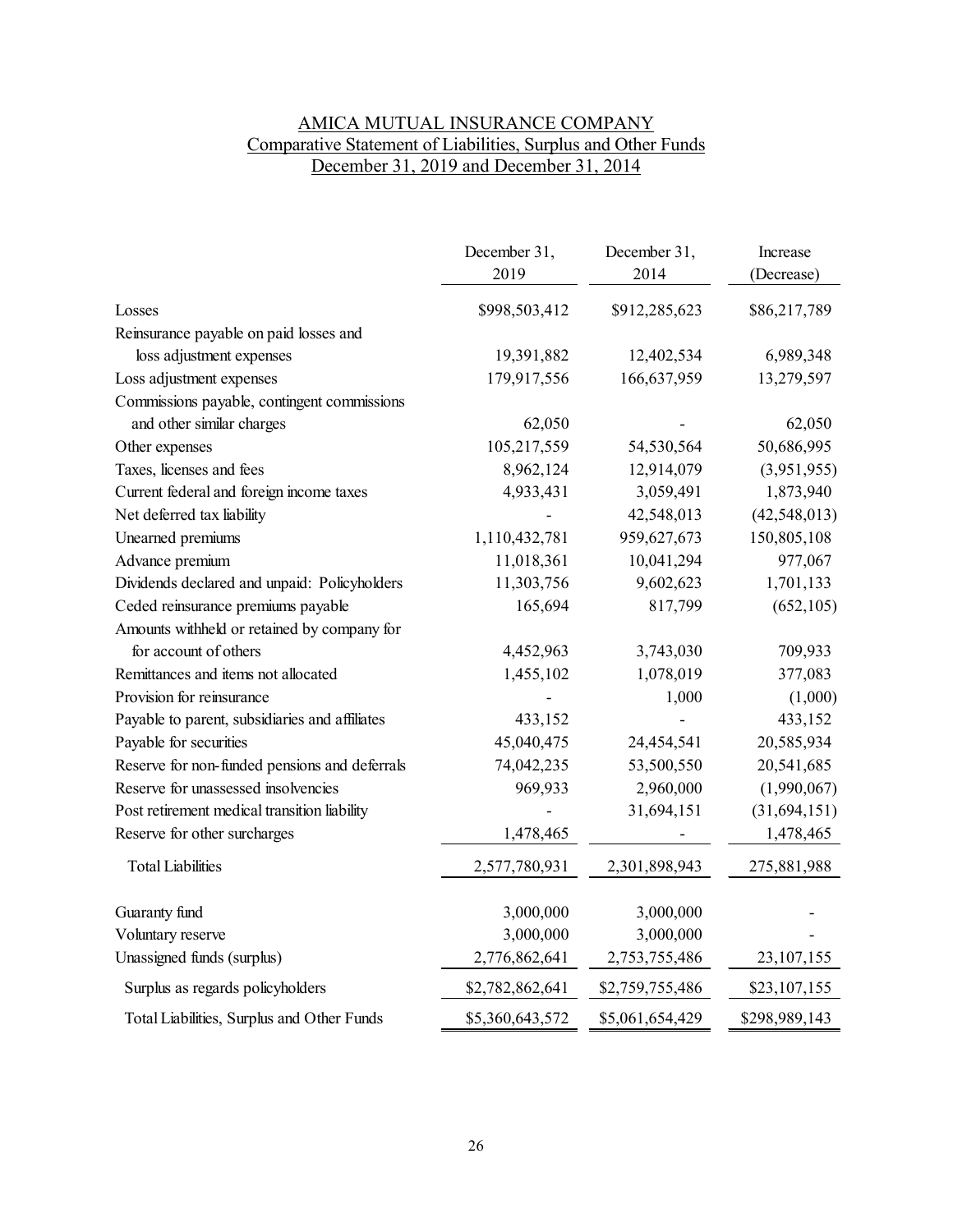# AMICA MUTUAL INSURANCE COMPANY Statement of Income Year Ended December 31, 2019

| UNDERWRITING INCOME                                                                                                            |                 |
|--------------------------------------------------------------------------------------------------------------------------------|-----------------|
| Premiums earned                                                                                                                | \$2,412,201,965 |
| Losses incurred                                                                                                                | 1,412,395,063   |
| Loss adjustment expenses incurred                                                                                              | 252,584,798     |
| Other underwriting expenses incurred                                                                                           | 668,788,870     |
| Total underwriting deductions                                                                                                  | 2,333,768,731   |
| Net underwriting gain or (loss)                                                                                                | 78,433,234      |
| <b>INVESTMENT INCOME</b>                                                                                                       |                 |
| Net investment income earned                                                                                                   | 133,810,791     |
| Net realized capital gains or (losses)                                                                                         | 104,933,569     |
| Net investment gain or (loss)                                                                                                  | 238,744,360     |
| <b>OTHER INCOME</b>                                                                                                            |                 |
| Net gain (loss) from agents' balances or premium balances charged off                                                          | (3,630,897)     |
| Finance and service charges not included in premiums                                                                           | 4,619,441       |
| Discount earned on accounts payable                                                                                            | 35,777          |
| Penalties of regulatory authorities                                                                                            | (26, 844)       |
| State tax credits                                                                                                              | 627,617         |
| California Earthquake Authority membership assessment                                                                          | (7,742,000)     |
| Total other income                                                                                                             | (6,116,906)     |
| Net income after dividends to policyholders, after capital gains tax and                                                       |                 |
| before all other federal and foreign income taxes                                                                              | 311,060,688     |
| Less: Dividends to policyholders                                                                                               | 149, 535, 753   |
| Net income, after dividends to policyholders, after capital gains tax and<br>before all other federal and foreign income taxes |                 |
|                                                                                                                                | 161,524,935     |
| Less: Federal and foreign income taxes incurred                                                                                | (3,406,407)     |
| Net income                                                                                                                     | \$158,118,528   |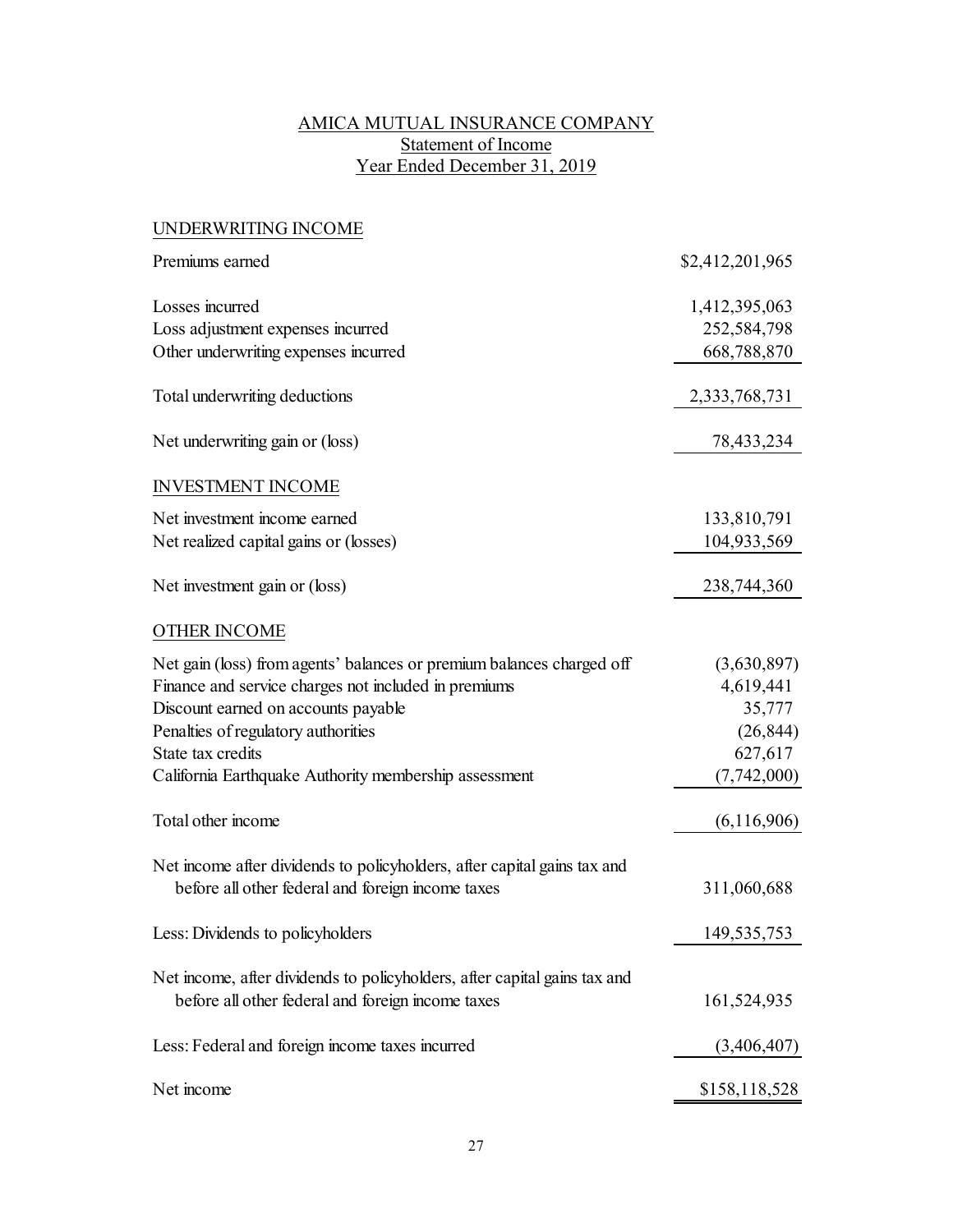# AMICA MUTUAL INSURANCE COMPANY Reconciliation of Capital and Surplus December 31, 2014 to December 31, 2019

Surplus as regards policyholders, December 31, 2014 \$2,759,755,486

|                                                         | Gains       | Losses      |                 |
|---------------------------------------------------------|-------------|-------------|-----------------|
| Net income                                              | 577,978,429 |             |                 |
| Change in net unrealized capital gains or (losses)      |             | 178,440,385 |                 |
| Change in net deferred income tax                       |             | 113,410,745 |                 |
| Change in nonadmitted assets                            |             | 276,709,469 |                 |
| Change in provision for reinsurance                     | 1,000       |             |                 |
| Cumulative effect of changes in accounting principles   |             | 54,568,690  |                 |
| Change in Amica Companies Supplemental Retirement Trust |             | 7,007,126   |                 |
| Change in retiree medical overfunded asset              | 21,470,138  |             |                 |
| Unrecognized gain/(loss) on non-qualified pensions      | 1,566,011   |             |                 |
| Change in pension overfunded asset                      | 4,376,090   |             |                 |
| Change in retired life reserve liability                |             | 5,529,743   |                 |
| Change in retired life reserve overfunded asset         |             | 2,352,000   |                 |
| Change in unfunded retired life benefit liability       |             | 2,376,441   |                 |
| Change in retiree medical benefit liability             | 76,466,488  |             |                 |
| Miscellaneous surplus adjustment                        |             | 1,703,402   |                 |
| Compensated absences accrual                            |             | 16,653,000  |                 |
| Total gains and losses                                  | 681,858,156 | 658,751,001 |                 |
| Change in surplus as regards policyholders              |             |             | 23,107,155      |
| Surplus as regards policyholders, December 31, 2019     |             |             | \$2,782,862,641 |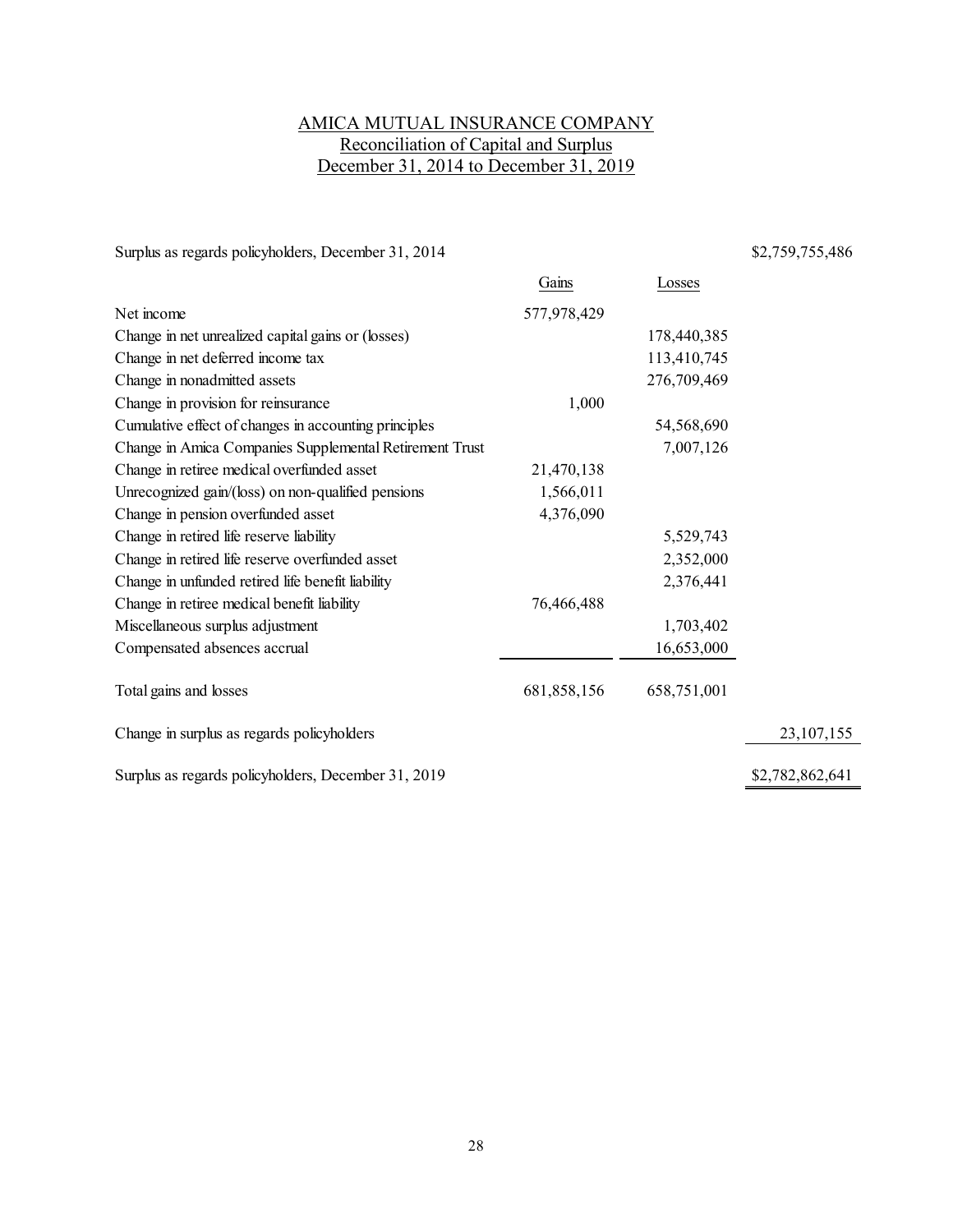# AMICA MUTUAL INSURANCE COMPANY Analysis of Examination Adjustments December 31, 2019

The examination of AMIC, performed as of December 31, 2019, did not disclose any material misstatements to the financial statements contained in its 2019 Annual Statement filing. Accordingly, the amounts reported by AMIC have been accepted for purposes of this report.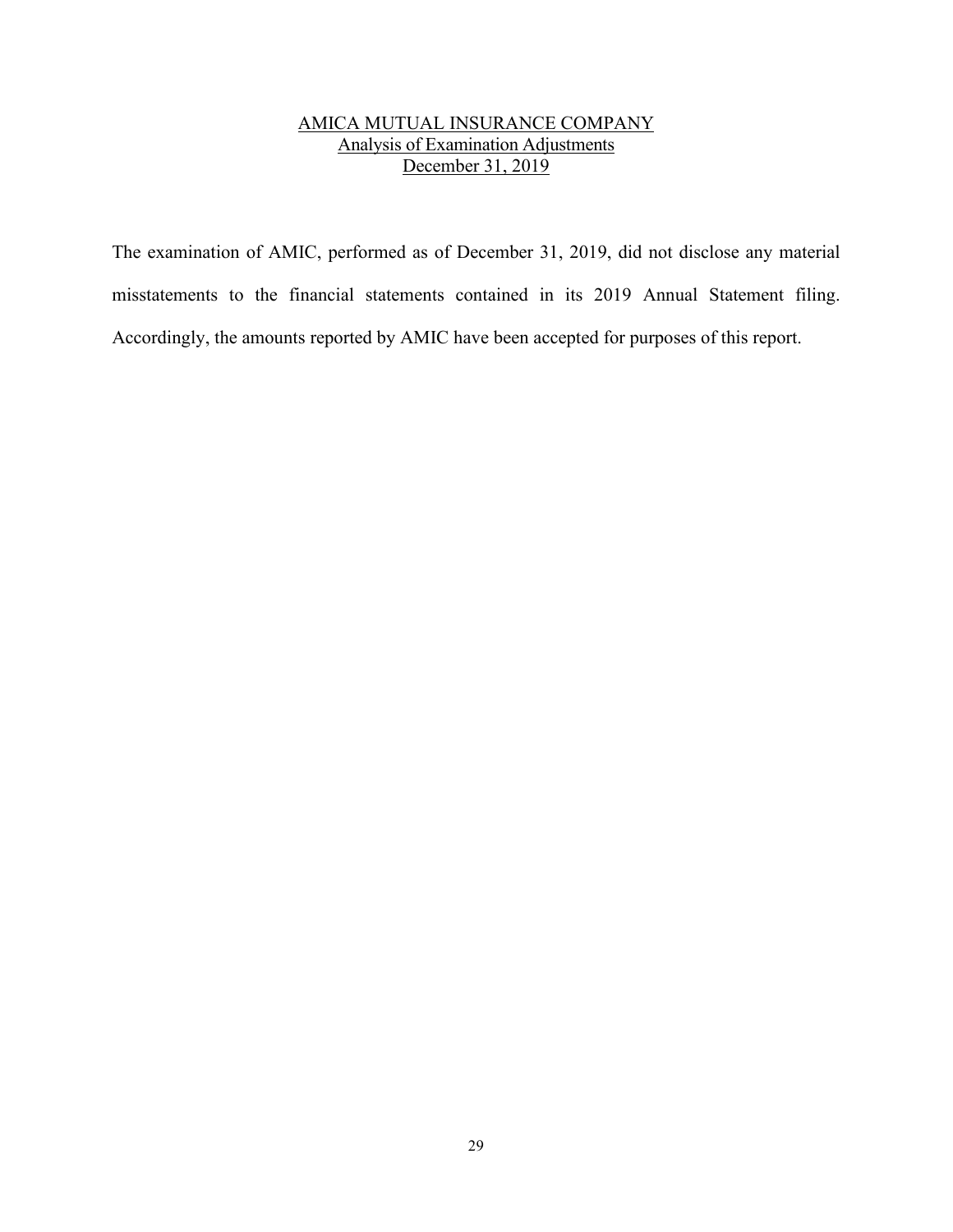# AMICA PROPERTY & CASUALTY INSURANCE COMPANY Comparative Statement of Assets December 31, 2019 and December 31, 2014

|                                                      | December 31,<br>2019 | December 31,<br>2014 | Increase<br>(Decrease) |
|------------------------------------------------------|----------------------|----------------------|------------------------|
| <b>Bonds</b>                                         | \$77,333,416         | \$14,134,277         | \$63,199,139           |
| Mortgage loans on real estate                        | 3,597,725            | $\theta$             | 3,597,725              |
| Cash, cash equivalents and short-term investments    | 6,347,490            | 3,513,910            | 2,833,580              |
| Investment income due and accrued                    | 598,671              | 111,654              | 487,017                |
| Uncollected premiums and agents' balances in the     |                      |                      | $\theta$               |
| course of collection                                 | 2,975,902            | 1,154,048            | 1,821,854              |
| Deferred premiums, agents' balances and installments |                      |                      | 0                      |
| booked but deferred and not yet due                  | 10,539,007           | 6,200,210            | 4,338,797              |
| Amounts recoverable from reinsurers                  | 3,778,882            | 3,116,352            | 662,530                |
| Current federal income tax recoverable               | 0                    | 91,055               | (91,055)               |
| Net deferred tax asset                               | 255,583              | $\theta$             | 255,583                |
| Receivables from parent, subsidiaries and affiliates | 596,123              | 0                    | 596,123                |
| Receivable for other surcharges                      | 436,043              | 578,462              | (142, 419)             |
| <b>Total Assets</b>                                  | \$106,458,842        | \$28,899,968         | \$77,558,874           |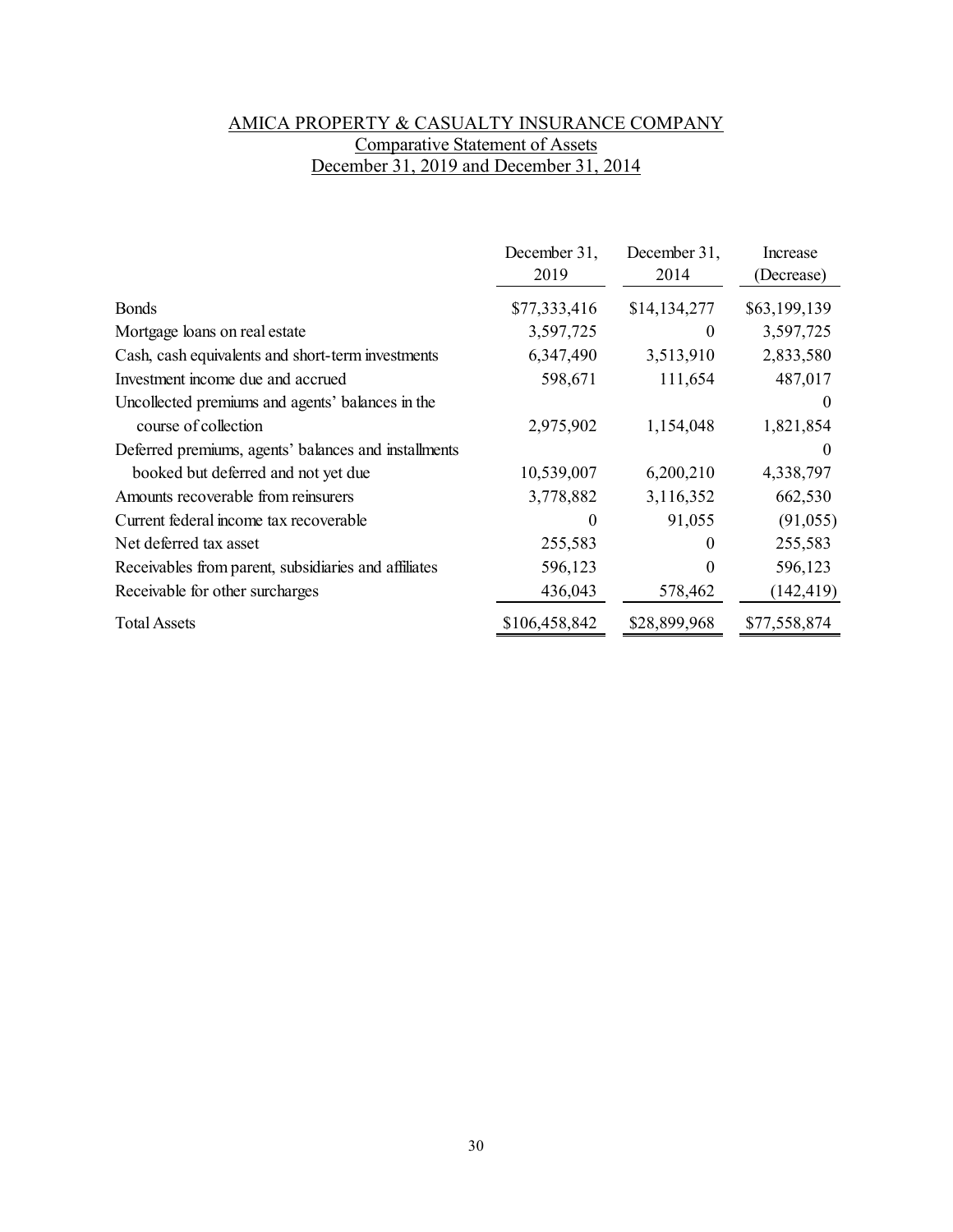# AMICA PROPERTY AND CASUALTY INSURANCE COMPANY Comparative Statement of Liabilities, Surplus and Other Funds December 31, 2019 and December 31, 2014

|                                                | December 31,<br>2019 | December 31,<br>2014 | Increase<br>(Decrease) |
|------------------------------------------------|----------------------|----------------------|------------------------|
| Other expenses                                 | \$1,224,627          | \$0                  | \$1,224,627            |
| Taxes, licenses and fees                       | 357,256              | $\Omega$             | 357,256                |
| Current federal and foreign income taxes       | 38,501               | 0                    | 38,501                 |
| Net deferred tax liability                     | $\theta$             | 2,851                | (2,851)                |
| Advanced premiums                              | 70,510               | 16,244               | 54,266                 |
| Ceded reinsurance premiums payable             | 19,846,383           | 933,185              | 18,913,198             |
| Amounts withheld or retained by company        | 8,411                | 5,742                | 2,669                  |
| Payable to parent, subsidiaries and affiliates | $\mathbf{0}$         | 2,056,741            | (2,056,741)            |
| Payable for securities                         | 1,810,315            | $_{0}$               | 1,810,315              |
| <b>Total Liabilities</b>                       | 23,356,003           | 3,014,763            | 20,341,240             |
| Common capital stock                           | 3,500,000            | 3,500,000            | 0                      |
| Gross paid in and contributed surplus          | 48,120,193           | 30,120,193           | 18,000,000             |
| Unassigned funds (surplus)                     | 31,482,646           | (7, 734, 988)        | 39,217,634             |
| Surplus as regards policyholders               | 83,102,839           | 25,885,205           | 57,217,634             |
| Total Liabilities, Surplus and Other Funds     | \$106,605,927        | \$28,899,968         | \$77,705,959           |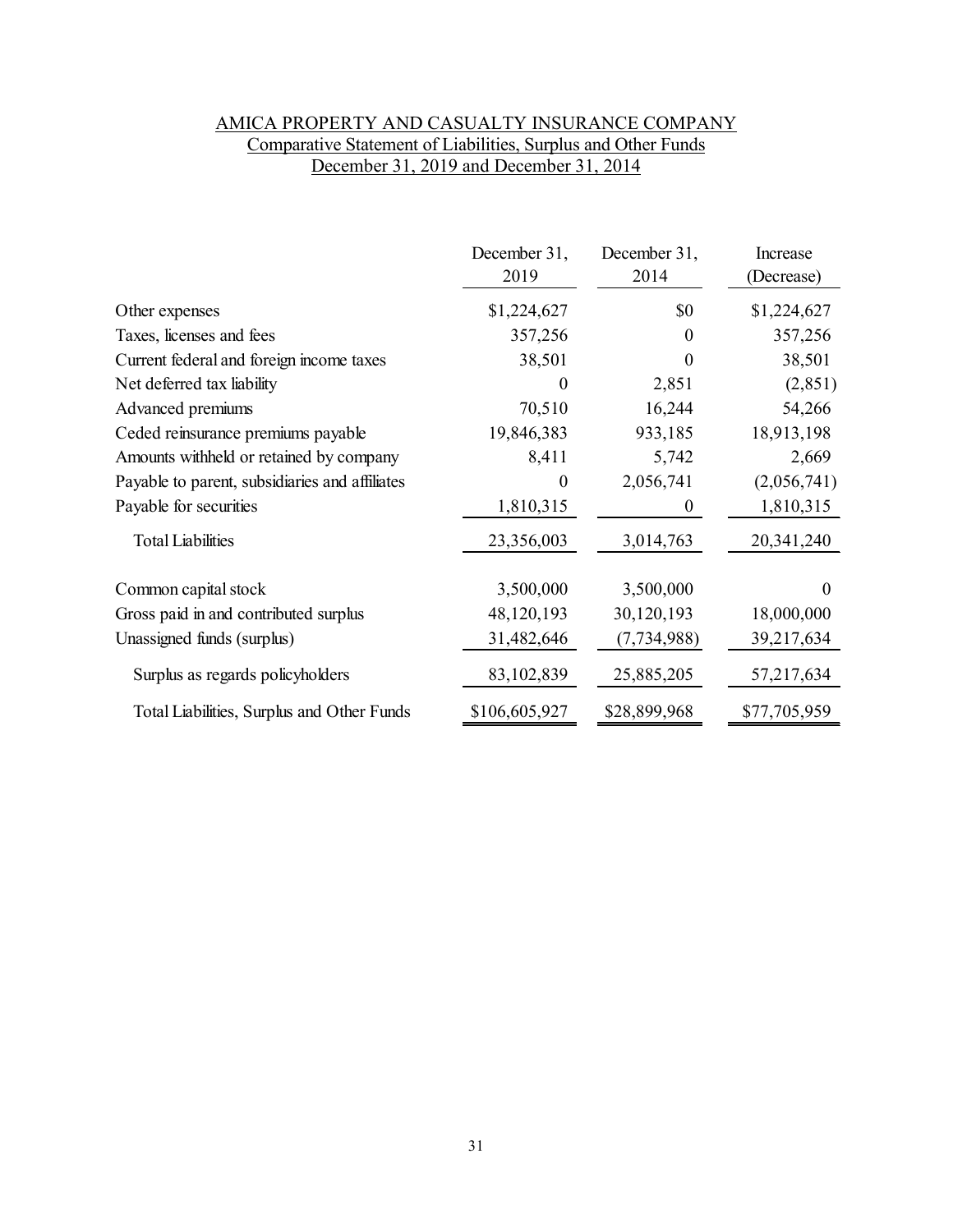# AMICA PROPERTY AND CASUALTY INSURANCE COMPANY Statement of Income Year Ended December 31, 2019

| UNDERWRITING INCOME                                                                                                            |             |
|--------------------------------------------------------------------------------------------------------------------------------|-------------|
| Premiums earned                                                                                                                | \$0         |
| Other underwriting expenses incurred                                                                                           | (535, 353)  |
| Total underwriting deductions                                                                                                  | (535, 353)  |
| Net underwriting gain or (loss)                                                                                                | (535, 353)  |
| <b>INVESTMENT INCOME</b>                                                                                                       |             |
| Net investment income earned                                                                                                   | 2,455,223   |
| Net realized capital gains or (losses)                                                                                         | 138,102     |
| Net investment gain (loss)                                                                                                     | 2,593,325   |
| OTHER INCOME                                                                                                                   |             |
| Net gain (loss) from agents' balances or premium balances charged off                                                          | (482, 506)  |
| Finance and service charges not included in premiums                                                                           | 118,077     |
| Total other income                                                                                                             | (364, 429)  |
| Net income, after dividends to policyholders, after capital gains tax and<br>before all other federal and foreign income taxes | 2,764,249   |
| Less: Federal and foreign income taxes incurred                                                                                | (367, 425)  |
| Net income                                                                                                                     | \$2,396,824 |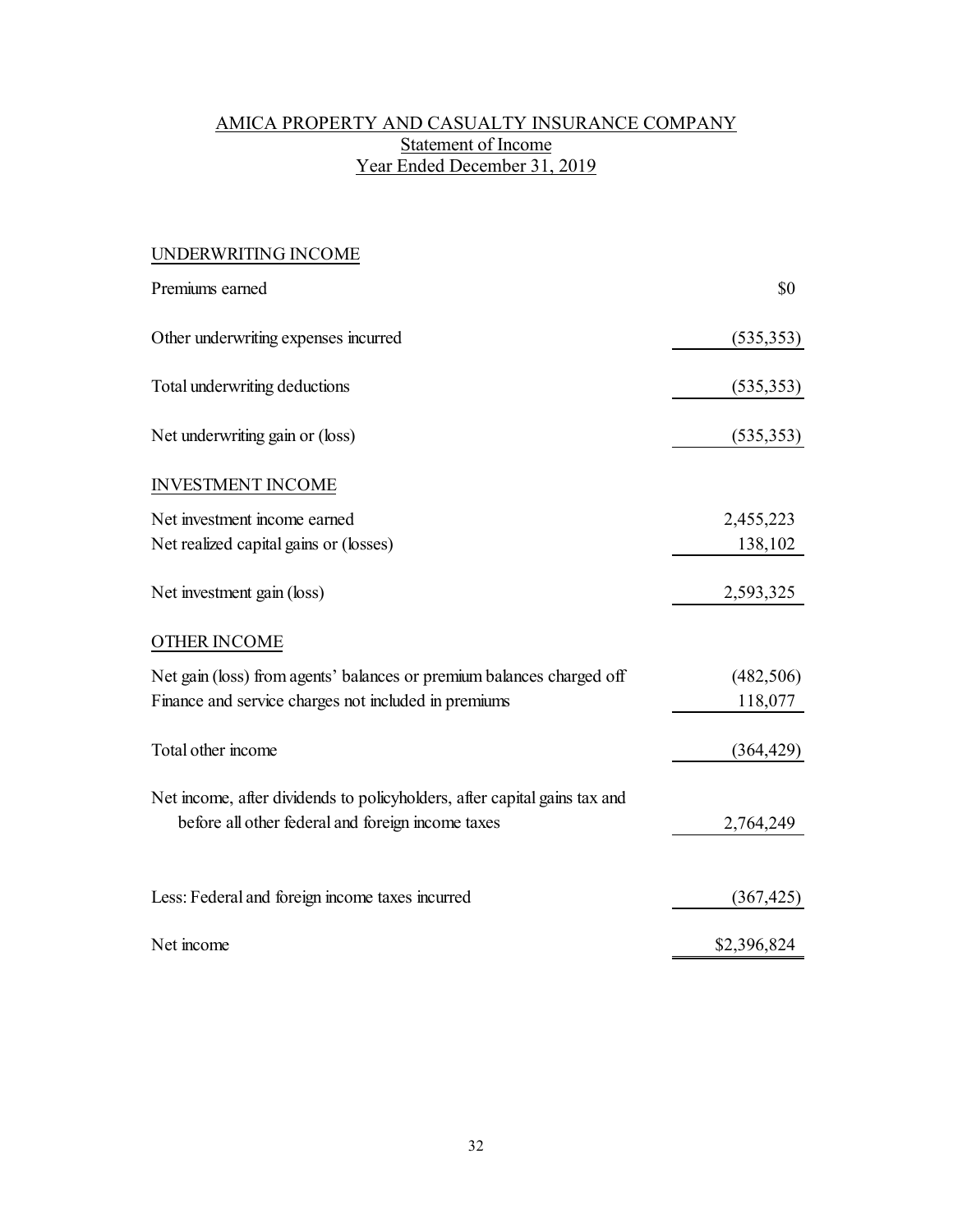# AMICA PROPERTY AND CASUALTY INSURANCE COMPANY Reconciliation of Capital and Surplus December 31, 2014 to December 31, 2019

|           |            | \$98,755,510 |
|-----------|------------|--------------|
| Gains     | Losses     |              |
| 6,513,027 |            |              |
|           | 162,259    |              |
| 228,191   |            |              |
| 722,806   |            |              |
| 2,000,000 |            |              |
|           | 23,000,000 |              |
|           | 2,000,000  |              |
| 45,564    |            |              |
| 9,509,588 | 25,162,259 |              |
|           |            | (15,652,671) |
|           |            | \$83,102,839 |
|           |            |              |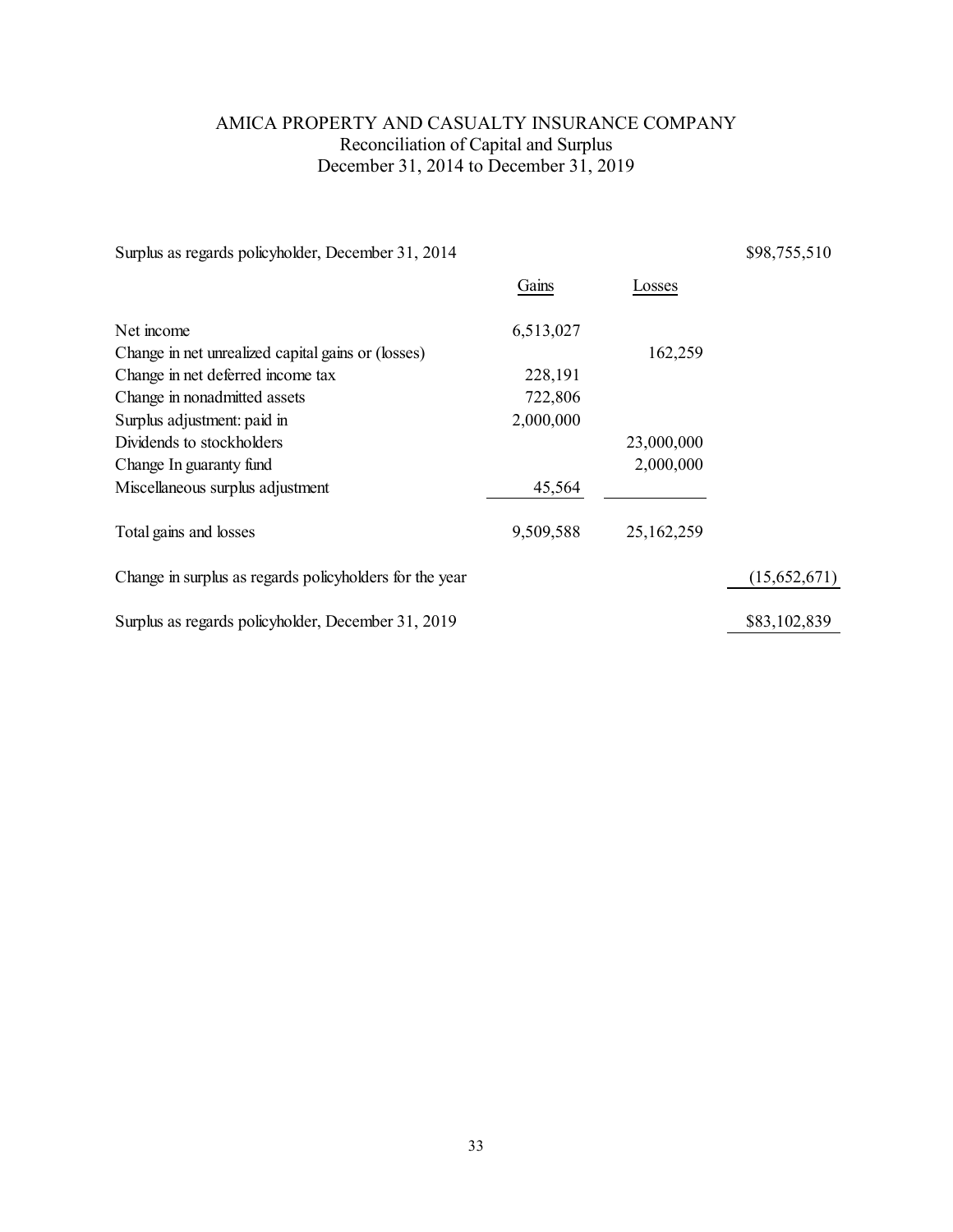# AMICA PROPERTY AND CASUALTY INSURANCE COMPANY Analysis of Examination Adjustments December 31, 2019

The examination of APCIC, performed as of December 31, 2019, did not disclose any material misstatements to the financial statements contained in its 2019 Annual Statement filing. Accordingly, the amounts reported by APCIC have been accepted for purposes of this report.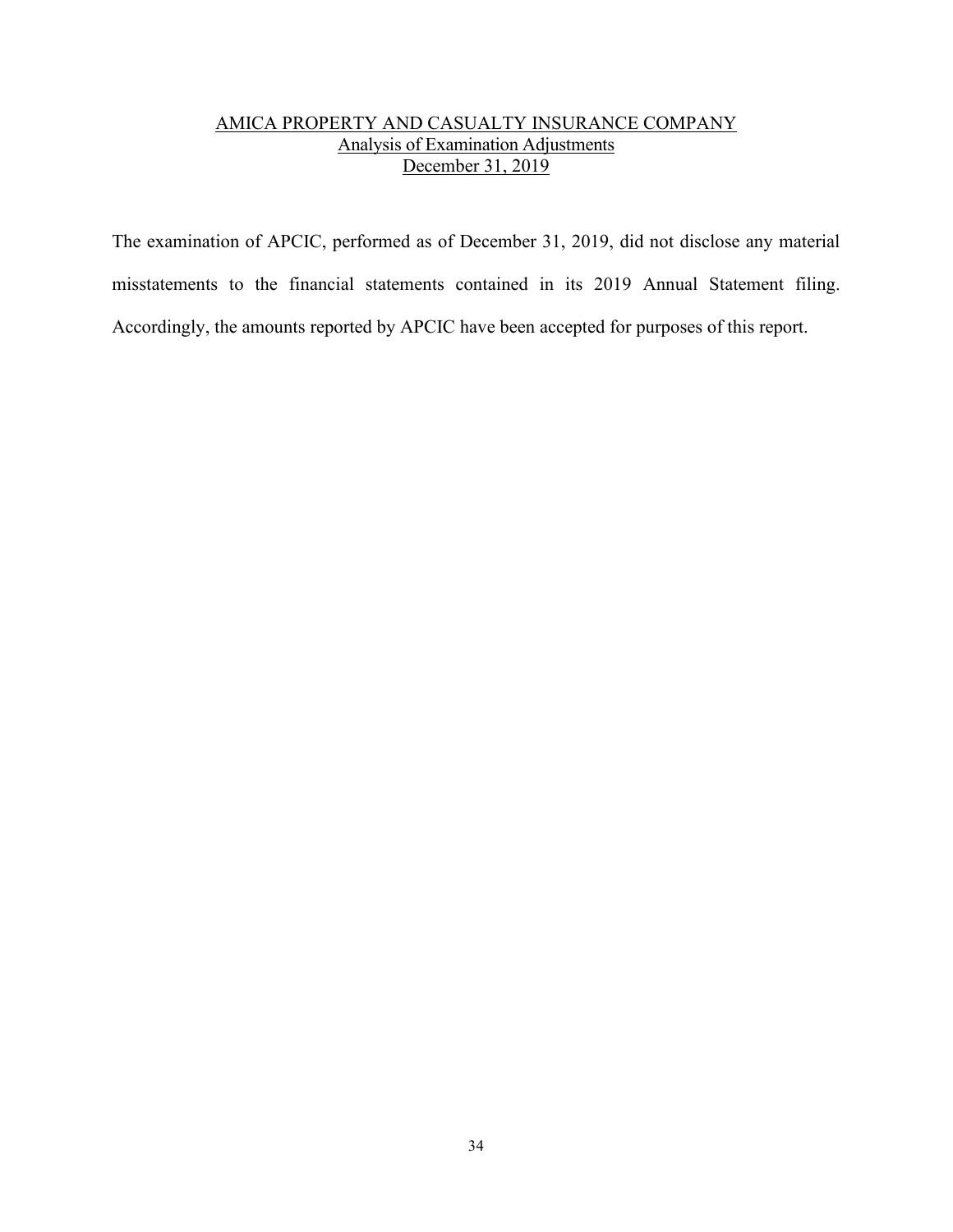# AMICA LIFE INSURANCE COMPANY Comparative Statement of Assets December 31, 2019 and December 31, 2014

|                                                      | December 31,<br>2019 | December 31,<br>2014 | Increase<br>(Decrease) |
|------------------------------------------------------|----------------------|----------------------|------------------------|
| <b>Bonds</b>                                         | \$981,971,558        | \$980,722,132        | \$1,249,426            |
| Common stocks                                        | 55,220,534           | 52,789,219           | 2,431,315              |
| Mortgage loans on real estate                        | 71,932,922           | $\bf{0}$             | 71,932,922             |
| Cash, cash equivalents and short-term investments    | 87,677,076           | 88,784,427           | (1,107,351)            |
| Contract loans                                       | 8,619,609            | 7,621,536            | 998,073                |
| Other invested assets                                | 70,596,274           | 13,779,939           | 56,816,335             |
| Investment income due and accrued                    | 7,995,392            | 8,609,466            | (614, 074)             |
| Uncollected premiums and agents' balances in         |                      |                      |                        |
| the course of collection                             | 33,568,791           | 12,542,426           | 21,026,365             |
| Amounts recoverable from reinsurers                  | 1,051,050            | 8,513,450            | (7,462,400)            |
| Other amounts receivable under reinsurance contracts | 1,097,590            | 1,218,005            | (120, 415)             |
| Current federal and foreign income tax recoverable   |                      |                      |                        |
| and interest thereon                                 | 1,212,249            | 1,771,165            | (558, 916)             |
| Net deferred tax asset                               | $\theta$             | 6,177,284            | (6,177,284)            |
| Reinsurance premium receivable                       | 36,714,233           | 11,663,017           | 25,051,216             |
| Amica Companies Supplemental Retirement Trust        | 3,561,676            | 2,190,527            | 1,371,149              |
| <b>Total Assets</b>                                  | \$1,361,218,954      | \$1,196,382,593      | \$164,836,361          |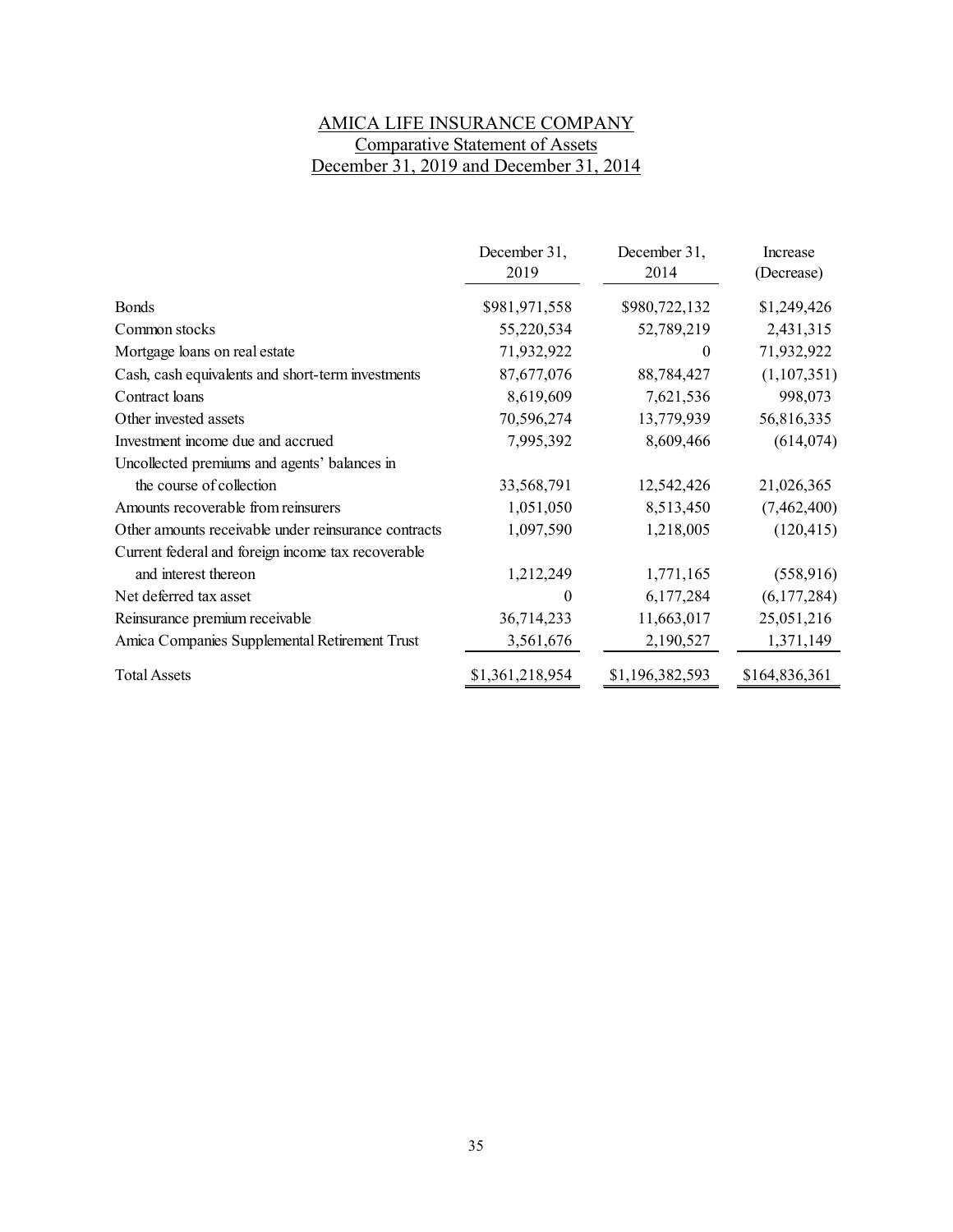# AMICA LIFE INSURANCE COMPANY Comparative Statement of Liabilities, Surplus and Other Funds December 31, 2019 and December 31, 2014

|                                                         | December 31,<br>2019 | December 31,<br>2014 | Increase<br>(Decrease) |
|---------------------------------------------------------|----------------------|----------------------|------------------------|
| Aggregate reserve for life contracts                    | \$773,783,740        | \$691,349,730        | \$82,434,010           |
| Liability for deposit-type contracts                    | 117,619,485          | 160,899,232          | (43, 279, 747)         |
| Contract claims: life                                   | 8,280,902            | 6,272,599            | 2,008,303              |
| Premiums and annuity considerations for life and health |                      |                      |                        |
| contracts received in advance                           | 225,970              | 220,704              | 5,266                  |
| Interest maintenance reserve                            | 11,639,118           | 14,470,180           | (2,831,062)            |
| General expenses due or accrued                         | 12,927,911           | 5,497,849            | 7,430,062              |
| Taxes, licenses and fees due or accrued                 | 162,000              | 236,000              | (74,000)               |
| Federal and foreign income taxes                        | $\theta$             | $\theta$             | $\theta$               |
| Unearned investment income                              | 2,074                | 4,672                | (2,598)                |
| Amounts withheld or retained by company as agent        |                      |                      |                        |
| or trustee                                              | 303,204              | 271,553              | 31,651                 |
| Remittances and items not allocated                     | 1,931,240            | 4,844,521            | (2,913,281)            |
| Asset valuation reserve                                 | 21,114,700           | 10,776,705           | 10,337,995             |
| Payable to parent, subsidiaries and affiliates          | 61,287               | 392,391              | (331, 104)             |
| Payable for securities                                  | 30,126,227           | $\theta$             | 30,126,227             |
| Reserve for retired lives                               | 39,617,709           | 34,388,775           | 5,228,934              |
| Reserve for unassessed insolvencies                     | 1,723,000            | 1,953,000            | (230,000)              |
| Reserve for non-funded pensions and deferrals           | 3,561,676            | 2,190,527            | 1,371,149              |
| Unapplied cash                                          | $\boldsymbol{0}$     | $\boldsymbol{0}$     | $\theta$               |
| Post-retirement medical transition liability            | $\theta$             | 2,300,507            | (2,300,507)            |
| <b>Total Liabilities</b>                                | 1,023,080,243        | 936,068,945          | 87,011,298             |
| Common capital stock                                    | 5,000,000            | 5,000,000            | $\boldsymbol{0}$       |
| Gross paid in and contributed surplus                   | 177,000,000          | 102,000,000          | 75,000,000             |
| Unassigned funds (surplus)                              | 156, 138, 711        | 153,313,648          | 2,825,063              |
| Surplus                                                 | 333,138,711          | 260,313,648          | 72,825,063             |
| Total Liabilities, Surplus and Other Funds              | \$1,361,218,954      | \$1,196,382,593      | \$164,836,361          |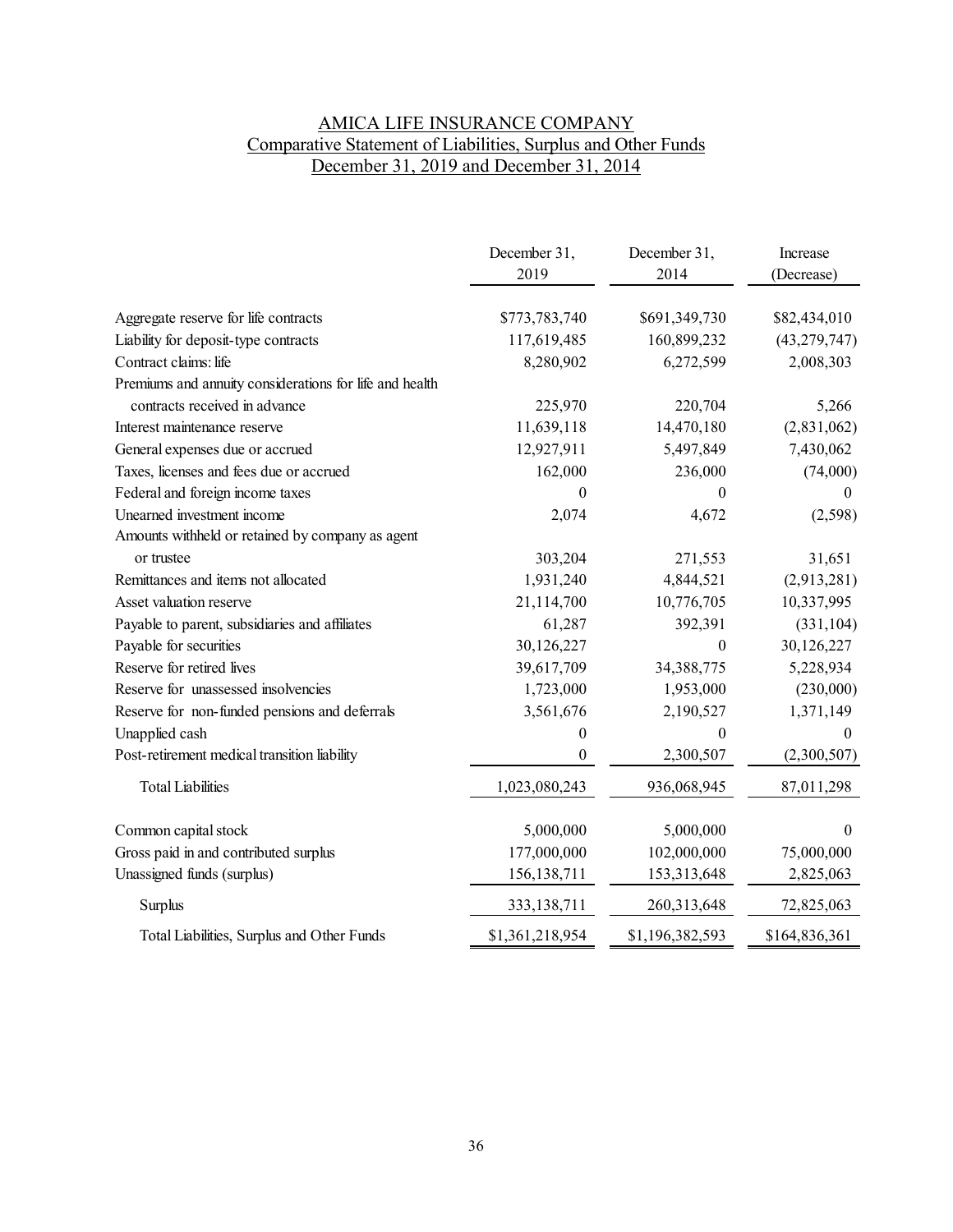# AMICA LIFE INSURANCE COMPANY Summary of Operations Year Ended December 31, 2019

# INCOME

| Premiums and annuity considerations for life and accident and             |              |
|---------------------------------------------------------------------------|--------------|
| health contracts                                                          | \$73,733,499 |
| Considerations for supplementary contracts with life contingencies        | 628,185      |
| Net investment income                                                     | 43,596,843   |
| Amortization of interest maintenance reserve                              | 2,069,409    |
| Commissions an expense allowances on reinsurance ceded                    | 11,275,553   |
| Total Income                                                              | 131,303,489  |
| <b>DEDUCTIONS</b>                                                         |              |
| Death benefits                                                            | 33,011,597   |
| Matured endowments                                                        | 892          |
| Annuity benefits                                                          | 22,090,405   |
| Disability benefits and benefits under accident and health contracts      | 326,711      |
| Surrender benefits and withdrawals for life contracts                     | 12,532,123   |
| Interest and adjustments on contract or deposit-type contract funds       | 6,237,493    |
| Payments on supplementary contracts with life contingencies               | 1,510,336    |
| Increase in aggregate reserves for life and accident and health contracts | 7,713,030    |
| General insurance expenses                                                | 42,673,614   |
| Insurance taxes, licenses and fees, excluding federal income taxes        | 3,610,259    |
| Increase in loading on deferred and uncollected premiums                  | (1,673,307)  |
| Increase in reserve for retired lives                                     | 1,101,420    |
| Fines and penalties of regulatory authorities                             | 10,072       |
| <b>Total Deductions</b>                                                   | 129,144,645  |
| Net gain from operations after dividends to policyholders and before      |              |
| federal income taxes                                                      | 2,158,844    |
| Less: Federal and foreign income taxes incurred                           | (6,421,264)  |
| Net gain from operations after dividends to policyholders and federal     |              |
| income taxes and before realized capital gains or (losses)                | 8,580,108    |
| Net realized capital gains (losses)                                       | 4,213,744    |
| Net Income                                                                | \$12,793,852 |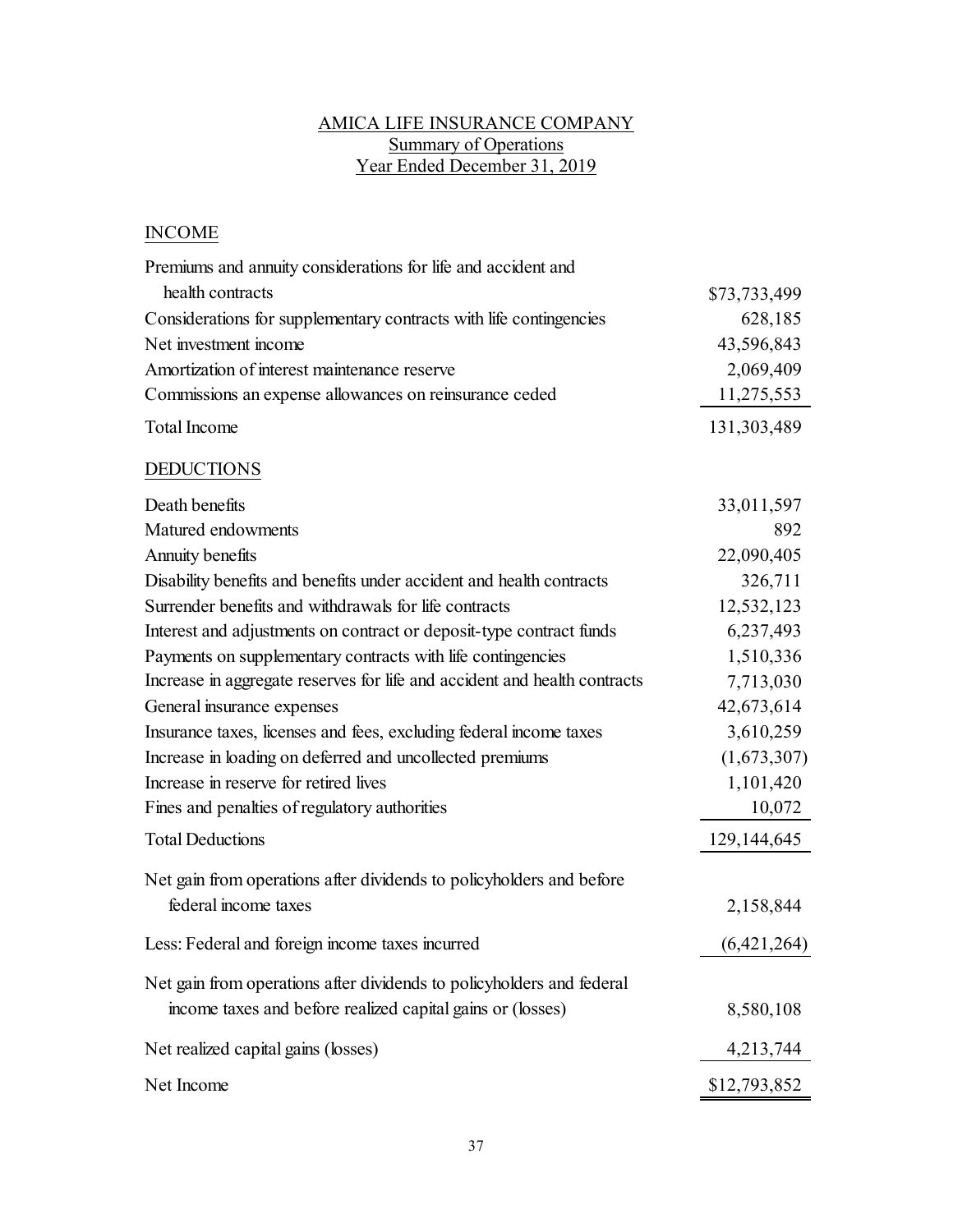# AMICA LIFE INSURANCE COMPANY Reconciliation of Capital and Surplus December 31, 2014 to December 31, 2019

Capital and Surplus, December 31, 2014 \$260,313,648

|                                                            | Gains       | Losses      |               |
|------------------------------------------------------------|-------------|-------------|---------------|
| Net income                                                 | 52,215,213  |             |               |
| Change in net unrealized capital gains or (losses)         | 3,299,592   |             |               |
| Change in net deferred income tax                          |             | 27,736,005  |               |
| Change in nonadmitted assets                               | 5,279,860   |             |               |
| Change in reserve on account of change in valutaion basis, |             |             |               |
| (increase) or decrease                                     |             | 1,033,723   |               |
| Change in asset valuation reserve                          |             | 10,337,995  |               |
| Cumulative effect of changes in accounting principles      |             | 5,039,966   |               |
| Surplus adjustment: Paid in                                | 75,000,000  |             |               |
| Change in Amica Companies Supplemental Retirement Trust    |             | 403,637     |               |
| Miscellaneous surplus adjustment                           |             | 2,152,075   |               |
| Change in XXX reserves                                     |             | 59,410,382  |               |
| X-Factor adjustments                                       | 23,720,636  |             |               |
| Reserving system adjustments                               | 19,268,083  |             |               |
| Change in retiree medical benefit liability                | 5,999,462   |             |               |
| Compensated absences accrual                               |             | 844,000     |               |
| Total gains and losses                                     | 184,782,846 | 106,957,783 |               |
| Change in capital and surplus for the examination period   |             |             | 77,825,063    |
| Capital and Surplus, December 31, 2019                     |             |             | \$338,138,711 |
|                                                            |             |             |               |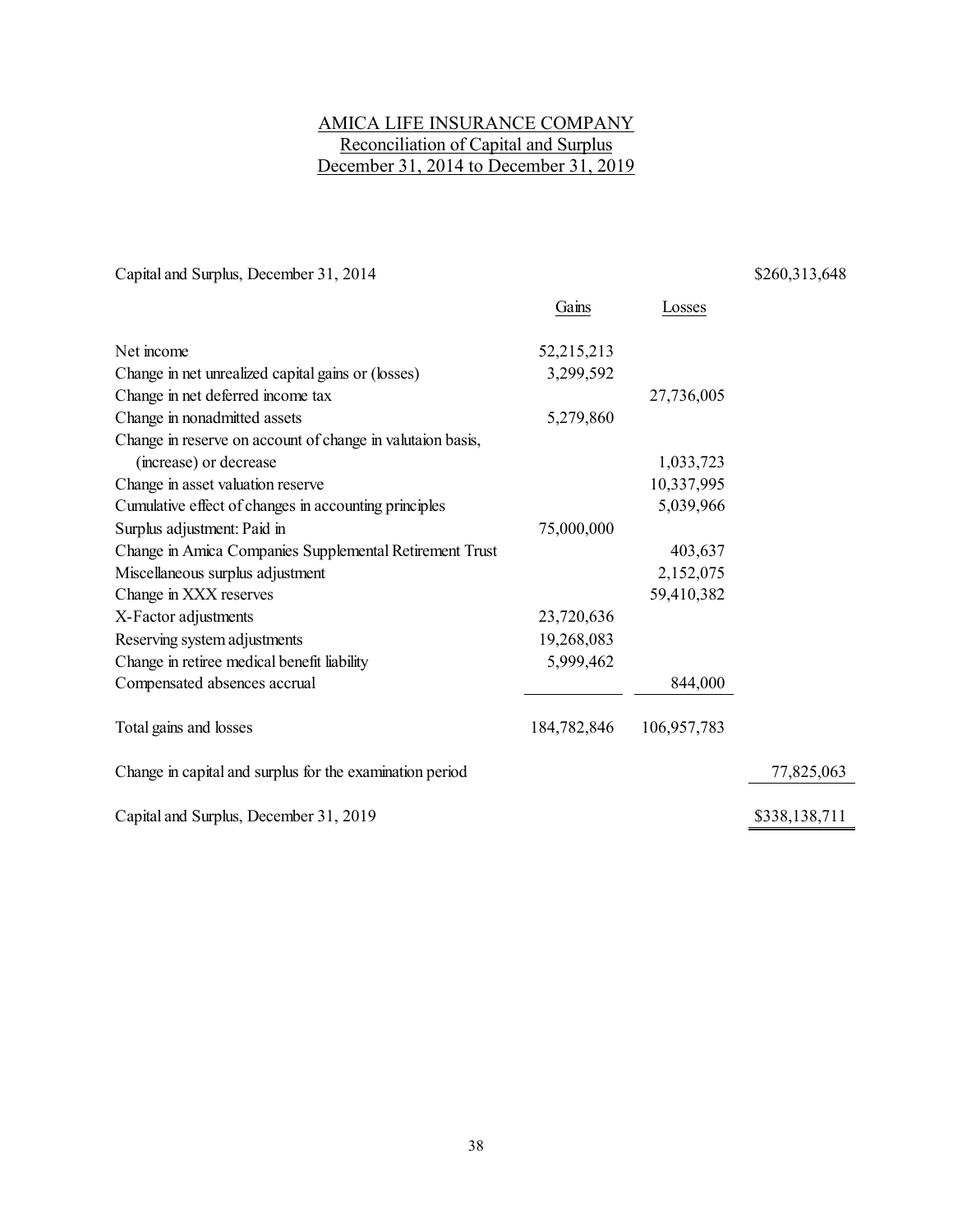# AMICA LIFE INSURANCE COMPANY Analysis of Examination Adjustments December 31, 2019

The examination of ALIC, performed as of December 31, 2019, did not disclose any material misstatements to the financial statements contained in its 2019 Annual Statement filing. Accordingly, the amounts reported by ALIC have been accepted for purposes of this report.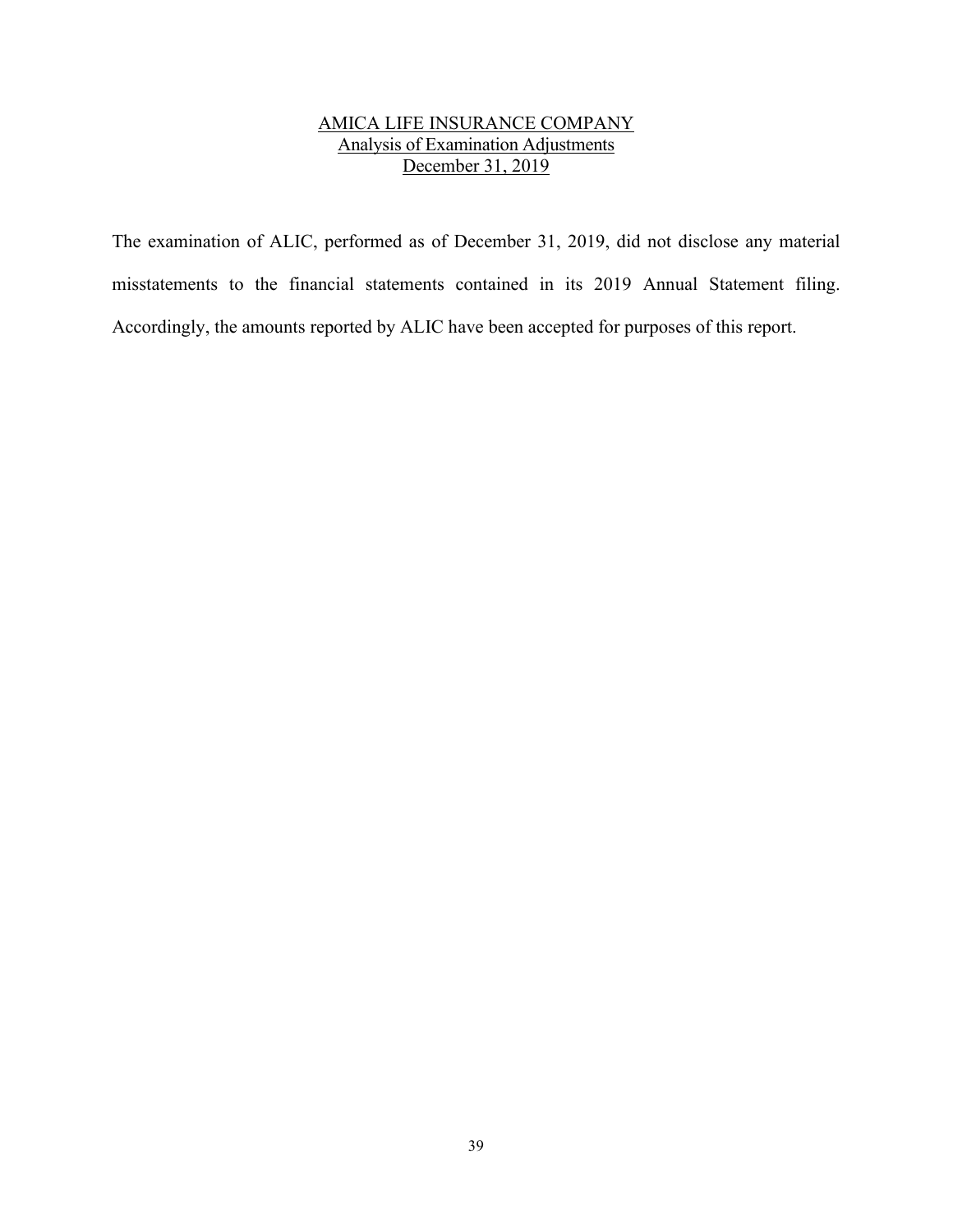# **COMMENTS ON FINANCIAL STATEMENTS**

### **Bonds** \$3,622,533,170

The above amount is the net admitted value of bonds owned by the Amica Mutual Group and reflects the combined amount reported in the 2019 Annual Statements.

All of the bonds owned at year-end 2019 are held in accordance with custodial agreements with third parties. Approximately 0.27% of the combined bond portfolio, which amounts to \$16,575,532 are held in the form of special deposits with various states.

Approximately one hundred percent (100%) of all bonds in the combined portfolio at December 31, 2019, were rated as Class 1 and Class 2 based upon evaluation methods established by the National Association of Insurance Commissioners, Securities Valuation Office. Class 1 and Class 2 securities are considered the "highest quality" and "high quality", respectively.

The aggregate book/adjusted carrying value of bonds owned by the Amica Mutual Group at December 31, 2019, represents 53.1% of their combined total admitted assets. The book/adjusted carrying value, fair value, actual cost and par value of each insurer's bond portfolio at December 31, 2019, are as follows:

|                              | <b>Book/Adjusted</b>  | <b>Fair Value</b> | <b>Actual Cost</b> | <b>Par Value</b> |
|------------------------------|-----------------------|-------------------|--------------------|------------------|
|                              | <b>Carrying Value</b> |                   |                    |                  |
| <b>Insurer</b>               |                       |                   |                    |                  |
| Amica Mutual Insurance       | \$2,563,228,196       | \$2,649,630,104   | \$2,572,015,938    | \$2,498,788,051  |
| Company                      |                       |                   |                    |                  |
| Amica Property and Casualty  | 77,333,416            | 79,956,295        | 78,027,296         | 75.254.684       |
| <b>Insurance Company</b>     |                       |                   |                    |                  |
| Amica Life Insurance Company | 981, 971, 558         | 1,022,549,640     | 985,447,650        | 963,887,425      |
| Total                        | \$3,622,533,170       | \$3,752,136,039   | \$3,635,490,884    | \$3,537,930,160  |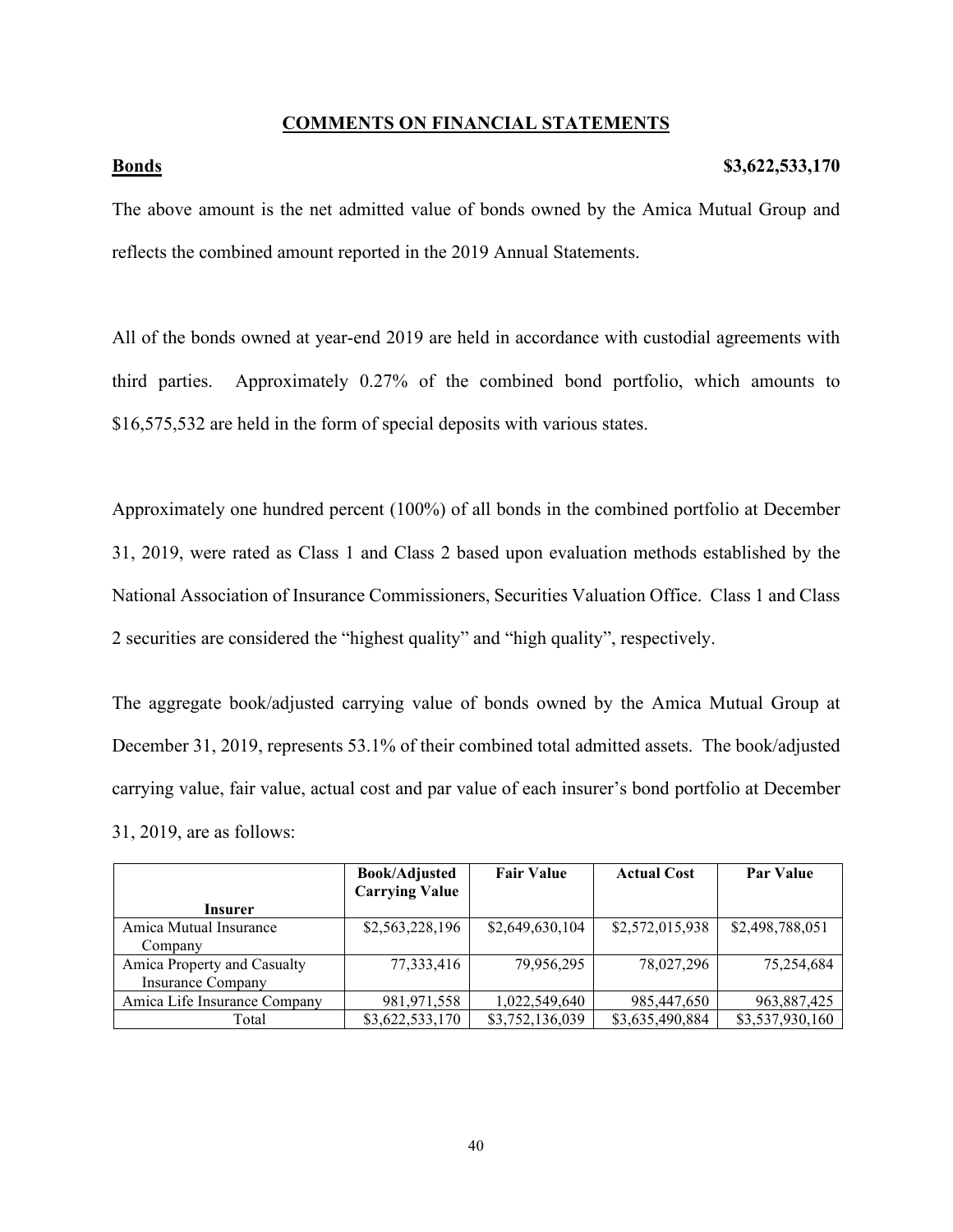### **Losses and Loss Adjustment Expenses (AMIC) \$1,178,420,968**

| Losses                   | \$998,503,412   |
|--------------------------|-----------------|
| Loss Adjustment Expenses | 179,917,556     |
| Total                    | \$1,178,420,968 |

The reserves for losses and loss adjustment expenses reflected above is the combined amount as that reported by the AMIC and APCIC in the 2019 Annual Statements. AMIC's and APCIC's reported reserves were reviewed for reasonableness by INS Regulatory Insurance Services, Inc. ("INS"), consulting actuaries for the Rhode Island Insurance Division. INS relied upon the underlying data reported by the Companies, which was tested by the examiners without exception. INS' analyses included a review of the actuarial assumptions and methods utilized in determining the reserves, and such tests of actuarial calculations as deemed necessary.

Based upon the review performed by INS, AMIC's and APCIC's reported reserves were found to be calculated in accordance with commonly accepted reserving methods and are based on appropriate actuarial factors given the risk exposures under the policy provisions. INS also concluded that the reported reserves make reasonable provision for all unpaid loss and loss adjustment expense obligations of AMIC and APCIC, in the aggregate, under the terms of their policies and agreements.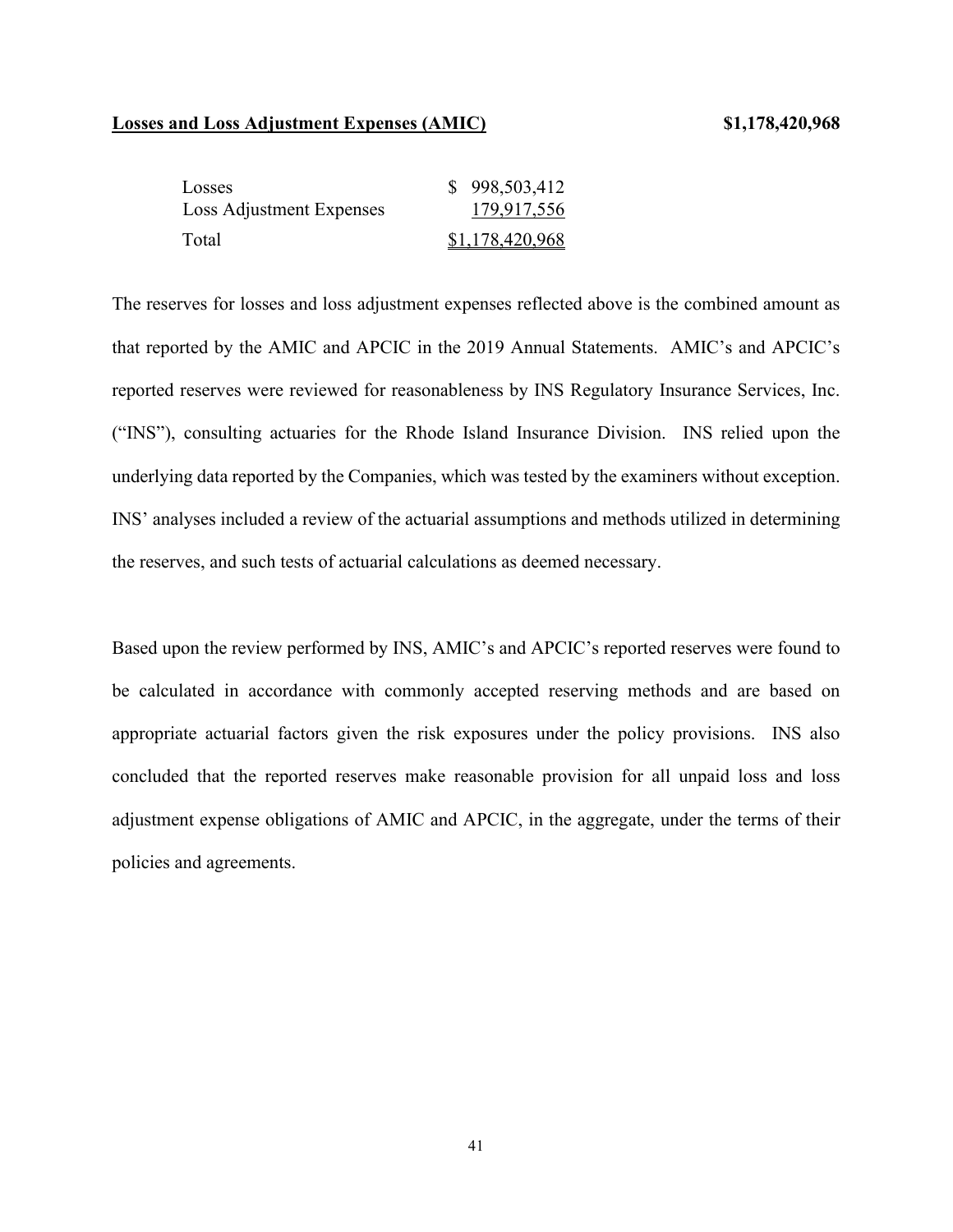### **Aggregate Reserve for Life Contracts \$773,783,740**

The aggregate reserve for life contracts reflected above is the same as that reported by ALIC in the 2019 Annual Statement. ALIC's reported reserves were reviewed for reasonableness by INS. INS relied upon the underlying data reported by the Company, which was tested by the examiners without exception. INS' analyses included a review of the actuarial assumptions and methods utilized in determining the reserves, and such tests of actuarial calculations as deemed necessary.

Based upon the review performed by INS, ALIC's reported reserves were found to be calculated in accordance with commonly accepted reserving methods and Standard Valuation Law as adopted by the State of Rhode Island.

### **SUBSEQUENT EVENTS**

A review of financial information, the Companies' records, and the minutes to the Board of Directors' meetings and the various committees for the period subsequent to the examination period was performed to ascertain whether any subsequent events have occurred which would have a material impact on the Companies' operations or financial statements. In addition, an inquiry was made of the Companies' management regarding subsequent events. Based upon our review, the following significant event occurred subsequent to December 31, 2019.

### COVID-19 Pandemic

On March 11, 2020, the World Health Organization declared the spreading coronavirus (COVID-19) outbreak a pandemic. The extent of the impact of COVID-19 on the Companies' operational and financial performance will depend on certain developments, including the duration and spread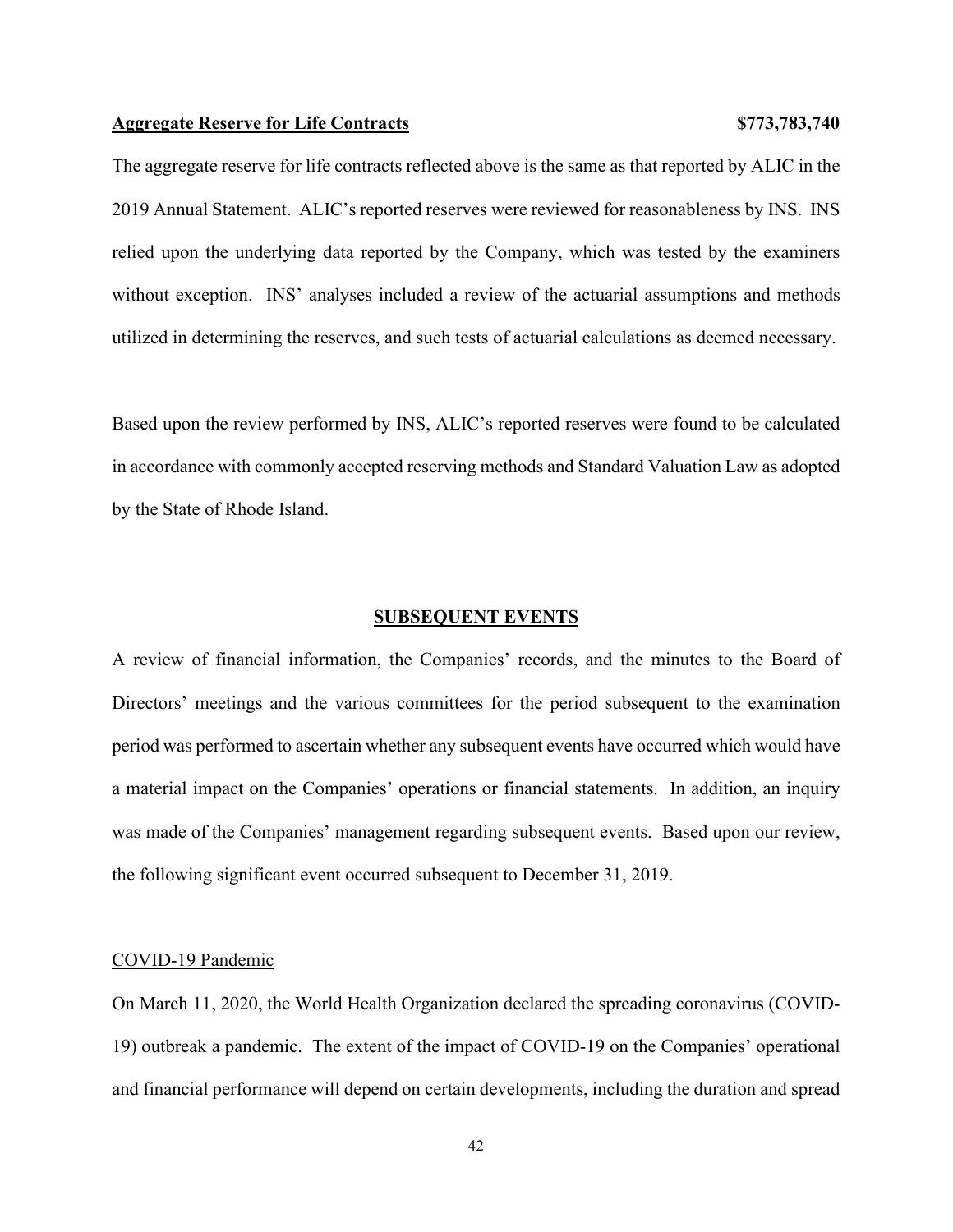of the outbreak, regulatory decisions, and the impact on the financial markets, all of which are uncertain and cannot be predicted. As of January 22, 2021, the Companies' operations are functioning well in a largely "remote" environment. The conservative nature of the Companies' investment portfolio and limited exposure in equity investments has largely insulated them from volatility in the financial markets and preserved its surplus and liquidity positions. Although the extent to which COVID-19 may impact the Companies' financial condition or results of operations is uncertain, given the uncertainty regarding the future of the pandemic, as of the date of this report, the Companies have maintained largely stable operations and financial results.

### **CONCLUSION**

We have applied verification procedures to the data and information contained in this report using sampling techniques and other examination procedures as deemed appropriate. While sampling and other examination procedures do not give complete assurance that all errors and irregularities will be detected, had any been detected during the course of this examination, such errors and/or irregularities would have been disclosed in this report. Other than what has been noted in the body of this report, we were not informed of, and did not become aware of any errors or irregularities that could have a material effect on the financial condition of the Companies as presented in this report.

Participating in the examination with the undersigned were various staff insurance examiners from the Rhode Island Insurance Division. In addition, acknowledgment is made of INS Regulatory Insurance Services, Inc. and its related companies, INS Consultants, Inc. and INS Services, Inc., for the services rendered to assist with the examination by providing consulting financial